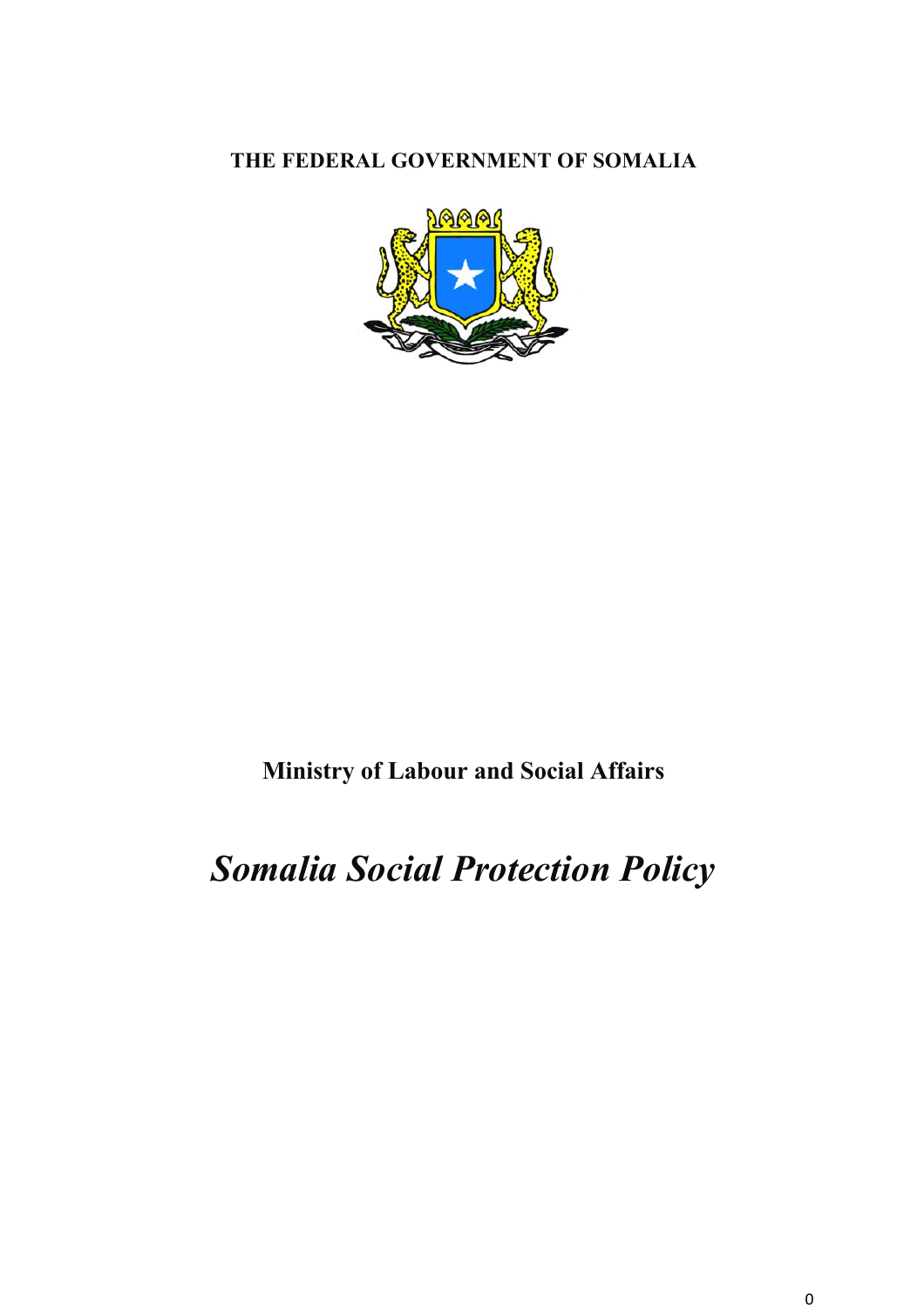# FOREWORD

After years of conflict and recurrent shocks, with debilitated villages and cities, Somalia's people are struggling to meet their basic needs of housing, food and nutrition, water and sanitation and a means to earn their livelihoods. Over half of Somalis fall under the extreme poverty line of \$1.90 a day. With over 2.65 million in displacement -including newly displaced and long-term IDPs, drought-induced destitute pastoralists, and returnees, poverty incidence in IDP settlements reach up to 72 percent.

The Federal Government of Somalia defines social protection as "government-led policies and programs, which address predictable needs throughout the life cycle in order to protect all groups, and particularly the poor and vulnerable, against shocks, help them to manage risks, and provide them with opportunities to overcome poverty, vulnerability, and exclusion".

The development of Somalia's first Social Protection Policy and eventually the framework is a political milestone for Somalia that begins weaving the fabric for the social contract between the government and the people of Somalia. The policy cuts across sectors, and is ambitious in its view of the future to match the expectations of the Somali people.

The Government will implement the Social Protection Policy through a sustainable and comprehensive national system. The policy envisions strengthening all components of a social protection system, including linking with the development of a single registry and the long awaited national IDs. It advocates for beginning with transitional safety nets then transitioning to the social protection floor as and when the evidence base is built. Moreover, the policy promotes labour market policies and interventions that lay the foundations for human capital development. Enlisting the private sector to develop products that increase the participation of the informal sector and transfer risk from the poorest households. As the policy is multi-ministry, multiagency and multi-sectoral, it will rely on careful collaboration across a host of actors to achieve the maximum impact.

Consultations included stakeholders across the regions of Somalia, within communities, with donors, UN, NGOs, and the private sector. Special thanks goes to those who contributed to the development of the policy, especially the Italian Cooperation, who had the vision to support such an effort early on when few thought it possible that Somalia could have SP much less a policy. To the United Nations Children's Fund and World Food Programme, who working with the think tank Samuel Hall and Gabrielle Smith, provided technical support to the policy development process. I would like to thank Ms. Fardosa Abdullahi, Social Protection Advisor, who worked tirelessly on the process as well as my colleagues in the Ministry of Labour and Social Affairs, the Ministry of Humanitarian Affairs and Disaster Management and the Ministry of Planning, Investment and Economic Development for their support throughout the process. We look forward to working together to reduce poverty and vulnerability, improve social cohesion and inclusion.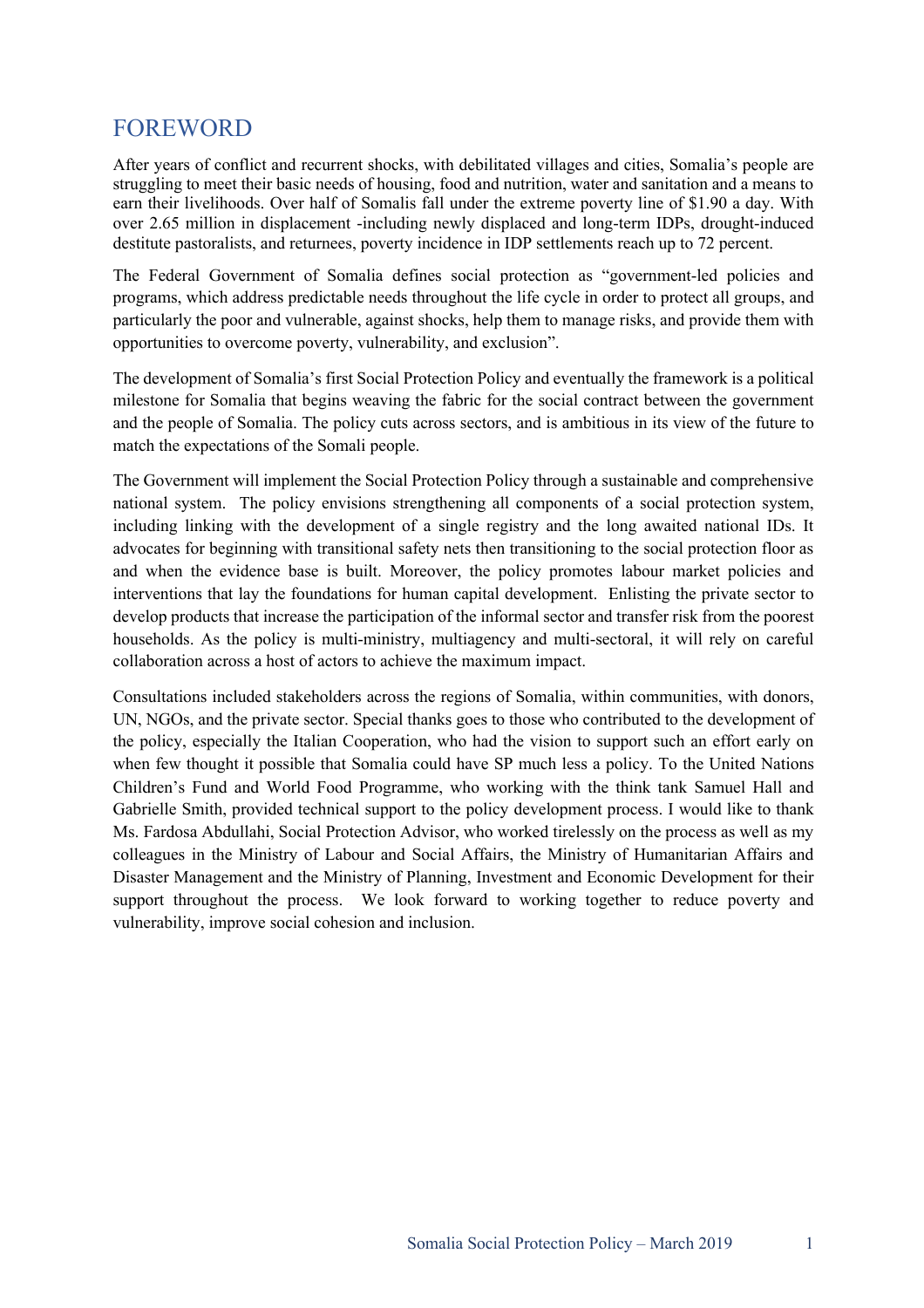# ACRONYMS

| <b>Active Labour Market Programme</b>                                      |
|----------------------------------------------------------------------------|
| Convention on the Elimination of All Forms of Discrimination Against Women |
| Federal Government of Somalia                                              |
| <b>Federal Member States</b>                                               |
| Food Security and Nutrition Analysis Unit                                  |
| <b>Internally Displaced Person</b>                                         |
| International Labour Organisation                                          |
| International Organisation for Migration                                   |
| <b>Integrated Food Security Phase Classification</b>                       |
| Labour Intensive Public Works                                              |
| Ministry of Humanitarian Affairs and Disaster Management                   |
| Ministry of Labour and Social Affairs                                      |
| Ministry of Planning, Investment, and Economic Development                 |
| National Development Plan                                                  |
| Non-Governmental Organisation                                              |
| National Youth Policy                                                      |
| UN Office for the Coordination of Humanitarian Affairs                     |
| Regional Durable Solutions Secretariat                                     |
| Somalia Disaster Management Agency                                         |
| Social Protection Floor                                                    |
| <b>United Nations</b>                                                      |
| United Nations Development Programme                                       |
| United Nations Educational, Scientific, and Cultural Organisation          |
| United Nations High Commissioner for Refugees                              |
| United Nations Children's Fund                                             |
| <b>United States Dollars</b>                                               |
| Water, Sanitation, and Hygiene                                             |
| World Health Organisation                                                  |
|                                                                            |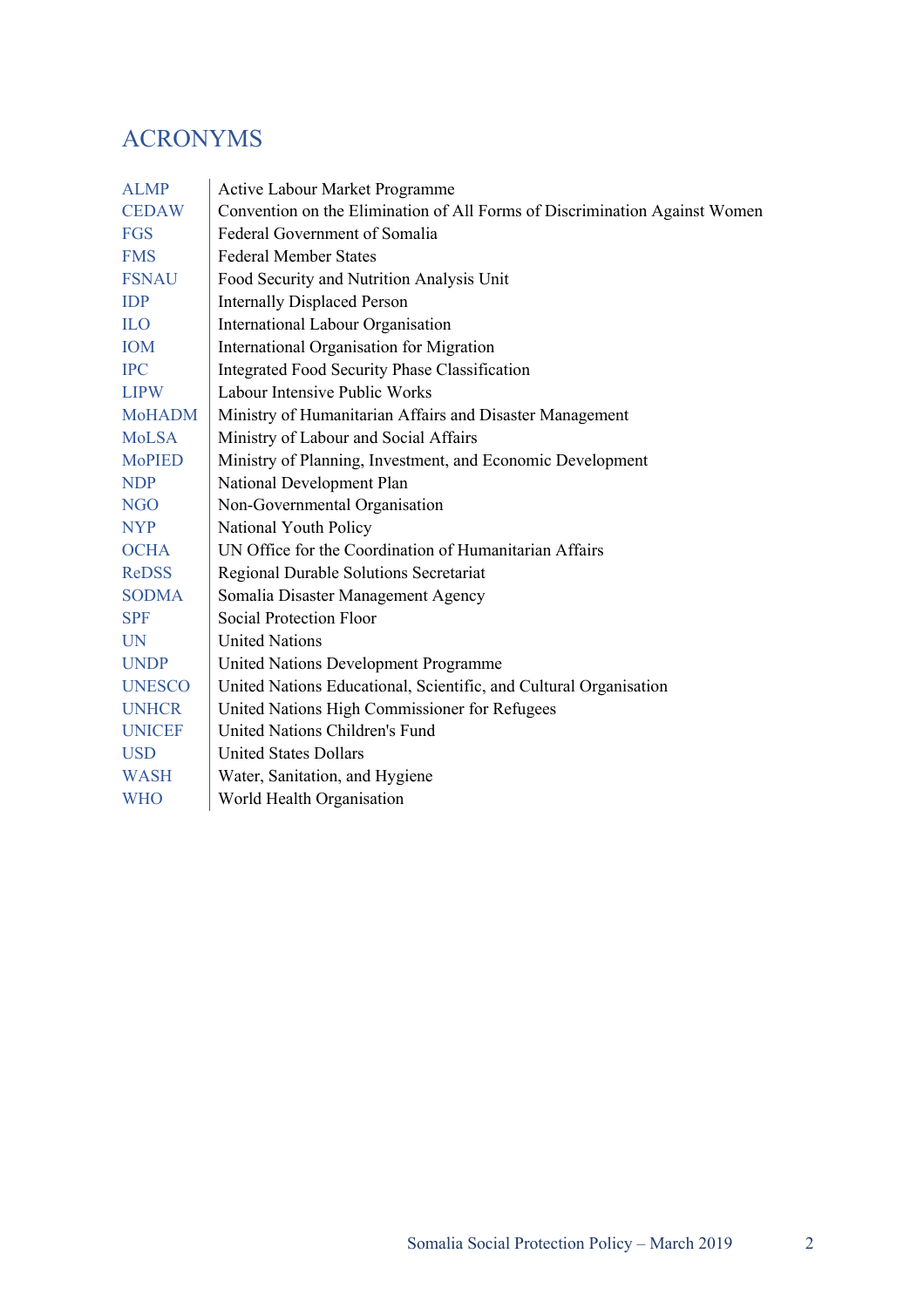# **CONTENTS**

| 1.    |                                                                                        |  |  |
|-------|----------------------------------------------------------------------------------------|--|--|
| 1.1.  |                                                                                        |  |  |
| 1.2.  |                                                                                        |  |  |
| 2.    |                                                                                        |  |  |
| 2.1   |                                                                                        |  |  |
| 2.2   |                                                                                        |  |  |
| 2.2.1 |                                                                                        |  |  |
| 2.2.2 |                                                                                        |  |  |
| 2.2.3 |                                                                                        |  |  |
| 3.    | INSTITUTIONAL, LEGAL, AND POLICY CONTEXT FOR SOCIAL PROTECTION  14                     |  |  |
| 3.1   |                                                                                        |  |  |
| 3.1.1 |                                                                                        |  |  |
| 3.1.2 |                                                                                        |  |  |
| 3.1.3 | Regulatory Frameworks for Private Sector Involvement in Social Protection Delivery  15 |  |  |
| 3.1.4 |                                                                                        |  |  |
| 3.2   |                                                                                        |  |  |
| 3.2.1 |                                                                                        |  |  |
| 3.2.2 |                                                                                        |  |  |
| 3.3   |                                                                                        |  |  |
| 3.3.1 |                                                                                        |  |  |
| 4.    |                                                                                        |  |  |
| 4.1   |                                                                                        |  |  |
| 4.2   |                                                                                        |  |  |
| 4.4   |                                                                                        |  |  |
| 5.    |                                                                                        |  |  |
| 5.1   |                                                                                        |  |  |
| 5.2   |                                                                                        |  |  |
| 5.3   |                                                                                        |  |  |
| 5.4   |                                                                                        |  |  |
| 5.5   |                                                                                        |  |  |
| 5.6   |                                                                                        |  |  |
| 5.7   |                                                                                        |  |  |
|       |                                                                                        |  |  |
|       |                                                                                        |  |  |
|       |                                                                                        |  |  |

 $\overline{3}$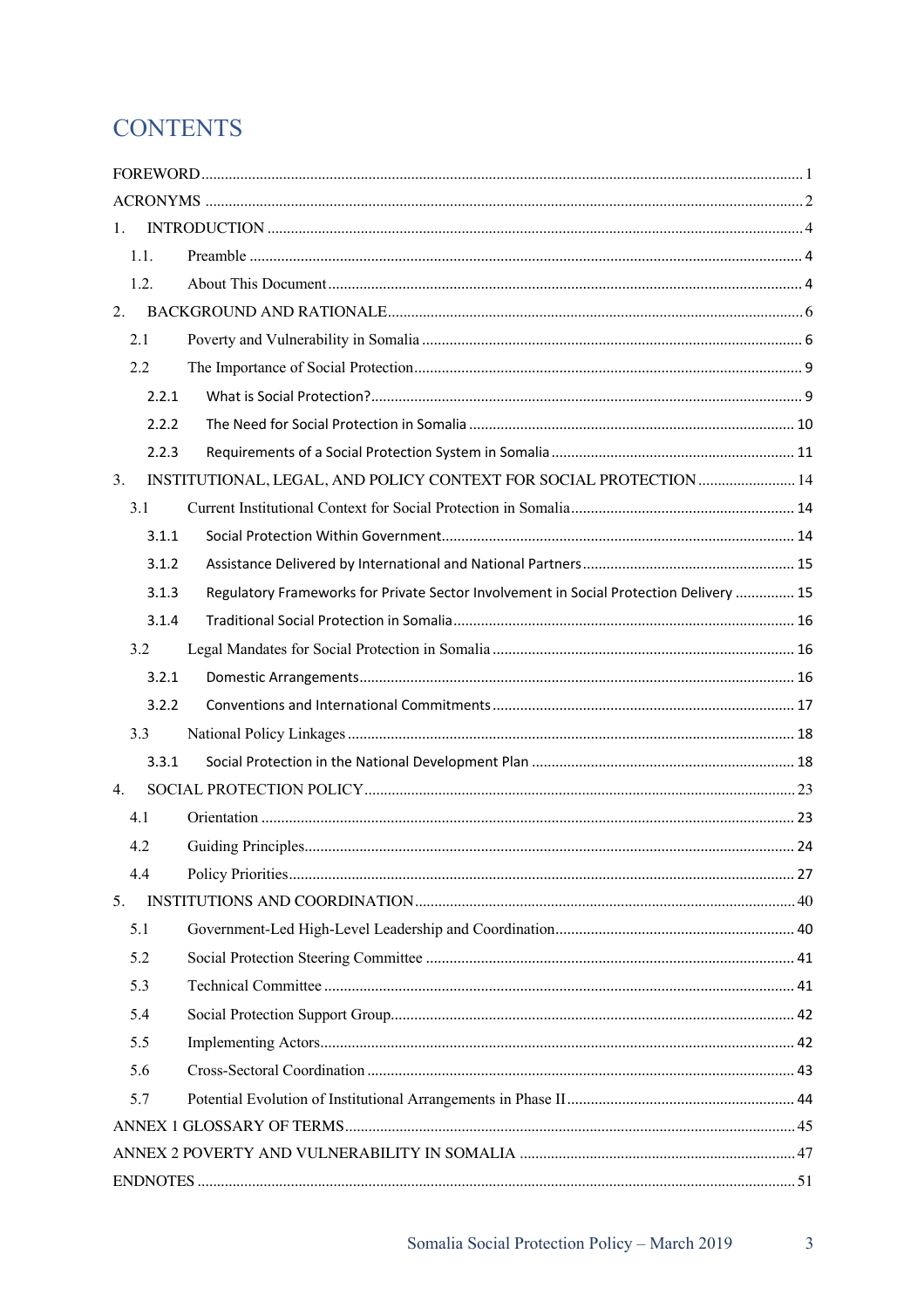# 1. INTRODUCTION

# 1.1. Preamble

This is an important and opportune time to pursue the development of a social protection system in Somalia. The capacity of the Federal Government of Somalia (FGS) is steadily increasing, and it is committed to the establishment of a strong system of social protection, as reflected in the National Development Plan (NDP) 2017–2019, Recovery and Resilience Framework. In addition, the FGS established a social protection sub-working group as part of the New Deal/Peace and State-Building Goals process. The institutional framework for social protection in Somalia has also evolved, with the assignment of a ministerial lead for social protection at the federal level under the Ministry of Labour and Social Affairs (MoLSA) and the support of the Ministry of Humanitarian Affairs and Disaster Management (MoHADM) and the Ministry of Planning, Investment, and Economic Development (MoPIED).

Somalia must address the critical challenge of poverty and vulnerability in the country, where threequarters of the population face daily deprivations and widespread chronic undernutrition. A comprehensive social protection system can impact many of the multi-dimensional aspects of poverty seen in Somalia. Doing so is essential to continue Somalia's transition toward greater stability, economic prosperity, resilience, and human development. Social protection delivered by the government, with development partners, will complement the country's diverse informal, traditional, and community-based social protection mechanisms.

Somalia's social protection system will focus on mitigating vulnerability, better aligning humanitarian and developmental objectives, and reducing reliance on short-term humanitarian aid. Achieving these goals is essential considering the frequency of disasters affecting the country, and will help Somalis to cope more effectively with disasters and pursue poverty reduction. Since 2012, a number of initiatives and studies have also assessed the feasibility of moving toward a nationally owned and coherent social protection system.<sup>1</sup> The resulting evidence base is the foundation for the development of the National Social Protection Policy for Somalia.

Inevitably in a fragile context such as Somalia, several remaining barriers prevent the country's vulnerable populations from accessing the assistance they need. Challenges include the low technical, institutional, and financial capacity of government actors, limited short-term funding streams, issues of perceived trust in and accountability of international aid, marginalisation, insecurity, and lack of access in large parts of South and Central Somalia. Overcoming them requires a long-term approach. The new National Social Protection Policy will help the FGS ensure fiscal and political space for the social protection agenda, develop a clear and realistic vision for social protection, guide implementation, and link social protection with other policy actions to achieve comprehensive outcomes. It provides a framework for delivering social protection coherently, effectively, and efficiently. Social protection will thus be delivered in a way that is holistic and properly targeted, but also realistic and incremental, considering the scale of these challenges.

# 1.2. About This Document

This document, the National Social Protection Policy for Somalia, describes the background, justification, vision, overall policy objectives, and implementing strategies for a gradual transition to a nationally owned social protection system in Somalia. It outlines priority actions for the FGS and its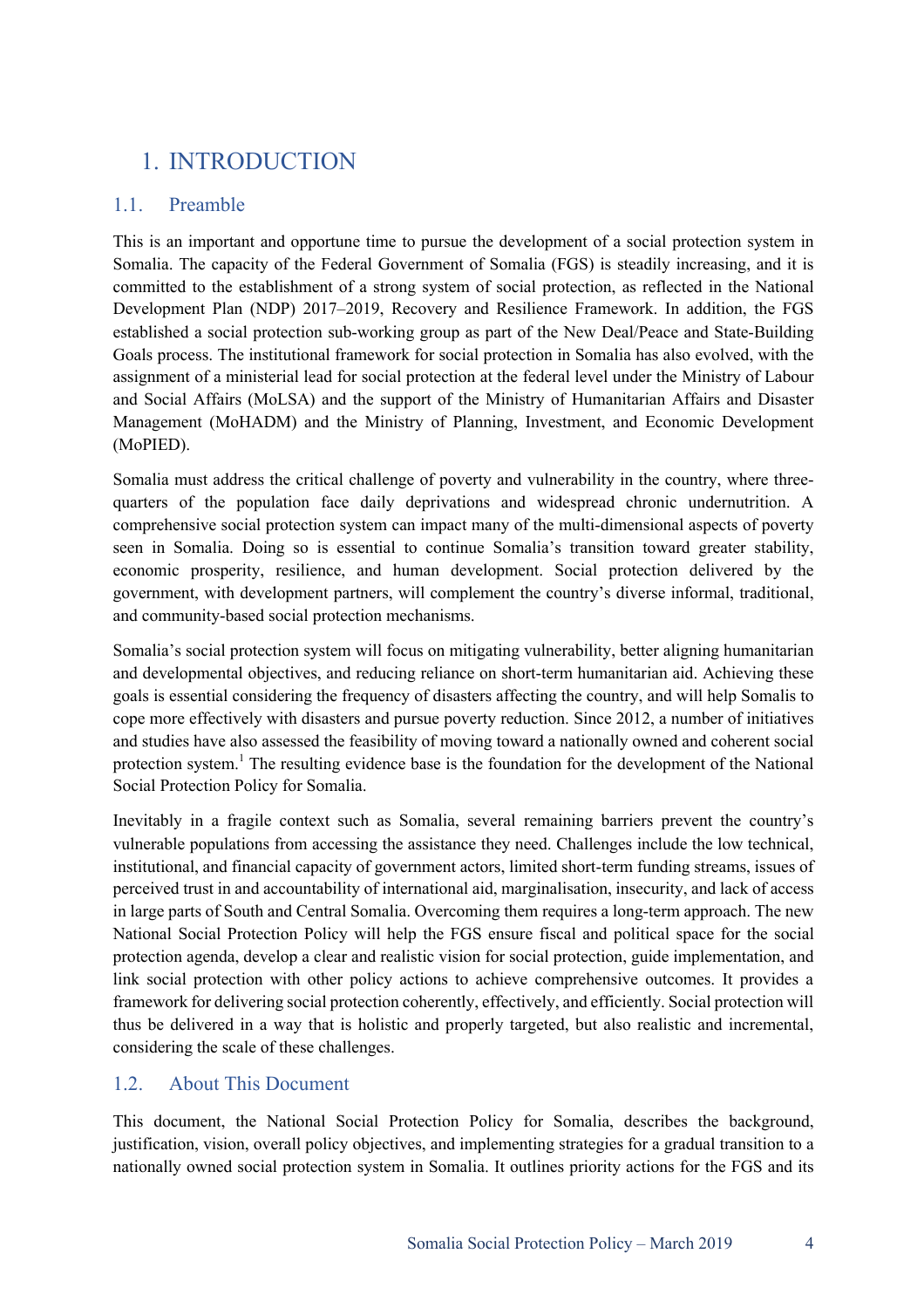development partners for the five years beginning in 2019, followed by a second phase from 2023 to 2040.

Section 2 outlines the need for social protection in Somalia, including a summary of the poverty and vulnerability context in the country, the importance of social protection to reducing poverty and vulnerability, developing human capacity, building resilience, and ensuring equality. Section 2 also describes experiences with cash-based social transfers in Somalia and prioritises vulnerable groups for social protection interventions.

Section 3 is an overview of the institutional and programmatic context for social protection in Somalia.

Section 4 describes the vision and objectives of the policy and the policy priorities in Phase I (2019– 2023), which focuses on system and capacity strengthening, and Phase II (to 2040). The vision and objectives align with the government's National Development Plan 2017–2018. The policy will be reviewed at the end of Phase I and actions for Phase II further elaborated, in accordance with the evolving context, evidence, and experiences from Phase I and new data.

Section 5 details the systems and coordination structures required to implement the policy.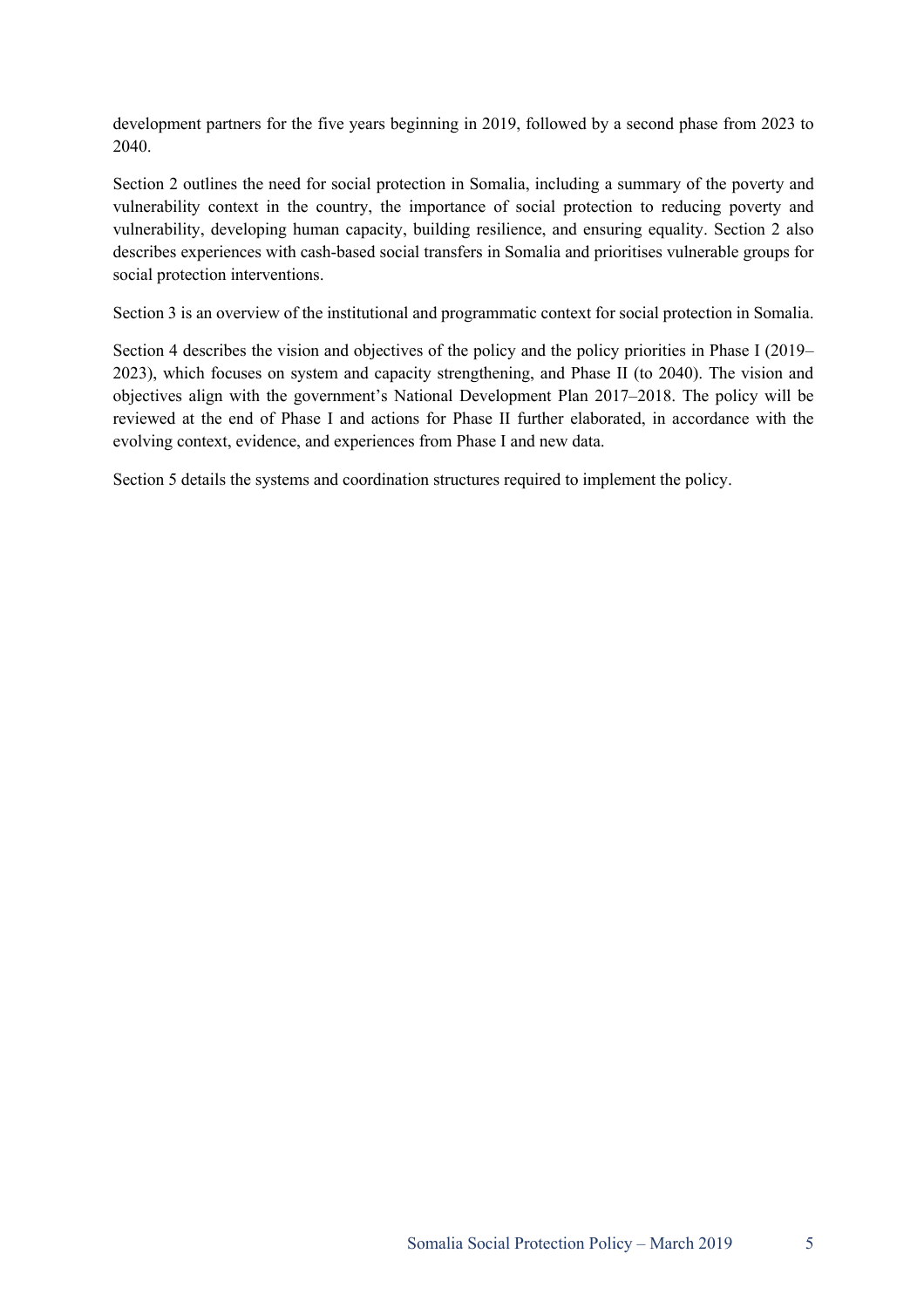# 2. BACKGROUND AND RATIONALE

## 2.1 Poverty and Vulnerability in Somalia

The United Nations Population Fund estimated Somalia's 2014 population at 12.3 million and its growth at 1 percent per year. Around 42 percent live in urban areas, 26 percent are nomadic, and 23 percent live in rural areas<sup>2</sup> — with a high rate of urbanisation due to factors most often related to natural disasters and conflict. Approximately 2.65 million internally displaced persons (IDPs) live in or near urban areas.<sup>3</sup> According to the Drought Impact Needs Assessment, 49 percent of the population lives in rural areas despite rapid urbanisation due to significant forced migrations caused by protracted conflicts, insecurity, and cyclical natural disasters. Current urbanisation is estimated at around 33 to 40 percent, and the country is urbanising rapidly at about 4 percent nationally.<sup>4</sup> In this environment, malnutrition in particular affects mothers, infants, and the young (15–24 years) and remains high, as evidenced by approximately 15 percent of acute malnutrition combined with a high prevalence of micronutrient deficiencies, and suboptimal breastfeeding. The 2009 National Micronutrient Survey found iron deficiency among women of childbearing age at 42 percent and among children under 5 years of age at 59 percent. Significantly higher rates (74 percent) were observed among children under 2 years of age.<sup>5</sup>

The NDP and recent research on poverty and vulnerability in Somalia highlight the complex and multifaceted development challenges that the country faces. Poverty and vulnerability are interrelated characteristics. As anywhere, poverty and vulnerability in Somalia have both economic and social dimensions that are influenced by access to capital assets, services, institutions, and social networks. Somalia has extremely high levels of both poverty and vulnerability. Characteristics and causes of poverty in Somalia include poor health, low education levels, insecurity and political disempowerment, lack of access to land and income-generating opportunities, socio-economic marginalisation, exposure to a range of climatic and economic shocks, and ongoing conflict.<sup>6</sup> Poverty is both chronic and transitory, as highlighted in Annex 2.

#### **Poverty in Somalia**

Somalia is considered to be one of the poorest countries in the world, consistently ranked in the bottom 10 depending on the criteria used.<sup>7</sup> Gross domestic product per capita is estimated at US\$435.<sup>8</sup> Household data on poverty has recently improved: The High Frequency Survey of 2016 indicates that 52 percent of the Somali population lives below the extreme poverty line of US\$1.9 per day.<sup>9</sup> These poverty rates are higher in rural (53 percent) than urban areas (41 percent excluding Mogadishu). Poverty incidence is highest in IDP settlements (72 percent) and Mogadishu (58 percent). Urban areas have higher absolute numbers of the extreme poor due to the consistent trend of urbanisation in the last 15 years — 61 percent of the poor are now thought to be concentrated in urban areas, particularly Mogadishu, compared to 9 percent in rural areas. The remaining 32 percent live in IDP settlements.<sup>10</sup> Somalia has one of the largest concentrations of IDPs in the world, including newly displaced and longterm IDPs, drought-induced destitute pastoralists, and returnees.<sup>11</sup> Poverty rates vary substantially amongst regions, with Puntland (which experienced less insecurity and more political and socioeconomic stability compared to the south of the country) having lower poverty rates than regions such as Jubaland, Southwest, Hirshabelle, and the Galmudug States. The NDP and recent research on poverty and vulnerability in Somalia highlight the multiple dimensions of poverty in the country, and interactions between poverty and vulnerability. *Poverty* refers to levels of income and well-being, while *vulnerability* relates to exposure to risk<sup>12</sup> — both covariate and idiosyncratic — and capacity to manage such risk. Annex 2 is a rapid overview of the key dimensions of political and socio-economic poverty and vulnerability in the Somali context.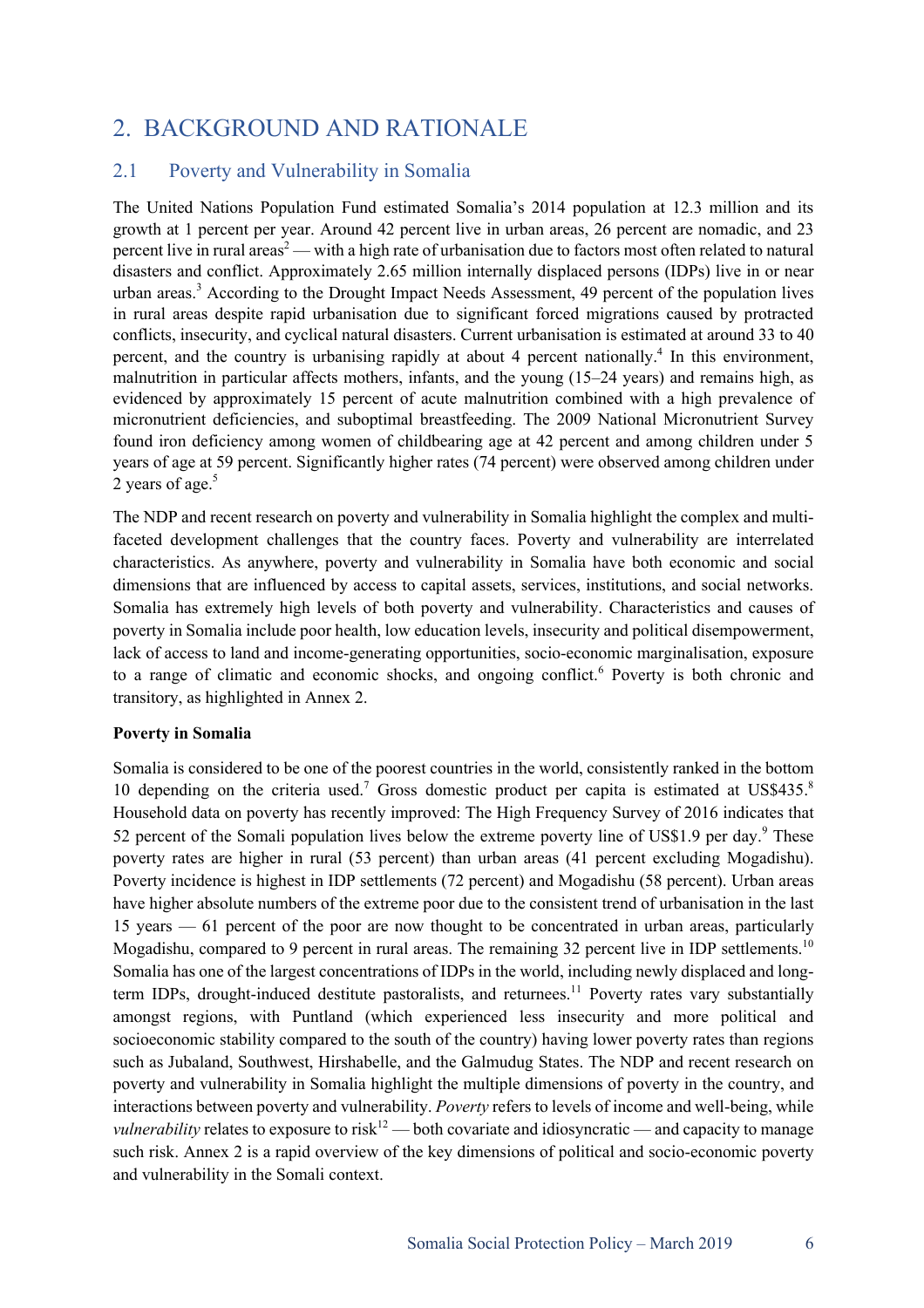#### **Vulnerability in Somalia**

The extent of need in Somalia — both chronic and seasonal, where over half the population lives in extreme poverty and large sections remain vulnerable to falling into extreme poverty<sup>13</sup> — is such that a majority of Somalis can be said to be in need of social protection. Poverty cuts across all major social and population livelihood groups, with prevalence and vulnerability to hazards varying according to livelihood and geography. However, while poverty is pervasive across Somali society, and causes and consequences may differ, particular demographic groups are commonly acknowledged to be more vulnerable to poverty and to the impacts of crises on account of their exposure to particular idiosyncratic risks. Many of these correspond to particular stages of the lifecycle. Figure 2.1 depicts these lifecycle vulnerabilities in the Somali context.



#### **Figure 2.1 How Risk and Vulnerability Manifest Across the Lifecycle in Somalia (Source: Smith, 2014)**

**Children:** The High Frequency Survey shows that Somalia has a very young population, with approximately 50 percent below the age of 15 years. This population group is one of the poorest and the most vulnerable, based on several indicators. Children under 5 years and those between 5 and 15 years are most likely to be poor, with poverty rates of 56 percent and 59 percent, respectively.<sup>14</sup> Children are vulnerable because they depend on others for their basic needs, are disproportionately exposed to health-related shocks, and face difficulties in accessing their rights to education. Almost 47 percent of children from 6 to 17 years old are not enrolled in school, a critical issue for intergenerational transmission of poverty given that incidence of poverty is significantly higher among households whose heads have no education. Low school enrolment rates are apparent throughout the country, and girls' enrolment rates are significantly lower:

• **Girls**' participation in education is consistently lower than that of boys. According to the 2017 UNICEF Somalia Education Baseline Survey, 43 percent of children enrolled in primary schools were girls, while made up 56 percent.<sup>15</sup> Nationally in 2015, the primary school Net Attendance Ratio was estimated at some 21 percent for girls and 30 percent for boys.<sup>16</sup> The last countrywide survey, from 2006, found only 25 percent of women aged 15 to 24 years to be literate.<sup>17</sup> The low availability of sanitation facilities, lack of female teachers (less than 15 percent of primary-school teachers),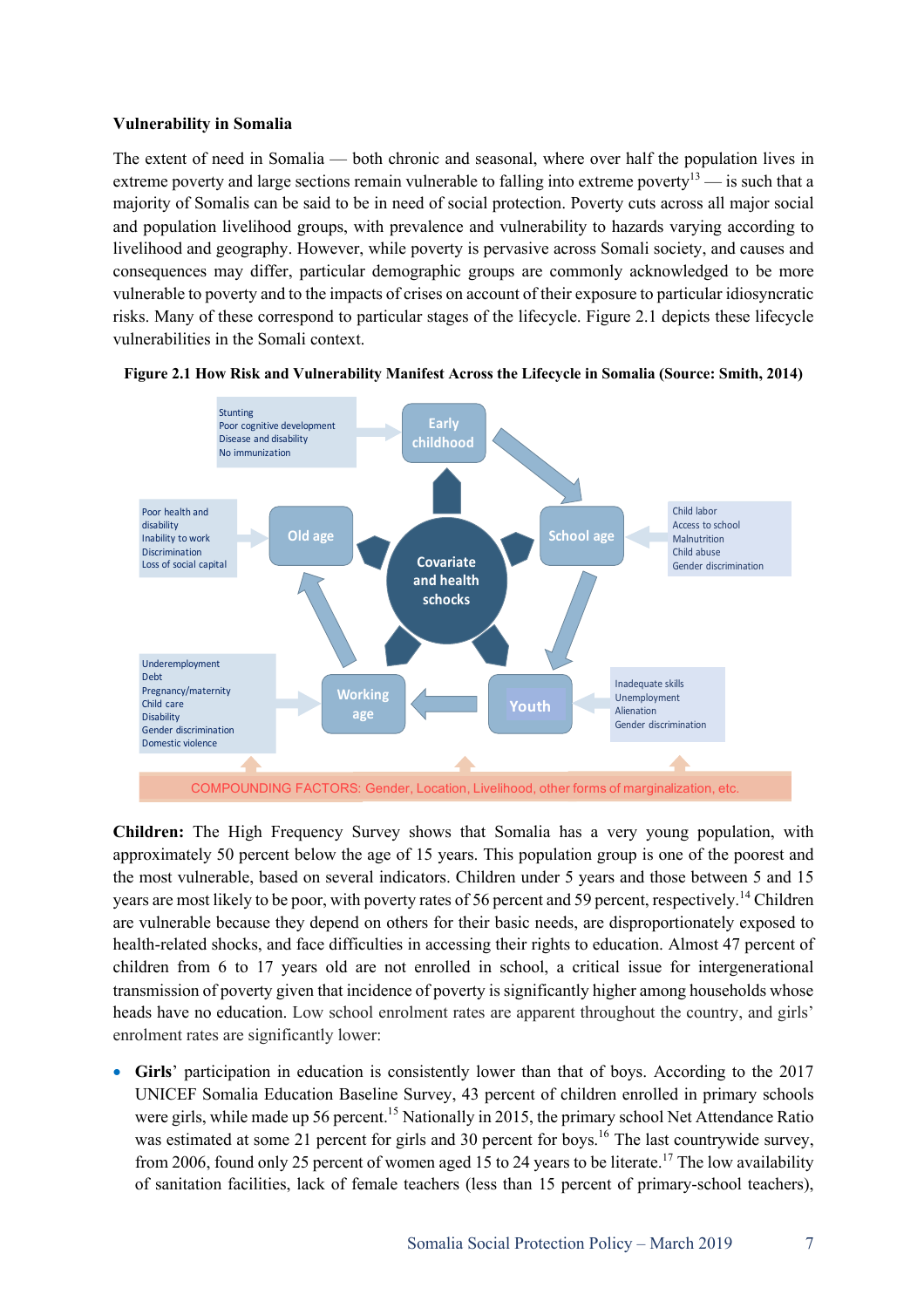safety and security concerns, after-effects of female genital mutilation, and social norms that favour boys' education are cited as factors that inhibit parents from enrolling their daughters in school.<sup>18</sup>

• **Boys** are at risk of recruitment by armed groups. Since mid-2017, child recruitment has become more aggressive, with elders, teachers in Islamic religious schools, and communities in rural areas ordered to provide thousands of children as young as 8 years old or face attack.<sup>19</sup> In 2017, a report from the UN Security Council estimated that more than 6,100 children (96 percent of them boys) were recruited between 1 April 2010 and 31 July 2016 and that approximately 50 percent of armed groups' fighting strength was made up of children, with some as young as 9 years being sent to the front. 20

These data demonstrate how vulnerability can compound across the lifecycle: Unaddressed vulnerabilities early in life can exacerbate vulnerabilities faced later in life. Children are also some of the most vulnerable to waterborne diseases, measles, and malaria.<sup>21</sup> Of children, orphans and street children are known to be amongst the poorest and most vulnerable.<sup>22</sup> Failure to ensure minimum income security for households with children, particularly in contexts such as Somalia, has irreversible consequences for their cognitive development, resulting in decreased capacity of the future labour force and, therefore, reduced opportunities for Somalia to benefit from the 21st century globalised economy. Therefore, it is important that all social protection schemes be child-sensitive.<sup>23</sup>

- Persons with disabilities: Poverty rates are higher amongst persons with disabilities,<sup>24</sup> who face major constraints in pursuing an adequate livelihood due to mobility restrictions, distance to or nonexistence of services, lack of access to assistive devices, and exposure to chronic illnesses. The Preamble of the 2006 UN Convention on the Rights of Persons with Disabilities, signed by Somalia but not yet ratified, recognises that disability is an evolving concept that must be contextualised.<sup>25</sup> This is particularly relevant to Somalia, which has a long history of violence and high prevalence of mental health issues and post-traumatic stress disorders). Although long-term physical disabilities are sometimes more obvious, it is essential also to assess less visible mental, intellectual, or sensory impairments that limit effective participation in Somali society and create dependence on relatives or wider society for survival.<sup>26</sup>
- **Elderly:** Age increases susceptibility to small yet debilitating shocks, such as age-related and chronic illnesses; the growing frailty of older people reduces their ability to work, which can throw households into poverty. Older people are at greater risk of health epidemics including waterborne diseases and malaria<sup>27</sup> and less able to deal with the impacts of covariate shocks.
- **Women:** Societal norms confer low social status to women and constrain access to productive resources (loans, land, inputs), jobs, and social services (education, health, contraceptive knowledge). For example, 55 percent of women lack access to education, compared to 40 percent of men.<sup>28</sup> Limited access to services means the majority of women are illiterate, and maternal mortality rates are amongst the highest in the world;<sup>29</sup> women also are one of the groups at greatest risk of epidemic diseases.<sup>30</sup> Women in rural areas have been identified as one of the groups most vulnerable to climate change impacts in Somalia due to unequal access to material and natural resources.<sup>31</sup> Nearly all (96 percent) of survivors of gender-based violence in Somalia are women and girls,<sup>32</sup> and 98 percent of women have undergone a form of female genital mutilation Beyond the psychological effects and immediate risks of death, long-term consequences of female genital mutilation include complications during childbirth, anaemia, the formation of cysts and abscesses, sexual dysfunction, and increased risk of HIV.<sup>33</sup> Likewise, the Somali labour market reveals a large gender gap, as evidenced by an exceptionally low ratio of female to male participation rate in the labour force (25 percent to 75 percent, respectively).<sup>34</sup> The low labour force participation of women is in contrast to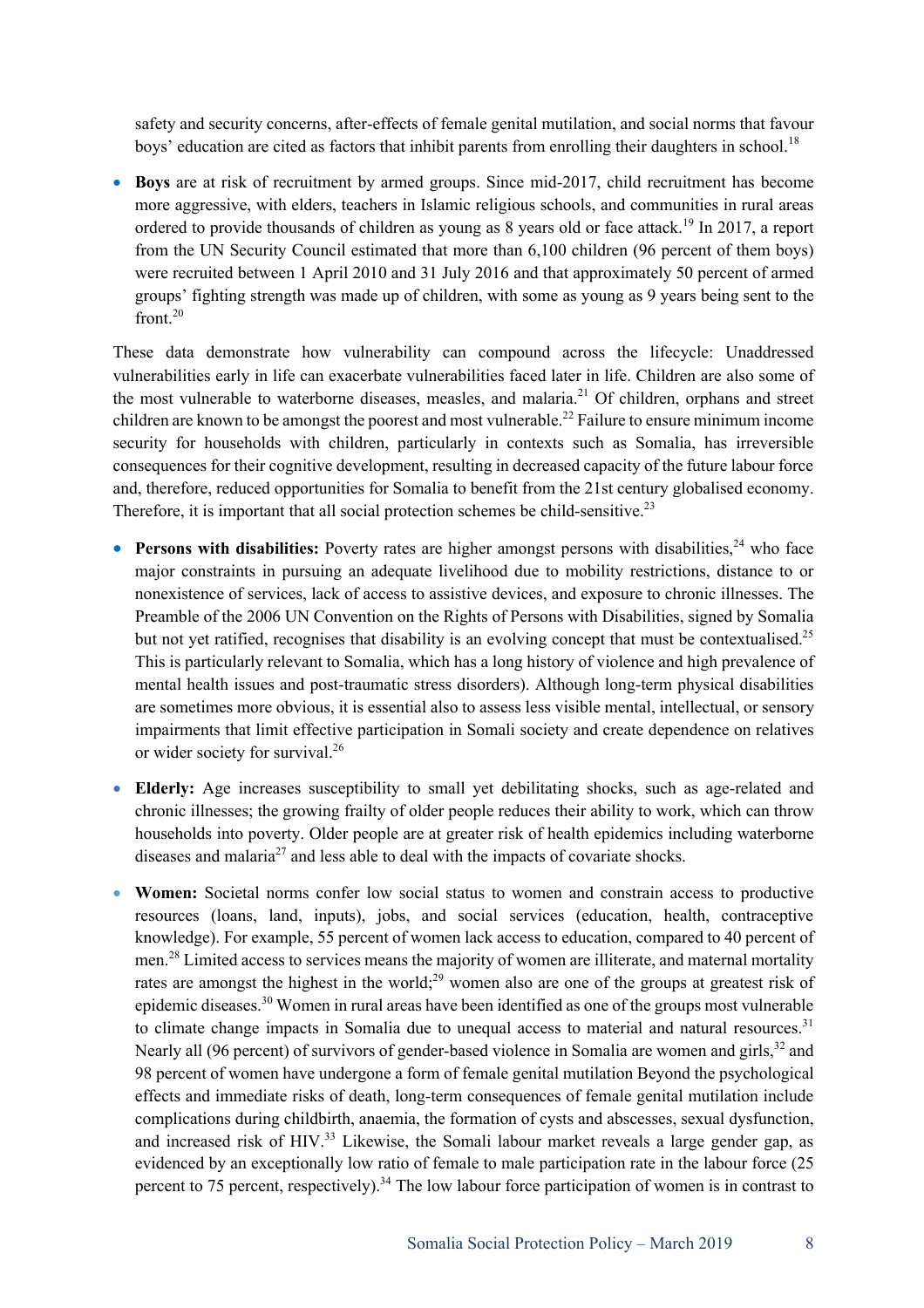their growing role in the local economy, as they continue to bear heavy responsibility for children's and wider family well-being and are increasingly engaged in household productive activities, especially in urban areas.

In a context where so many people can be considered vulnerable due to poverty, it is important to recognise that the demographic groups mentioned above are consistently identified as 'most vulnerable' and deserving of assistance by communities themselves, regardless of geography or livelihood group.<sup>35</sup> Other groups of interest include:

- **Youth:** Somalia's large youth population could be an asset for the country's economic, political, and social development: The Population Estimation Survey for Somalia carried out between October 2013 and March 2014 found that 46 percent of the Somali population was below the age of 15 and 81 percent was below the age of 35. $\cdot$  Among youth between 15 and 30 years of age,  $37$  the poverty rate is 43 percent.<sup>38</sup> However, a great challenge in Somalia is the difficulties this group face in participating in political and economic spheres. Two-thirds of young people are unemployed despite receiving a better education than their parents' generation; although educational opportunities and skills training are improving, these are insufficient for the labour market, and political participation is weak. These factors are considered major risks which influence future conflict, since the major structural drivers underlying youth engagement in violent conflict in Somalia are high youth unemployment and lack of livelihood opportunities.<sup>39</sup>
- **Larger households and those with more dependents:** Poverty incidence is highly correlated with household size in Somalia, where a poor household has 7.23 members on average compared to 5.57 members in non-poor households. Poor households also have a higher dependency ratio, further illustrating the importance of social protection measures for children, the elderly, and the disabled for household poverty and well-being.
- **Migrants and displaced people:** Somali migration patterns are complex, with 32,747 refugees and asylum seekers (mainly from Ethiopia and Yemen), 123,400 refugee returnees from Kenya since December 2014, and 2,648,000 IDPs.<sup>40</sup> In 2017, more than one-third of the people who were in crisis and emergency were internally displaced.<sup>41</sup> IDP households are consistently identified as among the poorest and most vulnerable, with considerably higher poverty rates in IDP settlements and generally larger household sizes.<sup>42</sup> In 2017, more than one-third of people who were in crisis and experiencing emergencies were internally displaced.<sup>43</sup> The majority of IDPs are women and children under 18 years,<sup>44</sup> who face greater protection risk (including for gender-based violence and trafficking in persons). Among these, nomadic pastoralists who have lost all their livestock present a particular challenge in terms of return, local integration, or settlement elsewhere.<sup>45</sup>
- **Other marginalised groups:** While predominant groups in Somalia benefit from strong social solidarity, marginalised groups — such as nomadic and pastoralist communities — lack the social networks which act as safety nets for other groups. Vulnerabilities often extend beyond economic crises, including lack of access to certain livelihood opportunities as well as lack of political power and protection. These systemic exclusionary and discriminatory practices against marginalised groups contribute to high levels of acute humanitarian need among chronically vulnerable groups.<sup>46</sup>

### 2.2 The Importance of Social Protection

#### 2.2.1 What is Social Protection?

A social protection system is an on-budget social service which provides basic social security (including income security) to all, with a focus on addressing vulnerabilities and risks throughout the lifecycle.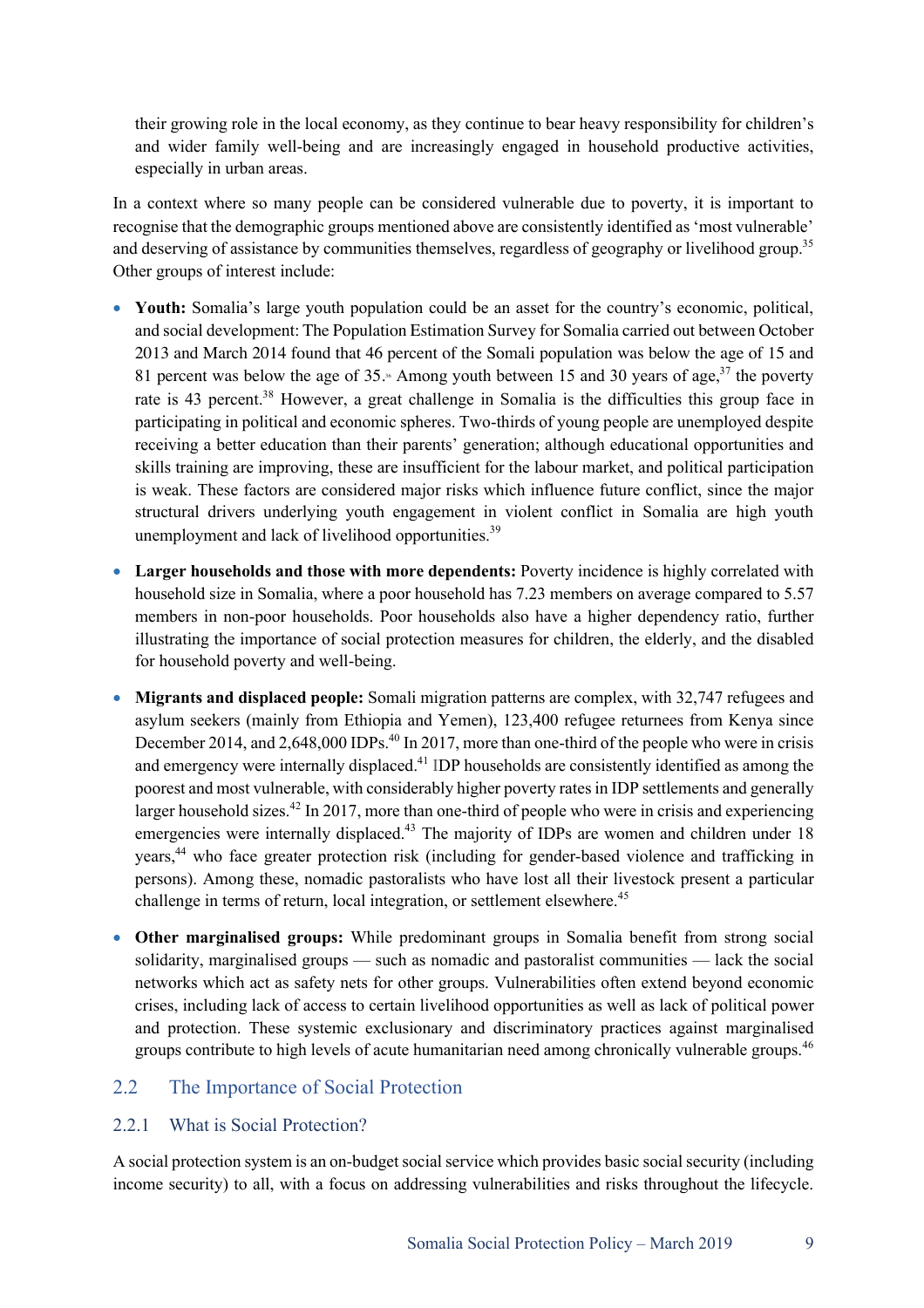The system also plays a complementary crosscutting role by ensuring the poorest and most vulnerable can access services such as health care, welfare, and education.

Social protection is widely recognised as contributing to poverty reduction, human development, equitable growth, and resilience by specifically focusing on a) protection, ensuring a minimum level of consumption support to the poor and vulnerable; b) prevention, providing security against decreases in consumption for vulnerable people at times of shock; and c) promotion, increasing chances for greater productivity and higher incomes. By addressing risks and vulnerabilities faced by socially excluded groups, social protection can also d) transform relationships in society.<sup>47</sup>

The FGS defines social protection as *'government-led policies and programmes which address predictable needs throughout the life cycle in order to protect all groups, and particularly the poor and vulnerable, against shocks, help them to manage risks, and provide them with opportunities to overcome poverty, vulnerability, and exclusion'.* 48

By helping to address the root causes of poverty, risk, and vulnerability, social protection is expected to impact risk mitigation at the individual and household levels and contribute to poverty reduction, social cohesion, and inclusion. The FGS will implement the Social Protection Policy through a sustainable and comprehensive national system.

### 2.2.2 The Need for Social Protection in Somalia

The extent of poverty and vulnerability in Somalia, along with the frequency of droughts and other natural and man-made shocks, demands sustainable, long-term approaches as well as new ways of addressing the effects of shocks. Social protection policies and programmes are needed to tackle some of the root causes and to reduce poverty and vulnerability experienced in Somalia.

There is increasing analysis of and evidence that social protection, over the long term, will be more cost-effective than reliance on repeated, cyclical, short-term humanitarian interventions to support resilience-building that helps to avoid crises.<sup>49</sup> Social protection can contribute to strengthening the resilience building effort, whilst also providing a mechanism for flexing and scaling effectively to meet additional needs during crisis periods.

The process of state-building that has been underway in Somalia since 2012 has created the opportunity for a transition to longer-term policymaking and programming centred on resilience. The FGS and its partners are unanimous in stating the need for more predictable assistance to those in need and in promoting the development of a social protection floor, and safety nets as a core component of a resilience and development strategy in Somalia.<sup>50</sup> A national social protection system will also serve as a means to reduce the fragmentation of international aid in Somalia.<sup>51</sup>

The extent of need in Somalia — both chronic and seasonal, where over half of the population lives in extreme poverty and large segments remain vulnerable to falling into extreme poverty<sup>52</sup> — is such that a majority of Somalis could be said to be in need of social protection. This was evident from the impact of the 2016–2017 drought, where the number of people in a state of emergency (Integrated Food Security Phase Classification, or IPC, Phase 4) increased more than tenfold from 83,000 to 866,000 people in just 10 months, until half of the population required humanitarian assistance — including 3.3 million requiring urgent life-saving assistance. However, *particular demographic groups are commonly acknowledged to be more vulnerable to poverty<sup>53</sup> and to the impacts of crises on account of their exposure to particular idiosyncratic risks.* Many of these correspond to particular stages of the lifecycle.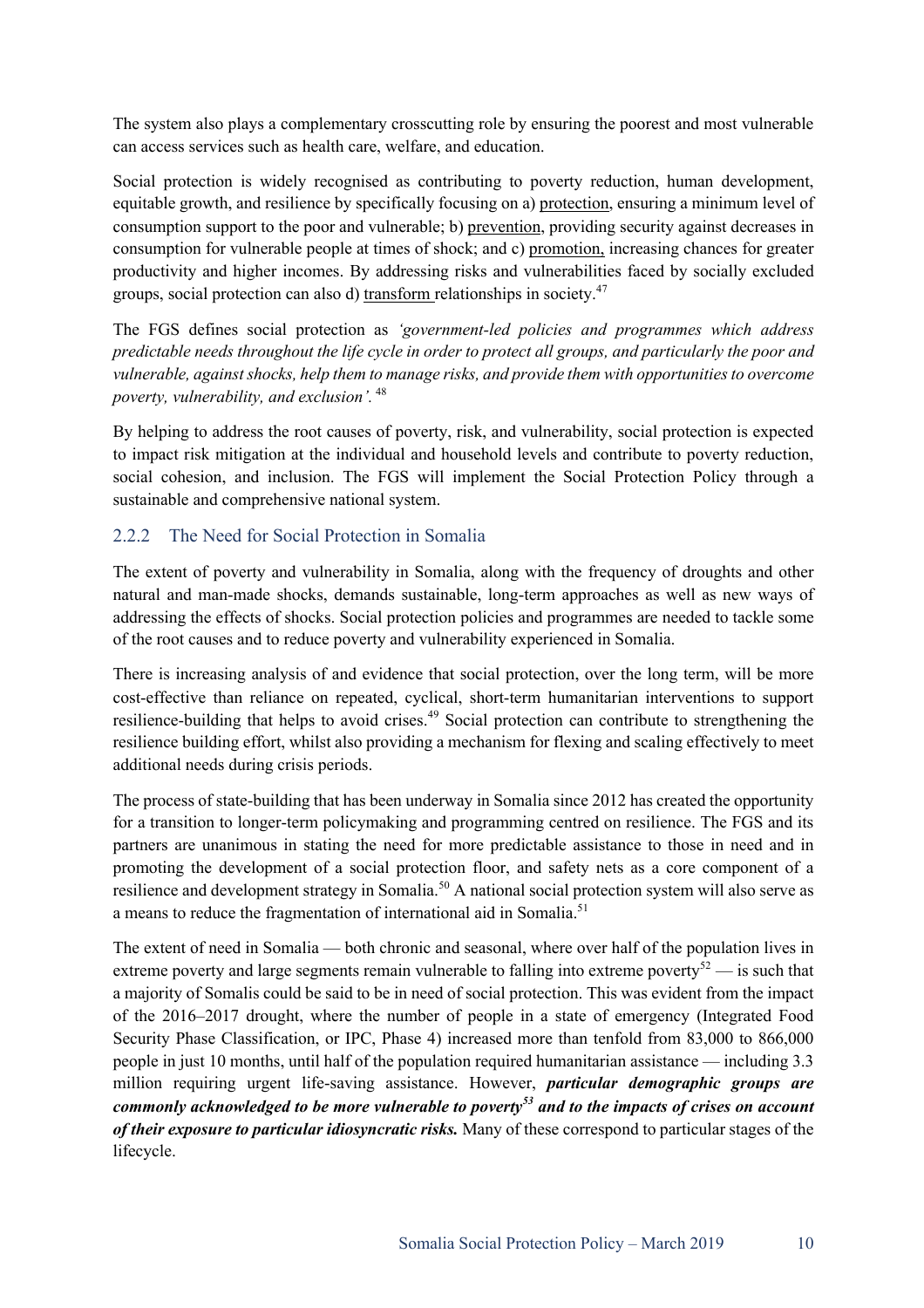#### 2.2.3 Requirements of a Social Protection System in Somalia

To elaborate an equitable, transparent, inclusive, pragmatic, contextually relevant, decentralised, accountable, and sustainable social protection system in Somalia, the following principles are required:

A **nationally owned and led system:** Social protection is government-owned and -led and is informed by national policies and institutions, although other actors will play supporting and implementing roles. In Somalia, the FGS and Federal Member States (FMS) will require extensive support from a range of development and humanitarian partners, civil society, and the private sector in the short to medium term, while capacities are developed.

**A balanced focus on chronic and seasonal, economic and social vulnerabilities:** Poverty in Somalia is dynamic; people can move in and out of poverty. At the same time, some households remain chronically poor. Households facing multiple vulnerabilities, and that are socially marginalised, are likely to be most deprived. Social protection should provide a predictable level of assistance to the chronically vulnerable and those suffering from long-term destitution, as well as supporting households that are at risk seasonally and on a recurrent basis. Social protection must seek to address social as well as economic vulnerabilities. This includes awareness of inequities in society and the marginalisation, lack of autonomy, and burden of labour of particular groups (such as women) and at a minimum should do no harm.

**A broad vision but incremental implementation:** Addressing the broad spectrum of chronic poverty and vulnerability through a range of schemes that collectively enable everyone to maintain an adequate standard of living should be the long-term aim of social protection. However, this goal must be couched in the reality of Somalia's still-emerging political and governance systems and financial and technical capabilities. In the short to medium term, a small number of interventions must be prioritised. United Nations Social Protection Floor initiative was introduced in acknowledgement of the need for comprehensive coverage across the lifecycle, as well as country capacities. This initiative promotes a lifecycle approach to social protection by ensuring basic income transfers for key vulnerable groups, whilst supporting access to essential health care as a crosscutting requirement for all groups.<sup>54</sup> In this regard, the definition of a specific social protection floor tailored to the Somali context and building on existing social transfer initiatives may be a realistic objective in the short to medium term. The establishment of a basic income floor for all provides a platform for a system to which other secondary instruments, such as social insurance, may be added to increase levels of provision.

**An approach primarily founded on non-contributory instruments, particularly indirect social transfers — such as user fee exemptions, fee waivers, and subsidies, to facilitate access to basic social services such as health, education, and water by poorest households — in the immediate future:** The economy of Somalia is characterised by high levels of informality and low rates of economic transformation, coupled with high population growth. Developing formal, contributory social protection schemes, while important for the future, would thus only cover a small percentage of the population in need. The main focus for the **initial development** of social protection systems globally, and especially in developing economies, therefore tends to be non-contributory instruments,<sup>55</sup> as these can more effectively include the poorest. Social transfer programmes — mostly but not entirely limited to cash-based — are a key building block for emerging social protection systems globally, being relatively more straightforward to establish and impacting on all multi-dimensional areas of poverty. They can achieve all functions of social protection, including overcoming inequities (although of course they are most successful when integrated with policies that address other aspects of economic and social vulnerability). In the short to medium term, social transfer programmes are acknowledged to be the most feasible and appropriate instrument to design and implement in the Somali context.<sup>56</sup> Indeed, even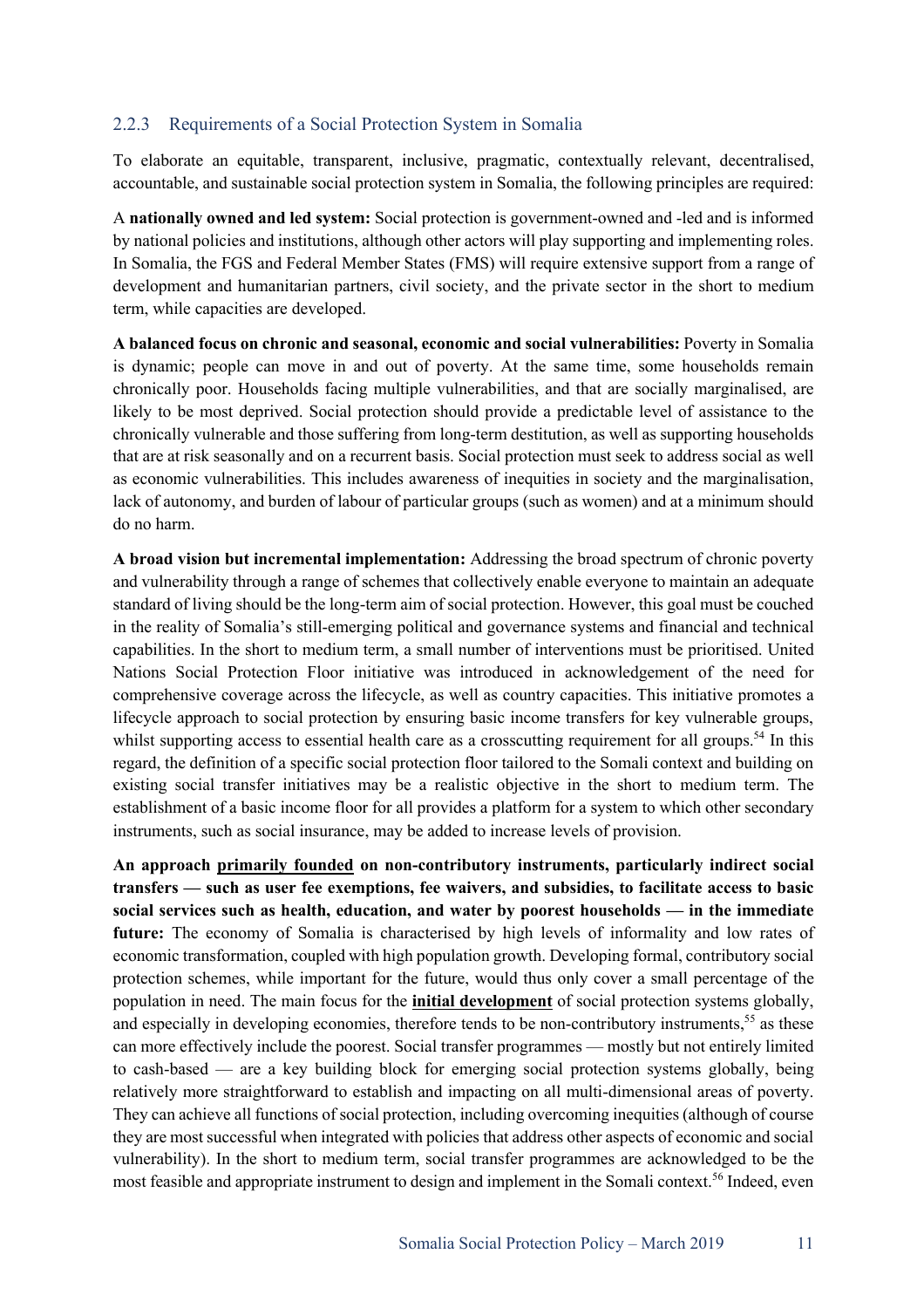large-scale social transfer programmes can take years, if not decades, to develop.<sup>57</sup> In line with the other priority of the UN social protection floor initiative, they can be complemented progressively through measures that reduce the costs of accessing basic services (health and education for vulnerable groups), as these services continue to develop. In the medium to longer term, the social protection system will then develop further, establishing a comprehensive range of instruments, including social insurance to provide both horizontal and vertical coverage.<sup>58</sup> As depicted in Figure 2.2, to ensure sustainability, the approach to social transfer design must also account for and complement Somalia's community-based traditional social protection and solidarity.

**Cross-regional inclusive and cohesive interventions:** Prioritising a small number of interventions in a context of such widespread needs will be challenging. The initial social protection programmes must be able to cut across regions, geographies, and livelihood groups for consistency and ease of programming and for perceived legitimacy by communities. Whilst the nature of poverty and covariate risks can vary amongst regions and livelihood groups, the vulnerability of demographic groups to idiosyncratic risks is common to all, and communities understand vulnerability as it relates to these groups.

**Flexible and scalable funding mechanisms:** Somalia will continue to face multiple hazards, to which large portions of the population are vulnerable, and which will require temporary humanitarian assistance. The country's social protection system must seek to address lifecycle vulnerabilities whilst also taking into account the prevalence of covariate shocks, and must integrate additional preventive measures that can be scaled up as needed through flexible funding mechanisms.

**Integration with other priority agendas (resilience, durable solutions):** Poverty in Somalia is complex and multi-dimensional; it differs according to various political, social, and regional contexts. No single action can realise poverty reduction, and social protection cannot address all risk factors or all structural causes of vulnerability. Social protection, as one component of a poverty reduction strategy, must be conceived alongside other complementary policy interventions. In this regard, alignment with and bridges between this policy and other strategies — such as the durable solutions or resilience agendas — are essential.

**Long-term objectives with predictable and secured funding:** Building a comprehensive social protection system requires long-term funding, objectives, time horizons, and programming. In a fragile context such as Somalia, this will require a fundamental departure from the short-term cycles of humanitarian assistance and strong international engagement for the foreseeable future.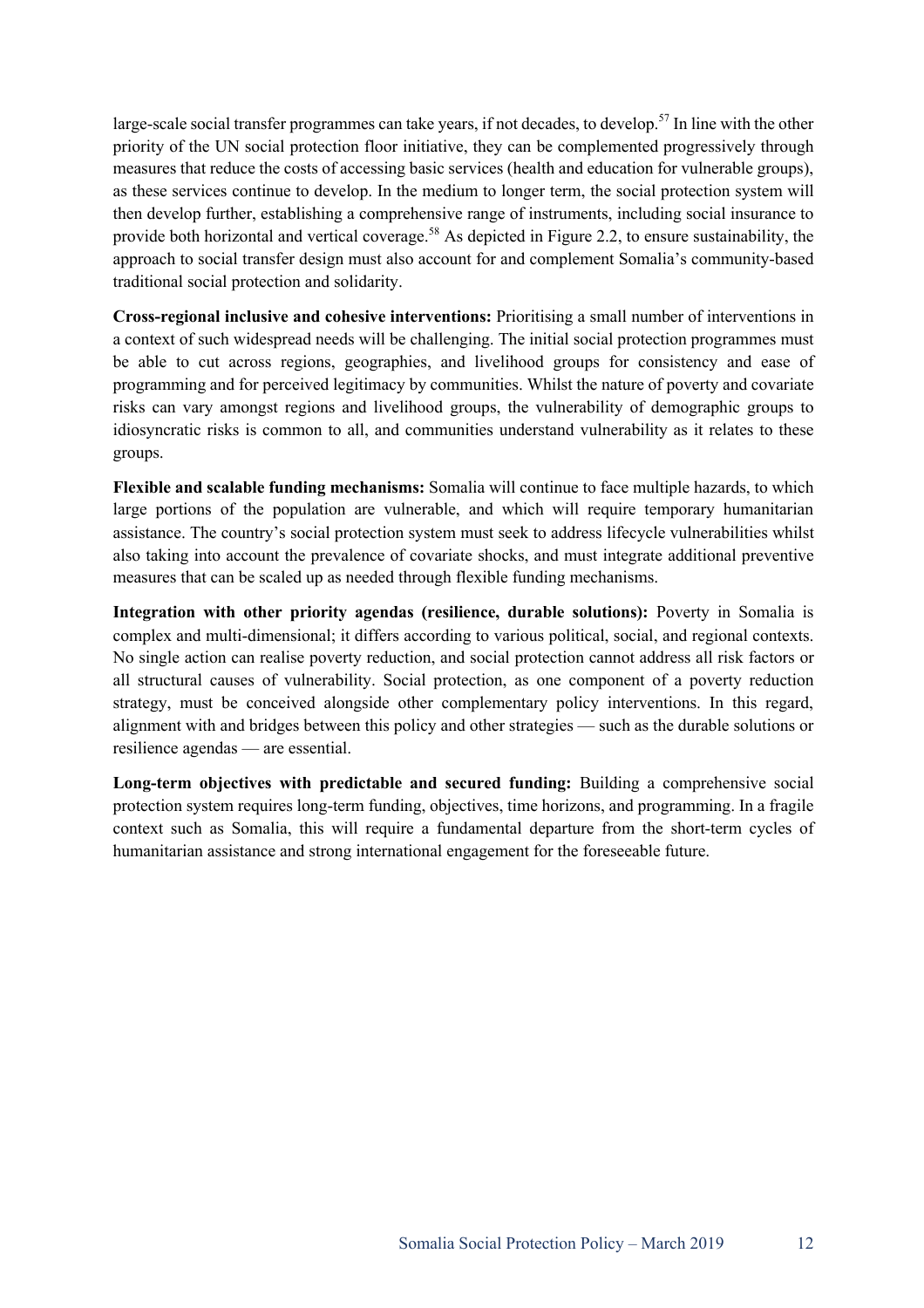

**Figure 2.2 Requirements of a Sustainable and Efficient Social Protection System in Somalia**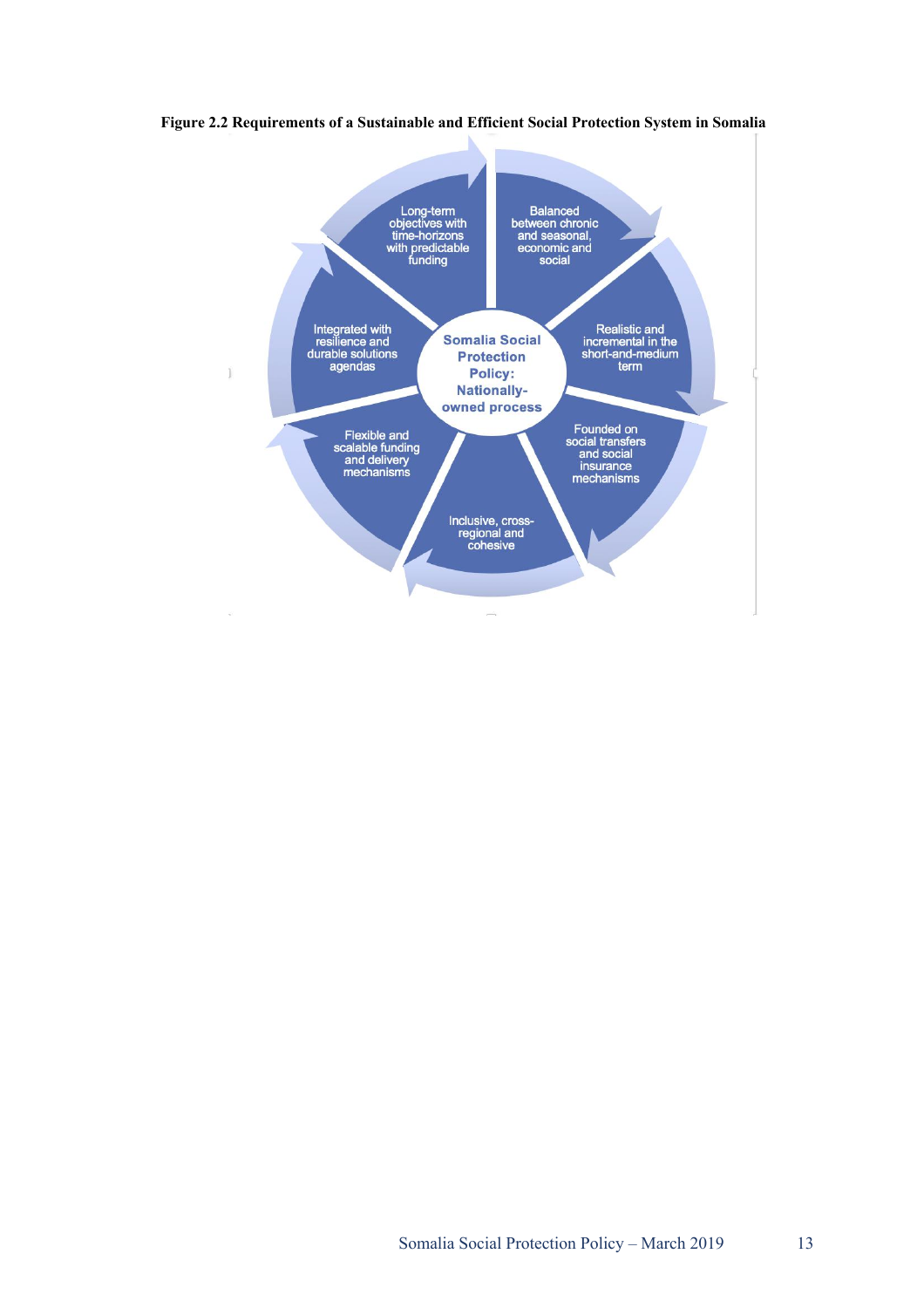# 3. INSTITUTIONAL, LEGAL, AND POLICY CONTEXT FOR SOCIAL PROTECTION

# 3.1 Current Institutional Context for Social Protection in Somalia

The FGS has made significant progress in governance, security, and institutional development within the last five years, making the vision of a government-owned social protection system an achievable goal for policymakers. The main providers of assistance to the poor and vulnerable and those affected by disaster have been international actors working in partnership with national non-governmental organizations (NGOs) and, to a lesser extent, the private sector. (Households in Somalia also rely on informal social protection, including remittances from family and friends through traditional safety nets.) Several recent reviews note that this assistance has been provided primarily in the form of cash and food transfers. Other forms of support (for example labour market interventions, development of social care services) are much less developed and of a smaller scale, ad hoc, and at the project level.<sup>59</sup> These experiences provide a solid foundation on which to build institutional expertise in designing and implementing cash transfers at scale, related operational systems, and coordination mechanisms to support the FGS and FMS in realising a vision for social protection.

#### 3.1.1 Social Protection Within Government

Effective delivery of social protection requires strong leadership at the FGS, FMS, and local levels. The FGS must provide the implementation framework, resources, and effective coordination. FMS need governance and institutional capacity to manage policy implementation in their regions. FMS are likely also to assume some implementation roles. It will be important to establish consensus and clarify the precise roles of federal, member state, and local levels of government to enable effective implementation of the policy.

Institutions and structures for government-owned social protection are becoming established in Somalia. MoLSA will lead the social protection portfolio of the FGS in close coordination with MoHADM and MoPIED. At the FMS level, the designation of social protection has advanced in Puntland, where it is a priority under the social services sector of the strategic development plan, and falls under the mandate of the Ministry of Women and Social Affairs. This was further demonstrated by the establishment of the Puntland Agency for Social Welfare in 2009 to support the social care and social protection needs of orphans and vulnerable children. <sup>60</sup>

Relevant coordination mechanisms at the federal and member state level have been established and will be useful for coordinating the inputs from government and non-governmental stakeholders needed for implementation of the Social Protection Policy.

• **Technical Working Group:** The MoLSA facilitated the creation of the intergovernmental technical group, comprising representatives from the FGS, the FMS, and Banadir region to support the development of the Social Protection Policy. It is envisioned that this group will continue to work on social protection by supporting the development of the social protection system.

Institutional capacity is a key challenge in implementing social protection programmes in Somalia at all levels of government. The MoLSA will invest in human resources and will build technical skills to design systems for social protection programming. At the FMS level, only extremely limited and ad hoc social transfers in cash and food are provided for small numbers of vulnerable and/or destitute people.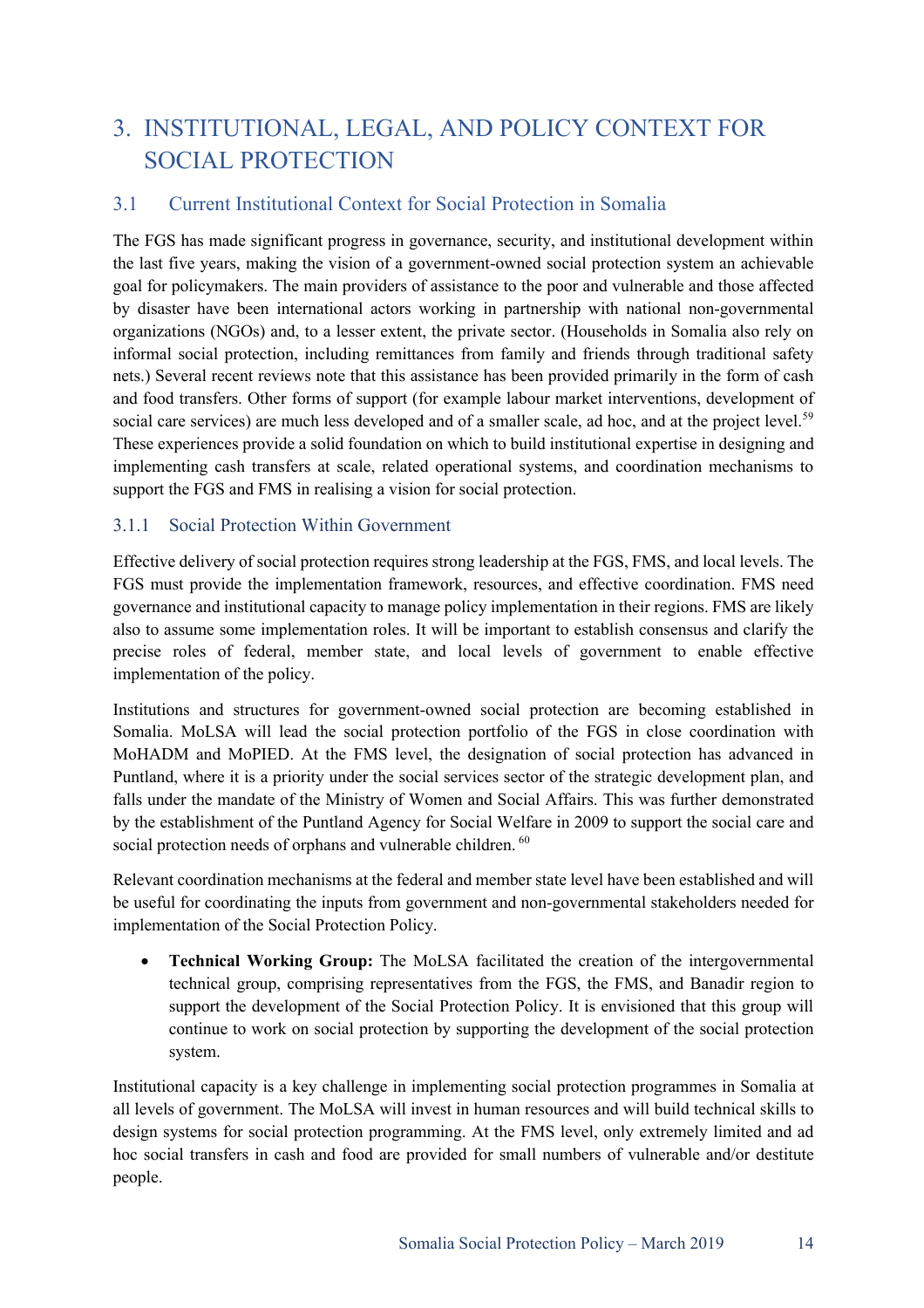## 3.1.2 Assistance Delivered by International and National Partners

In Somalia, numerous humanitarian cash transfer and medium-term safety net programmes are currently implemented by international organisations in partnership with national NGOs and local administrations. The programmes include conditional and unconditional cash transfers as well as public works. The World Bank estimates that these ongoing initiatives have so far reached around 1.8 million individuals.<sup>61</sup> The World Food Programme, with the FGS, also implements a well-established school feeding programme covering over 20 percent of primary schools across the country. In the FMS, school feeding is conducted in partnership with the Ministry of Education. The interventions are limited from a social protection perspective: They are short-term and project-based, operate without predictable longterm finances, provide only low coverage of the population (relative to the proportion considered poor or in need of support), and often do not involve the FGS and FMS.<sup>62</sup> However, they provide institutional grounding — knowledge, expertise, design features, operational systems, and coordination mechanisms — that can form the foundation for future social protection programming. Lessons learned from these experiences can inform policy priorities and institutional and coordination mechanisms for the Social Protection Policy.

International organisations provide assistance through a network of cooperating partners, including national and local NGOs. Cash transfer programming has also become prevalent, although there is a need for better coordination amongst cash actors and for harmonisation of systems and approaches to cash transfers to avoid risks such as duplication of services, fraud, and diversion.<sup>63</sup>

### 3.1.3 Regulatory Frameworks for Private Sector Involvement in Social Protection Delivery

Financial service providers are critical partners in the design, scaling, and implementation of the administrative process for delivering income transfers under the Social Protection Policy. With the consolidation of the role of the Central Bank of Somalia, oversight of the financial sector, and the development of financial systems within Somalia, the private sector will be able to fill gaps in the provision of regulated financial services, including banking and related products.

Service providers include, among others, telecommunications companies, which have expanded to fill the void in money transfer services due to the lack of a strong banking sector. Investment in network coverage over vast areas of the country has paved the way for high cell phone penetration.<sup>64</sup> Advancing the use of digital payment systems in Somalia generally, and within the government specifically, can improve the efficiency of aid, enhance the security of payments, and advance financial services for all Somalis. These financial service providers are thus critical partners in supporting (among other possible solutions) the design and implementation of the administrative process for delivery of income transfers under the Social Protection Policy. At the same time, challenges include implementing improvements to the regulatory environment and controls on money laundering and diversion of funds.<sup>65</sup> The FGS is working with development partners to address these issues.

Under the Communications Act of 2017, telecommunications firms must register all SIM cards with users' biometric information, producing a set of data that can support the future establishment of a single registry system.<sup>66</sup> Various actors amongst the humanitarian partners and regional governments also use registration and payment systems that collect biometric data. The FGS currently works with the World Bank and the telecommunications sector to support the development of a system that will serve as a national identification with multiple functions and that is linked to a range of benefits and services to Somali citizens.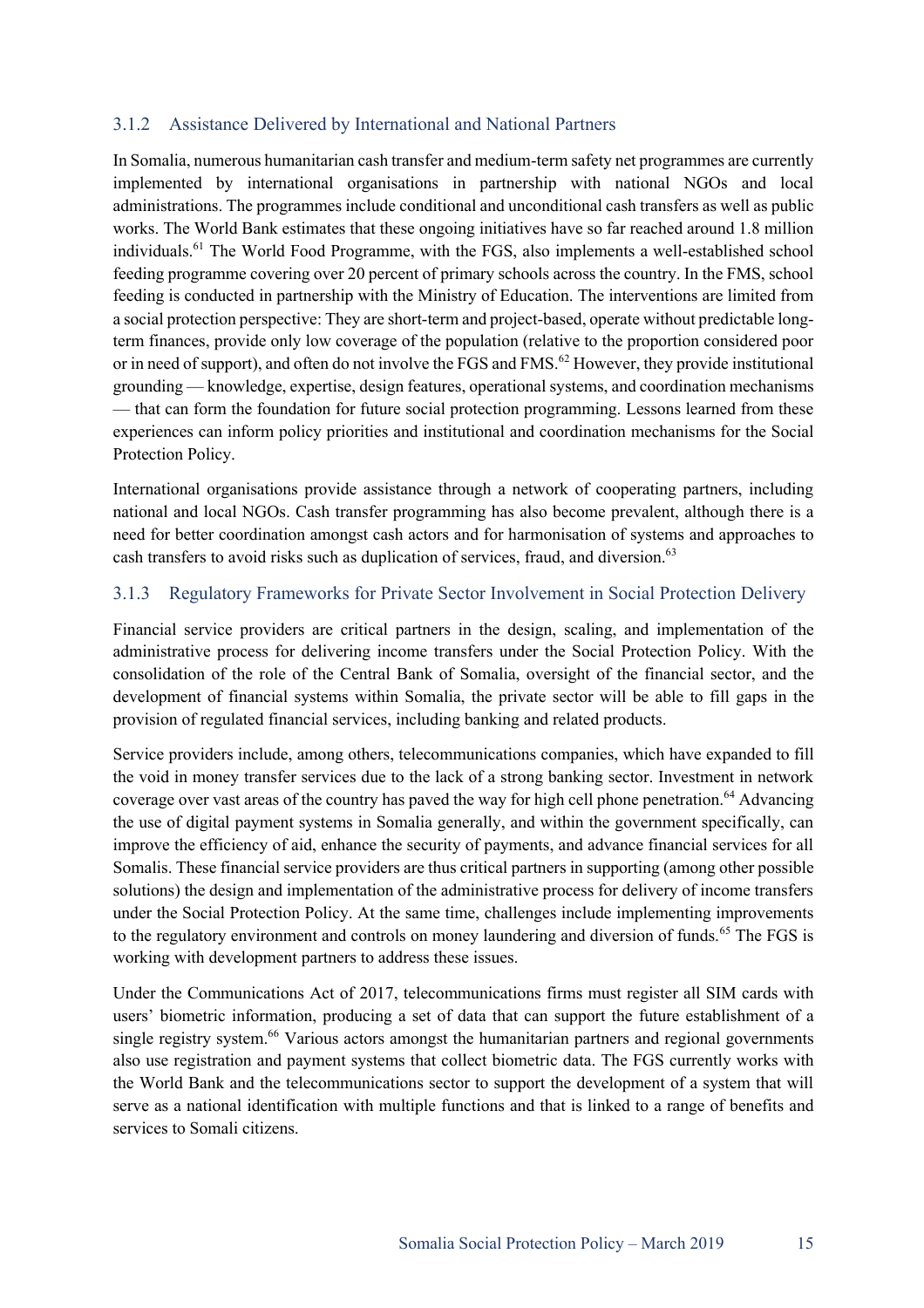# 3.1.4 Traditional Social Protection in Somalia

Traditional safety net structures are integral to Somali society and have protected the poor and vulnerable against continuous shocks. Religious contributions such as *zakat* and *sadaqah* are important supplements to poor households, especially in urban areas: Poverty incidence in households receiving remittances is 35 percent, compared to 56 percent in non-recipient households.<sup>67</sup> Remittances are often sent from the diaspora and channelled through familial networks. Contributions are governed by cultural norms and distributed through local institutions or social networks.

These traditional safety nets, based along familial or social groupings, have formed an important coping mechanism at times of crisis. However, this policy recognises that they do not work equally well for all as certain communities and vulnerable households from marginalised groups can be excluded. A formal and institutionalised social protection system that complements and align with the values and premises of traditional assistance is therefore likely to be well understood by communities but at the same time take into consideration the potential of excluding marginalised groups and put in place corrective measures.

# 3.2 Legal Mandates for Social Protection in Somalia

### 3.2.1 Domestic Arrangements

This policy document draws its authority from prevailing legislation and conventions. The African Union's Social Policy Framework for member states sets out commitments to build a social protection floor that provides a minimum level of support to protect against shocks throughout the lifecycle, including during childhood, unemployment, disability, and old age.  $68$ 

The Somalia Constitution<sup>69</sup> enshrines the right of all persons to access their economic and social rights, including social protection and the protection of particular vulnerable groups. The Constitution acknowledges the role of the government in realising the following:

#### • *Article 27 — Economic and Social Rights*

#### *(1) Every person has the right to clean potable water.*

*(2) Every person has the right to health care, and no one may be denied emergency health care for any reason, including lack of economic capability.*

*(3) Every person has the right to full social security.*

*(4) Every person has the right to protect, pursue, and achieve the fulfilment of the rights recognised in this Article, in accordance with the law, and without interference from the state or any other party.*

*(5) It shall be ensured that women, the aged, the disabled, and minorities who have long suffered discrimination get the necessary support to realise their socio-economic rights.*

#### • *Article 28 — Family Care*

*(2) Mother and child care is a legal duty of the State.*

#### • *Article 29 — Children*

*(2) Every child has the right to be protected from mistreatment, neglect, abuse, or degradation.*

*(3) No child may perform work or provide services that are not suitable for the child's age or create a risk to the child's health or development in any way.*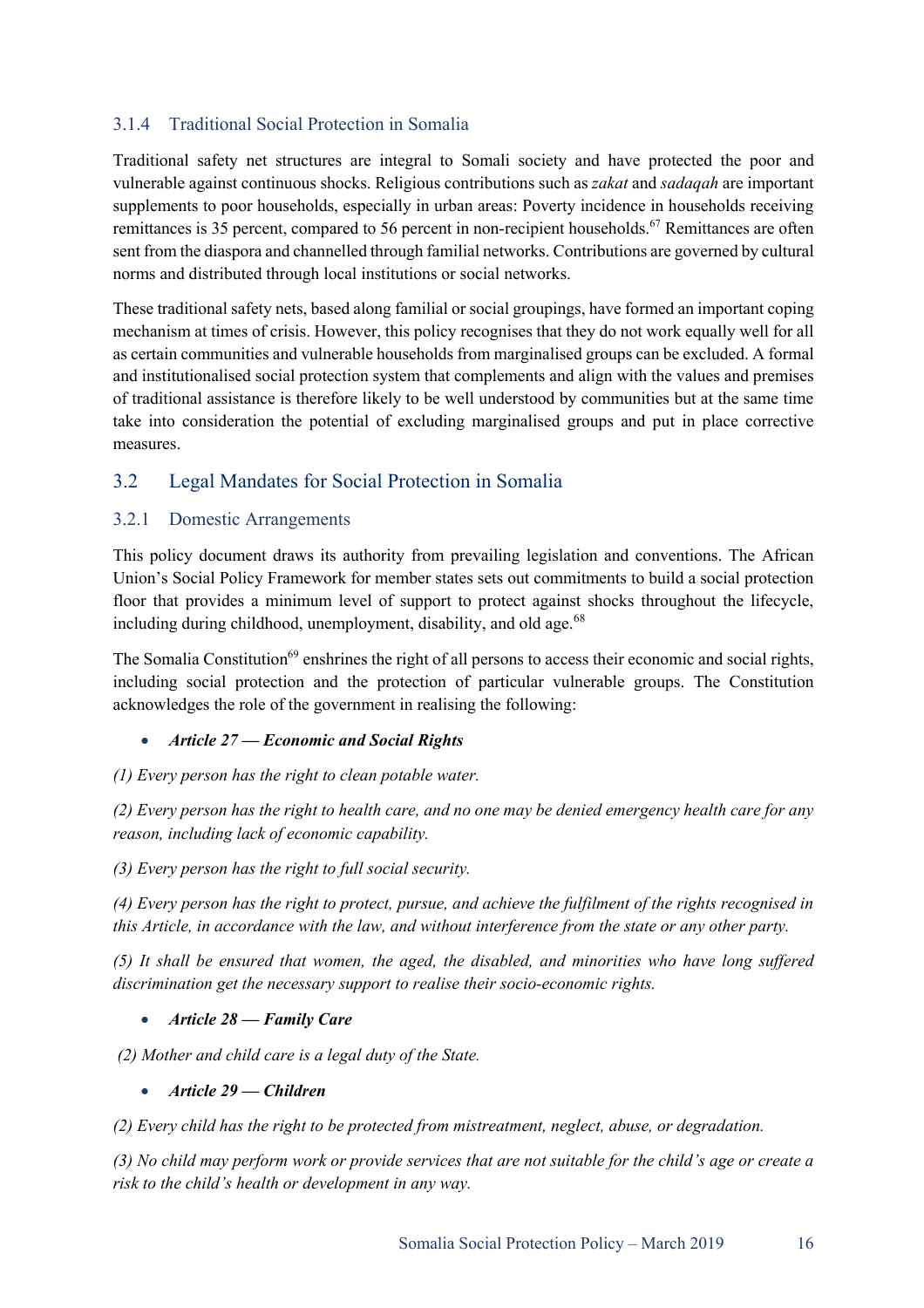#### • *Article 30 — Education*

#### *(1) Education is a basic right for all Somali citizens.*

Moreover, the draft Persons with Disability Rights Bill outlines the government bodies responsible for the protection of disabled persons — especially the National Disabled Commission, which includes members from the Ministry of Women and Human Rights Affairs, MoLSA, and representatives from associations of the disabled community in Somalia. Furthermore, the draft bill outlines the special rights of disabled people; issues of accessibility and mobility; health care and rehabilitation; and participation in cultural life, sports, and entertainment.

# 3.2.2 Conventions and International Commitments

Somalia has signed and ratified international conventions relevant to social protection, including a) the International Covenant on Economic, Social, and Cultural Rights, b) the Worst Forms of Child Labour Convention, c) the Convention on the Rights of Persons with Disability, d) the International Covenant on Civil and Political Rights, e) the Convention Against Torture and Other Cruel, Inhuman or Degrading Treatment or Punishment (which is increasingly used in grave cases of sexual violence), and f) the African Charter on Human and People's Rights. Somalia is also a signatory to g) the Convention on the Rights of the Child and h) the African Charter on the Rights and Welfare of the Child.

At the heart of these conventions are the entitlements set out in the Universal Declaration of Human Rights (1948). Internationally, the declaration recognises social protection as a fundamental human right for all citizens of the world:

- *Article 22: 'Everyone, as a member of society, has a right to social security and is entitled to realisation through national effort and international co-operation and in accordance with the organisation and resources of each State, of the economic, social and cultural rights indispensable for his dignity and the free development of his personality'.*
- *Article 23.3: 'Everyone who works has the right to just and favorable remuneration ensuring for himself and his family an existence worthy of human dignity, and supplemented, if necessary, by other means of social protection'.*
- *Article 25: 'Everyone has the right to a standard of living adequate for the health and well-being of himself and of his family, including food, clothing, housing and medical care and necessary social services, and the right to security in the event of unemployment, sickness, disability, widowhood, old age or other lack of livelihood in circumstances beyond his control. Motherhood and childhood are entitled to special care and assistance'.*

Somalia is not a party to the Convention on the Elimination of All Forms of Discrimination Against Women (CEDAW) but the conventions mentioned above can be applied along with tools such as the FGS National Action Plan on Conflict-Related Sexual Violence and the National Action Plans on Children in Armed Conflict (which also touch on issues related to gender-based violence).

Some International Labour Conventions have particular relevance to social protection in the Somali context: Freedom of Association and Right to Organise (87), Right to Organise and Collective Bargaining (98), and Worst Forms of Child Labour (182).

Somalia has endorsed the Sustainable Development Goals, which include commitments to establishing more predictable social protection by 2040: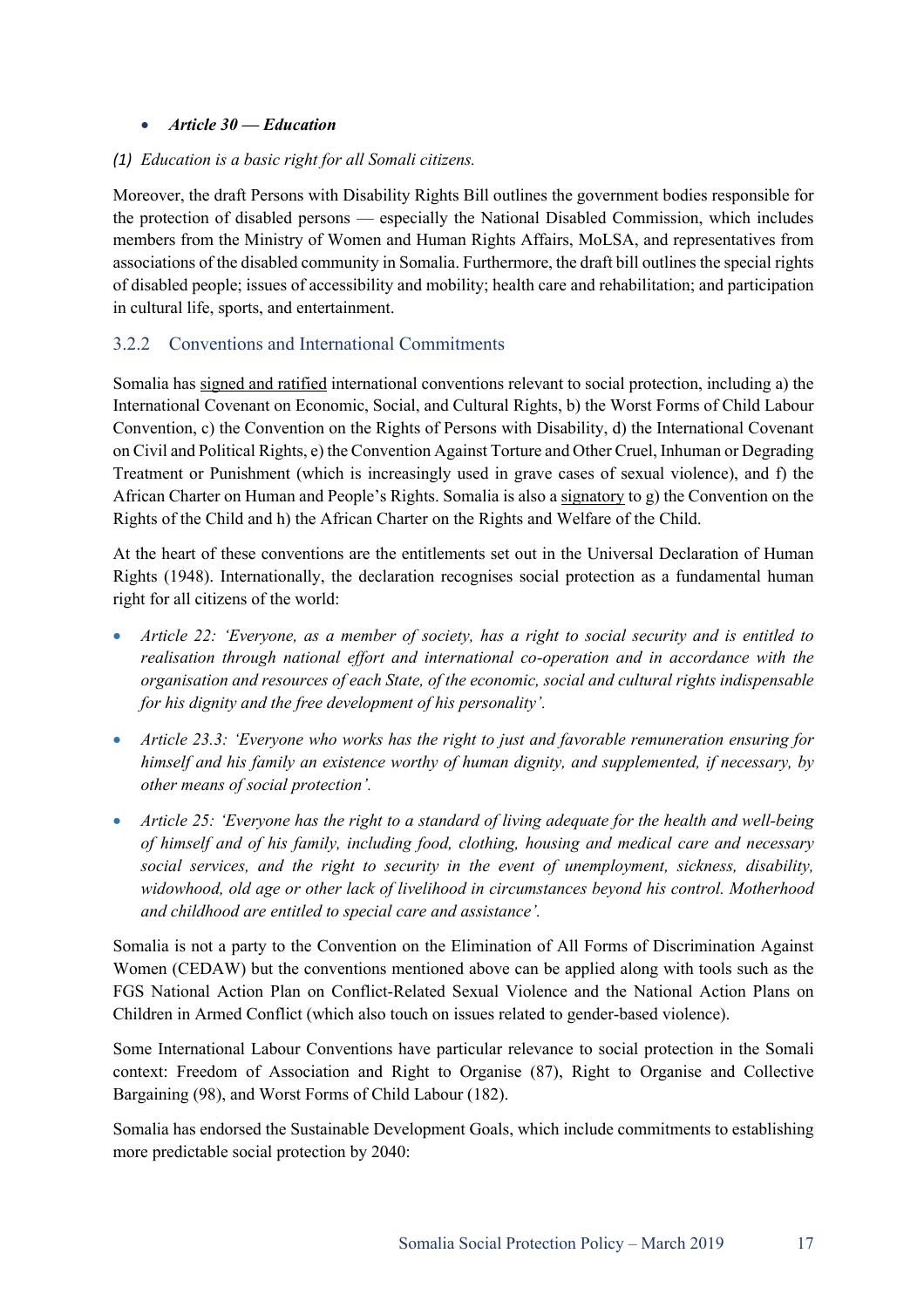• *Sustainable Development Goal 1.3 'Implement nationally appropriate social protection systems and measures for all, including floors, and by 2040 achieve substantial coverage of the poor and the vulnerable'.*

Finally, it is important to mention two important African Union frameworks of reference:

- The 2009 Convention for the Protection and Assistance of Internally Displaced Persons in Africa (Kampala Convention), which includes important provisions on housing, land, and property rights (Article 4, specifically 4.4 and 4.5), non-discrimination (Article 9, specifically 9.1a, 9.1e, 9.2a, and 92f), access to basic services (9.2b, 9.2c), local integration or relocation (Article 11), compensation (Article 12), and registration and personal documentation (Article 13).
- The 2013 Social Policy Framework for member states sets out commitments to build a social protection floor of programmes that provides a minimum level of support to protect against shocks throughout the lifecycle including in childhood, unemployment, disability and old age<sup>70</sup>.

# 3.3 National Policy Linkages

Social protection is most effective when it is integrated into a comprehensive national development framework, because it is integral to broader government strategies and complements a number of sectoral policies. In this regard, a social protection policy and system in Somalia can be efficient only with clearly established boundaries and with linkages to employment, gender, education, and other relevant national policies.

#### 3.3.1 Social Protection in the National Development Plan

The FGS has articulated a new short- to medium-term economic growth and development strategy, the NDP 2017–2019. The overall vision of the NDP is to '*Enhance peace and stability, economic prosperity and national cohesion'* such that '…*the most marginalised can become productive members of society and the economy and the most vulnerable can live with dignity and safety'.* <sup>71</sup> The NDP builds on the New Deal Compact and stipulates Somalia's strategic direction, development priorities, and proposed implementation mechanisms to accelerate socio-economic transformation and achieve objectives related to poverty alleviation, economic revival, and societal transformation in a socially just and gender-equitable manner. The NDP is compliant with the Sustainable Development Goals.<sup>72</sup>

The NDP recognises that economic and social development and social cohesion can only be achieved if a greater proportion of the population enjoy the right to access a minimum standard of living and minimum level of services, thus sharing in the growth of the economy and experiencing a better quality of life and shared resilience. The NDP represents a guiding framework that incorporates social care (services), resilience, social protection, and safety net programming.

**Resilience:** The resilience pillar explicitly seeks to reduce the current humanitarian caseload, including for food and nutrition security and access to basic social services in the face of shocks, and to contribute to the social and economic inclusion of the poorest in Somali society, including displaced and returning populations and the extremely poor in rural and peri-urban areas.

**Durable solutions:** *Achieving durable solutions* is a key government priority, reflected under the resilience pillar of the NDP and mainstreamed across sectors. In 2016, The FGS launched a Durable Solutions Initiative with the Deputy Special Representative of the Secretary General/Resident Coordinator/Humanitarian Coordinator as a collective approach to durable solutions. The momentum has continued with the 2017 Intergovernmental Authority on Development summit and the Nairobi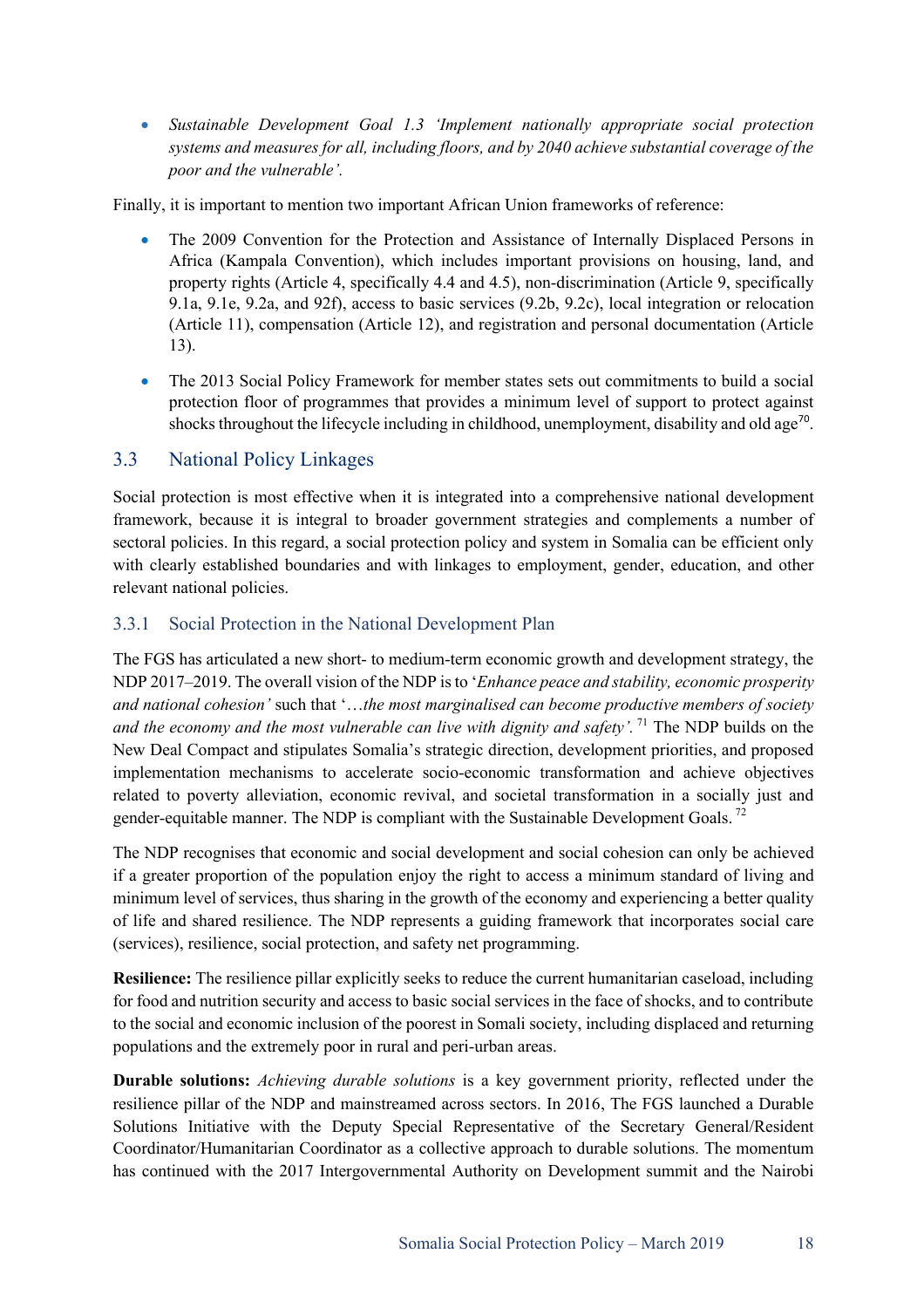Action Plan for Durable Solutions for Somali IDPs, refugees, and returnees. Partners in Somalia are working with communities and authorities to define a common framework for collective outcomes involving displacement-affected communities. Concurrently, international intergovernmental organisations have been sustaining efforts to ensure that all tiers of governance (federal, national, and municipal) support options for local integration or reintegration in an inclusive and sustainable fashion. The Regional Durable Solutions Secretariat (ReDSS) has been promoting a learning agenda on solutions; in recent months, ReDSS and the United Nations in Somalia have been supporting actors in advancing a coherent durable solutions agenda through a common framework for collective outcomes.<sup>73</sup>

**Social and human development:** The NDP recognises that economic and social development and social cohesion can be achieved only if a greater proportion of the population accesses their rights to minimum standards of living and minimum level of services (social protection floors), thus sharing in the growth of the economy and experiencing a better quality of life and actual resilience. In particular, strong links are recognised with the social and human development pillar, which aims to progressively accelerate universal access to and utilisation of basic social services — and, in particular, increase the quality of nutrition, health, education, and water services whilst simultaneously investing in people. Social protection, as a key pillar of decent work, is also a key strategy for achieving labour and employment priorities. In the Somali context, measures may include developing and implementing a wages and remuneration policy and an appropriate minimum wage system, strengthening social security provisions for the working population, and establishing a system of cash transfers for the most vulnerable.

**Consolidating peace, inclusive politics, security, and rule of law:** The NDP recognises the imperative of maintaining peace and security as a precondition to achieving economic growth and is committed to addressing the root causes of conflict and increasing social, economic, and legal justice. Social protection will support these efforts by addressing constraints which threaten to jeopardise future stability. It will also address the unmet needs of large number of vulnerable youth for skills development and increased employment opportunity. Strong social protection can provide tangible evidence of the dividends of peace, transferred from the government to those who have been marginalised from development, and supporting them to fulfil their basic human rights.

**Economic growth:** A social protection system complements FGS priority actions to stabilise incomes, consumption, and assets and protects human capital development. Well-functioning social protection systems are proven to act as automatic macroeconomic stabilisers in times of shocks and economic downturns, and they can stimulate development through investment in infrastructure, increased agricultural production, and improvement of livelihoods and ability to access gainful employment.

**Building effective and efficient institutions:** To execute a long-term agenda for stability and equitable wealth creation, efficient and streamlined administration is required at the federal, regional, and local levels. The social protection system will complement efforts to build regional and sub-national capacities for service delivery by fostering innovation in system administration. Furthermore, social protection programmes add most value when delivered as part of a holistic set of policies and programmes that contribute to broader access to services, credit and savings, and employment creation. The social protection system as a crosscutting area of policy will develop institutional linkages across government, to be integrated as part of a broader public service delivery package.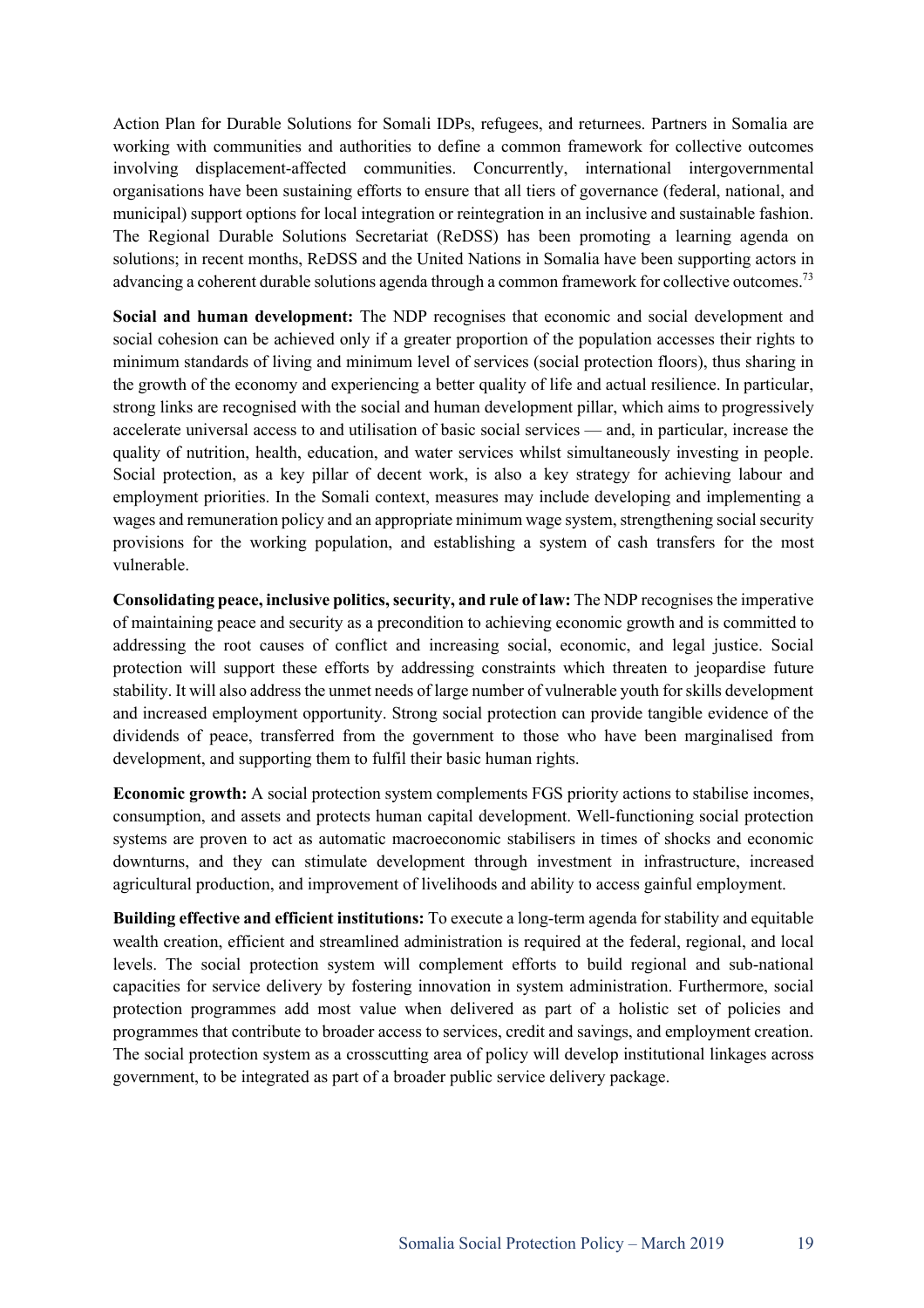#### 3.3.2 Coordination Across National Policies

A number of Somalia's sector-specific policies and strategies highlight the importance of social protection to the development of the country. This coordinated and crosscutting policy document therefore contributes to the following goals:

- **Somali Health Policy (2014):** The goal of the policy is to provide a *'people-centred essential package of health services with efficient, equitable, culturally acceptable and universal access to promotive, preventive, curative and rehabilitative services that produce the desired health outcomes in terms of reduced morbidity, mortality and improved quality of life and wellbeing'*. Among the priority policy directions, three key objectives should be highlighted: a) strengthening reproductive, maternal, neonatal, and child health and nutrition; b) preventing and controlling the spread of priority targeted communicable diseases to reduce their burden of morbidity, mortality, and disability (with a focus on acute watery diarrhoea, cholera, other enteric diseases, acute respiratory diseases, tuberculosis, malaria, HIV/AIDS, hepatitis B and C, and others); and c) moving toward universal health coverage by increasing government budgetary allocations for health, *'while mobilising the participation and financial contributions to different health interventions from regions, local governments and grass root communities, supported by transparent collective oversight and monitoring of the resources'.* The 2014 policy also recommends the introduction of financial support to transport children for vaccination and pregnant women for antenatal visits (voucher- based systems) and public-private partnerships with incentives that aim to harness the contribution of private-for-profit and private-not-for-profit capabilities.
- **National Nutrition Strategy (2011–2013) and National Micronutrient Deficiency Control Strategy (2014–2016):** The goal of the first and second Strategic Plans for 2011–2016 was to *'improve micronutrient status among children and women of reproductive age in Somalia'*, with a focus on children under 5 years (0–59 months). Special emphasis was placed on children under 2 years of age and pregnant and lactating women, since micronutrient deficiency is malnutrition's most serious effect, and lasting damage occurs during pregnancy and the first two years of life. The implementation component of the 2014–2016 strategy provides an additional framework for strengthening the implementation and coordination of existing micronutrient-related activities and outlines ways to increase coverage of vulnerable populations with the interventions. This is complemented by the 2019 draft Multi-Sectoral Nutrition Strategy, which outlines the next phase of action.
- **National Disaster Management Policy 2017:** This policy provides a legislative framework for embedding disaster management within appropriate government structures and for strengthening capacities for effective disaster preparedness, response, mitigation, prevention, and recovery at the federal, member state, and *waax* and *tabeela* (section and village) levels to protect lives and livelihoods, property, the environment, and the economy. A policy priority under the objective of disaster mitigation and response is to build household, community, and institutional resilience to acute shocks — those risks and vulnerabilities directly associated with natural hazards and nonclimatic shocks — while priority under the objective of recovery is given to preventing the erosion and speeding the recovery of livelihoods. Developing strong social protection is recognised as critical to achieving this in order to help households cope with shocks and withstand the negative impacts of disasters. Key intervention strategies under the policy include establishing Disaster Management Information and Coordination Centres at the national and regional levels, conducting hazard mapping, establishing early warning systems at the federal and regional levels, and repairing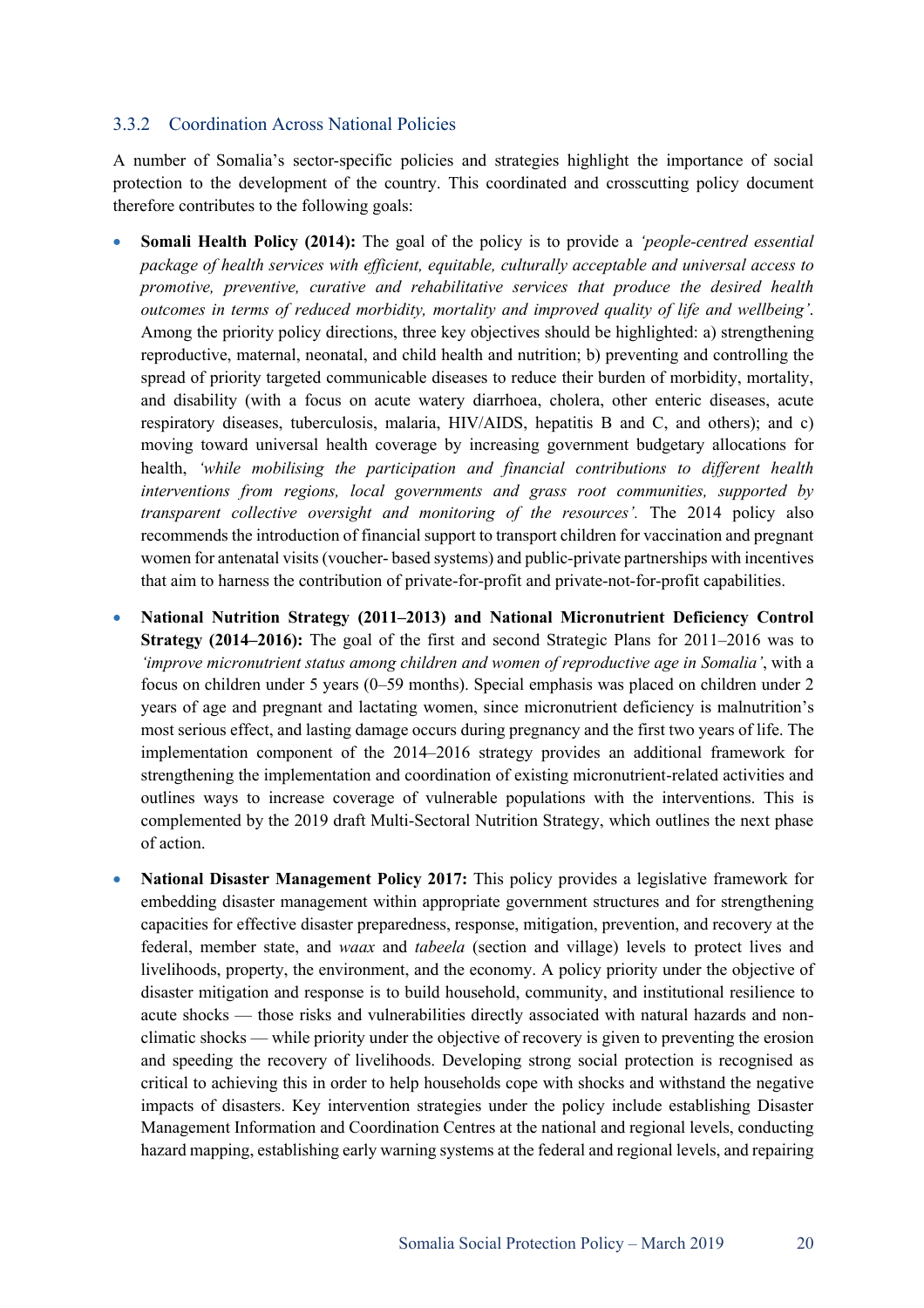or constructing infrastructure to mitigate the impacts of hazards. All of these will complement the design and implementation of flexible and shock-responsive cash transfers.

- **Framework for Disaster Management 2016–2018:** The goal of the Somali Disaster Management Agency's Framework for Disaster Management is to '*build capacity of communities and local /regional authorities to manage disasters in their areas, protect lives and livelihoods of the vulnerable and reduce their exposure and vulnerability to [hazards]'.* The framework comprises six strategic objectives. Objective 5 focuses on *'developing capacity at federal and regional levels for timely and effective disaster preparedness and response, significantly reduc[ing] the number of deaths, extent of damage and economic loss and the number of people affected by disasters'.* Under this objective, a priority action outlined for the Somalia Disaster Management Agency (SODMA) and the United Nations Department of Humanitarian Affairs is to undertake evidence-based advocacy for a social protection system — to establish a national social protection programme targeting the most vulnerable, elderly, women, and children by 2018 and to build research-based advocacy capacity within SODMA related to social protection and early action.
- **Draft National Gender Policy 2018:** The Draft National Gender Policy establishes a '*framework to guide the process of developing legislations, policy formulations, implementation and programmes that will promote equal rights and opportunities for women and men in all spheres of life'.* The policy outlines four priority areas for gender-based interventions: economic empowerment, health, education, and political participation.
- **Draft National Policy on Refugee-Returnees and IDPs 2018:** The objective of this policy is to *'ensure that all IDPs and returning Somali refugees enjoy the full equality and obtain the same rights that the National Constitution, all other laws of Somalia, as well as international humanitarian and human rights' laws gives them as all other citizens'*. The policy acknowledges the responsibility of FGS and FMS in creating durable solutions for IDPs (including returning refugees). One condition laid out in the policy is that actors in Somalia ensure the re-establishment of livelihoods and alternative livelihood options, and the implementation of social welfare schemes. The policy commits specifically to *'establishing safety nets for minimal social protection in areas where communities are or will be permanently or seasonally at risk to natural shocks upon return'.*  Finally, the draft policy looks at reintegrating IDPs into the areas they have settled, with the option to return or resettle for those who wish to.
- **National Youth Policy 2017:** The National Youth Policy has adopted a series of objectives to empower the young people of Somalia and ensure participation and collaborative interventions on youth issues, including specific focus on a) education and skills development, b) employment creation and economic development, c) healthy lifestyles for boys and girls, d) protection-related issues, and e) inclusion of marginalised youth and promotion of non-discriminatory principles and attitudes (gender equity, support to youth with disabilities, IDPs, etc.). The policy acknowledges the importance of effective collaboration and coordination amongst all youth development stakeholders to ensure youth have access to equitable opportunities for the development of their full social, economic, and political potential.
- **Draft National Employment Policy (2019):** Somalia faces a host of employment challenges, as *'the destruction of the education system and the absence of a significant vocational and technical training system has resulted in a substantial skills deficit among the youth in Somalia'.* A second important issue is the absence of reliable and accurate data on the state of the labour market. *'Compounding these issues are rapid urbanisation (driven by a combination of rural distress, climate change, conflict and restructuring of the economy) and periodic droughts and other effects*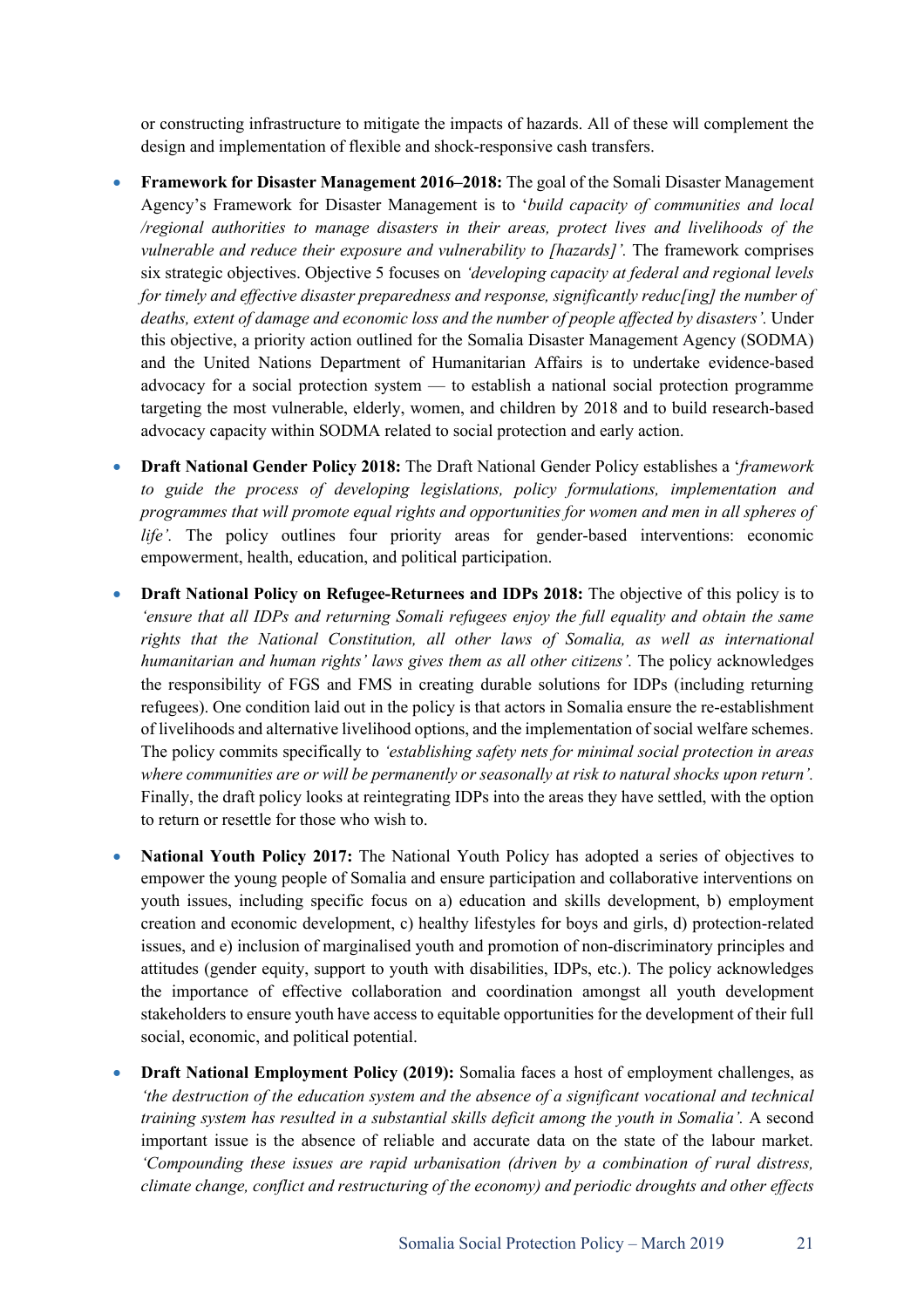*of climate change'.* Given Somalia's volatile and challenging context, the National Employment Policy develops a pragmatic agenda, which also considers the tight public budget and low revenues. The three key objectives of the policy are a) improved employment governance; b) job creation through promotion of micro, small, and medium enterprises; and c) development of key sectors. Crosscutting issues are also identified, with a focus on vulnerable groups such as youth; women; child soldiers; IDPs; nomadic people; and people living with physical, mental, intellectual, and sensory impairments.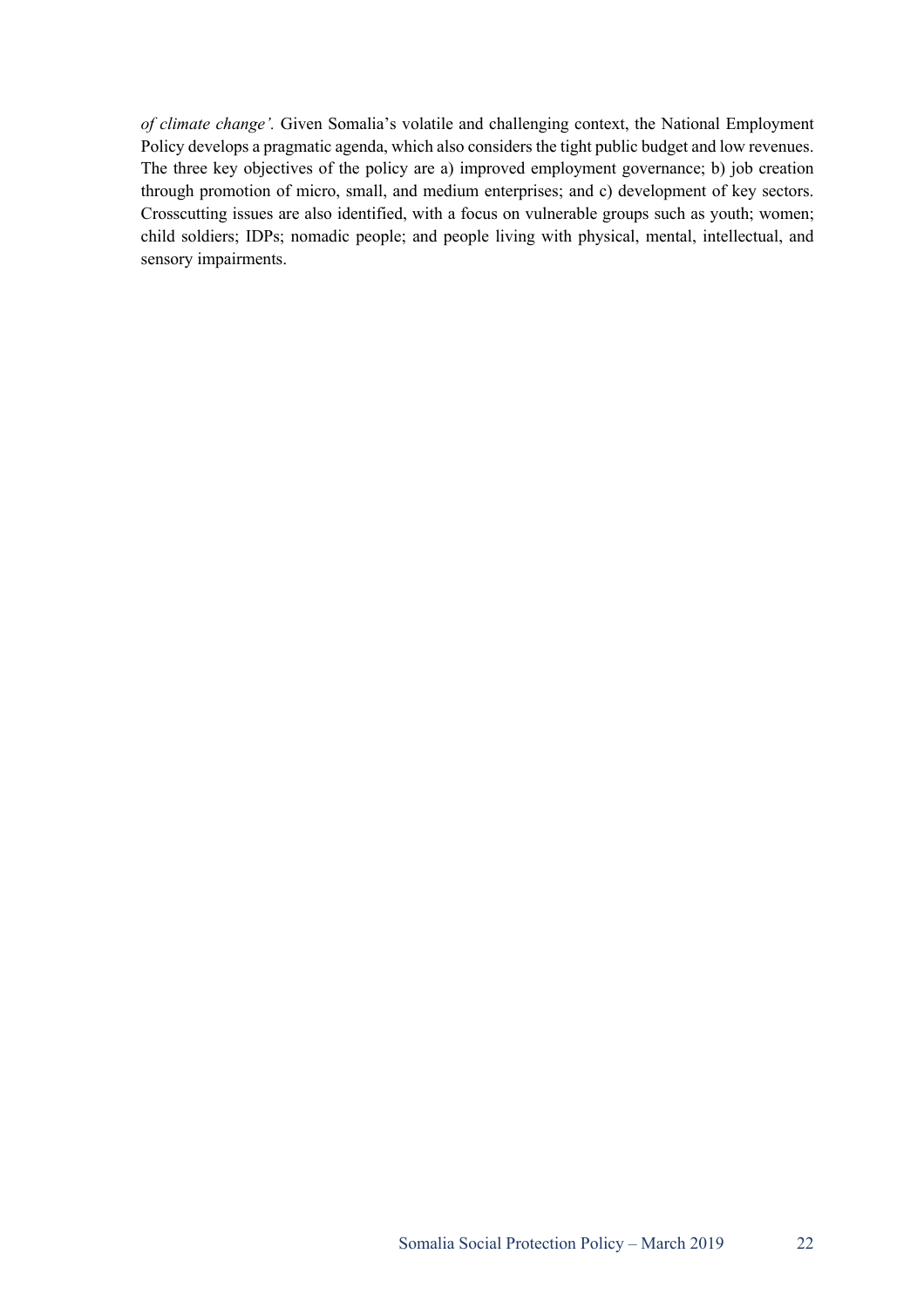# 4. SOCIAL PROTECTION POLICY

# 4.1 Orientation

This policy draws on the social and development priorities, strategies, and programmes set out by the FGS and on evidence and lessons learned from international, regional, and national experience. It is coordinated with its development and humanitarian partners. The FGS recognises that:

- There is a need to transition from current reliance on fragmented and short-term humanitarian aid to more regular, predictable, and long-term assistance.
- There is a need for a comprehensive mapping of social protection provisions to identify the successful initiatives on which social protection coverage extension can be based, and also to assess coverage gaps along the social protection floor (SPF) lifecycle approach.
- Building such a comprehensive and sustainable social protection system requires a long-term perspective and must proceed incrementally as national capacities grow; not everyone can be supported simultaneously, and instruments and programmes must be prioritised.
- Social transfers, primarily in the form of cash, are highly appropriate in the context of Somalia. They can reach the extreme poor, can impact on multiple dimensions of poverty, and are a feasible starting point for developing a nationally owned social protection system given previous experience.
- Social protection has the strongest outcomes when it is delivered alongside other sectoral policies and programmes that simultaneously address other aspects of multi-dimensional poverty and vulnerability. These remain at an early stage of development in Somalia. As basic services are strengthened, social protection can complement services through social transfers and other instruments that facilitate access to services for the poorest. Building capacities and systems at all levels within government is essential in order for the FGS and FMS to manage aspects of social transfer programme design and implementation in the future.
- Agencies and organisations currently involved in delivering humanitarian assistance and resilience programmes (including cash transfer programmes) and their associated systems and processes, expertise, and coordination mechanisms, will be vital in supporting the design and implementation of a cohesive national social protection programme or programmes.
- During the transition to nationally owned social protection, humanitarian and development assistance programmes through international and national partners will continue to be necessary and must be better coordinated and aligned to this policy.
- Lifecycle risks are common to all parts of Somalia and in all communities. Such risks can exacerbate exposure to and the impact of natural disasters, conflict, insecurity, and displacement. The vulnerability of women, children, the elderly, the disabled, and marginalised groups are of particular note.
- Assistance must be administered in such a way as to build confidence in nationhood and support for good governance. This is best achieved if the government is perceived as providing fairly for its citizens. To achieve this, assistance must be transparent. Eligibility for social protection must be easy for citizens to understand and must not create or exacerbate social tensions. In Somalia, where poverty is pervasive, communities understand vulnerability as it relates to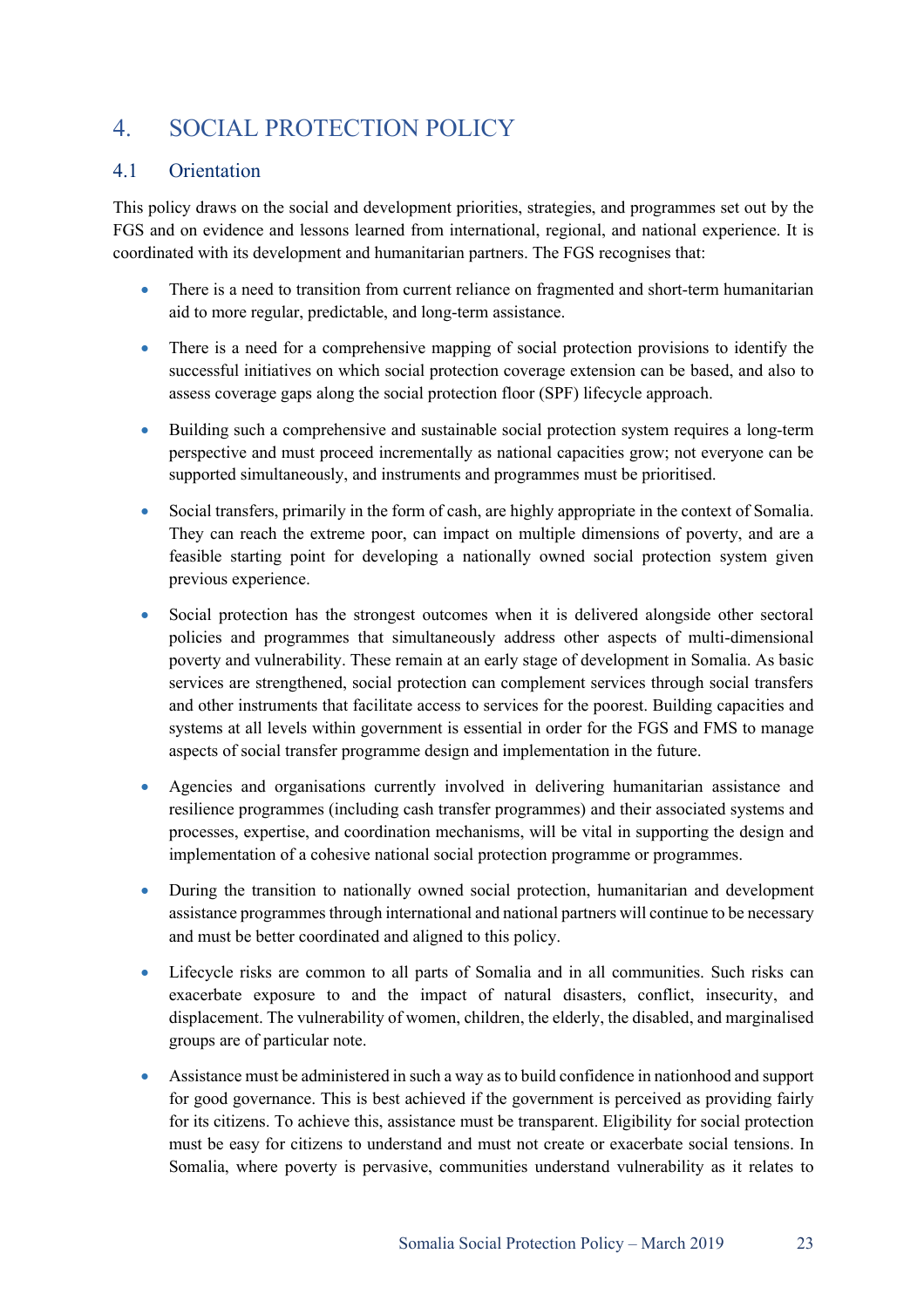socially marginalised groups in the population, whilst strong cultural notions of social solidarity must be incorporated. There is also a high correlation between these groups and poverty.

• In contexts where the majority of people consider themselves poor and in need of assistance, poverty targeting is likely to be inaccurate and perceived as unfair.

Involving the community in aspects of targeting can build links and foster cohesion, but any engagement must be strongly facilitated in order to reduce barriers for vulnerable and marginalised groups.

• Labour-intensive public works (LIPW) are not the only — or, indeed, the most cost-effective — policy options for reaching and benefiting families of working age and with labour capacity.

This policy will:

- Set a long-term vision for more predictable, institutionalised, nationally owned social protection for Somalia.
- Build on existing strengths while remaining grounded in the present-day reality of Somalia's fragility in socio-economic, political, and environmental spheres.
- Define short- and medium- to long-term priorities for programming and institutional strengthening, to gradually establish an inclusive social protection system that brings the poorest and most vulnerable households into the development process in the longer term without compromising support provided in the short to medium term.
- Provide the basis for a system which supports the needs of all people (especially the poorest and most vulnerable groups) throughout the lifecycle, based initially on predictable cash transfers.
- Present guidance for ensuring coordination and monitoring of social protection programmes.
- Furnish guidelines for mobilising resources for financing the social protection system.
- Define an institutional framework for coordination of social protection interventions in Somalia, in line with existing and evolving institutional capacities and governance.

The policy applies to all institutions of the FGS and FMS, local authorities, and organisations outside the government system that are involved in its implementation. The policy requires those organisations to progressively align their actions to its policy orientation, guiding principles, vision, goals, and objectives.

### 4.2 Guiding Principles

This policy is founded on the following guiding principles, by which all relevant institutions should abide. These align with those principles underpinning the NDP.

**National ownership and leadership:** The government bears primary responsibility for provision of social protection to Somali citizens. Strong government leadership at all levels (federal, member state, district, and *waax* and *tabeela* (section and village) will be promoted and supported. In line with the compact, all existing and emerging FMS administrations will participate equally in implementing the national policy. Other actors will support the government to implement aspects of the policy, under the oversight of the government.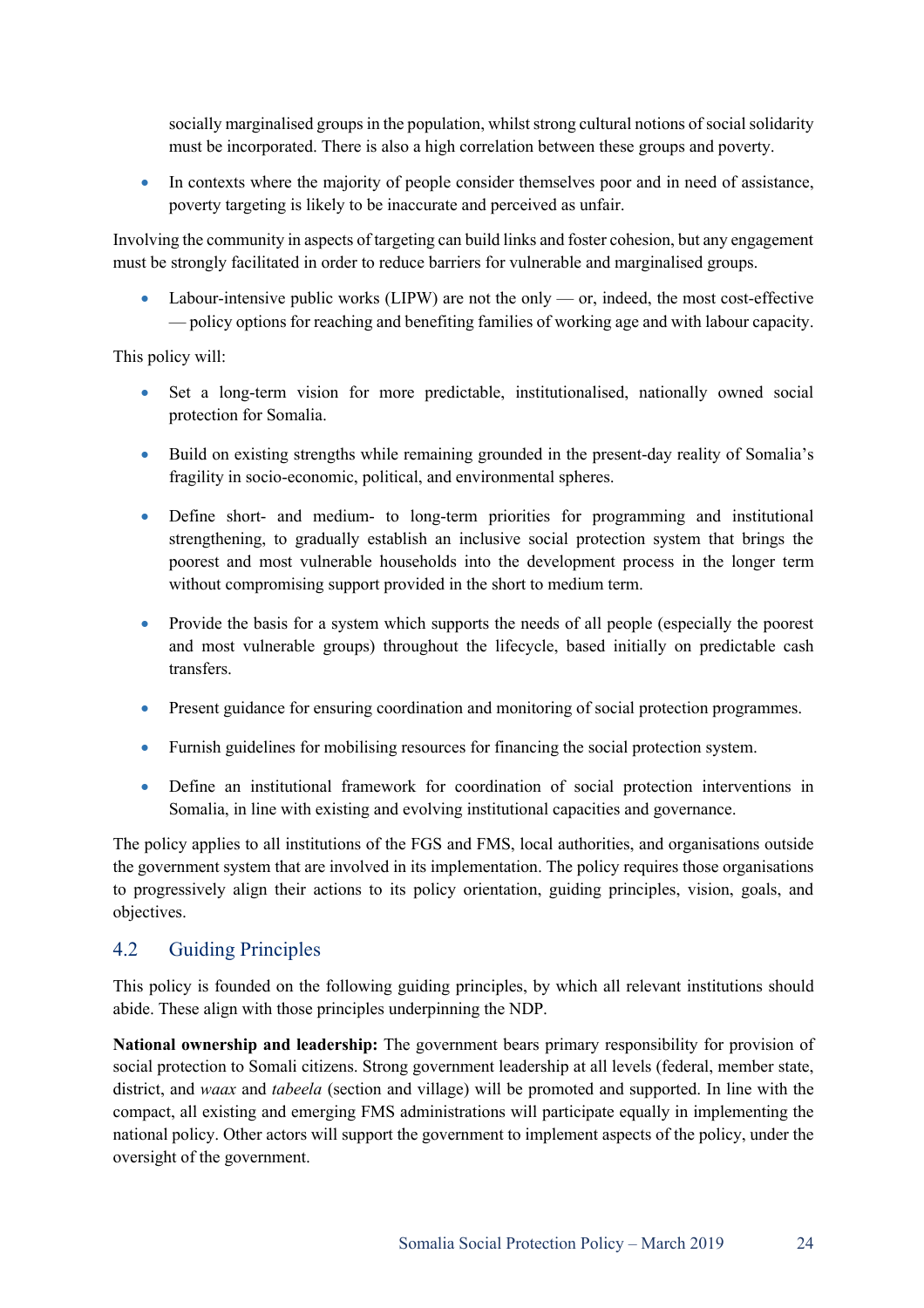**A comprehensive, flexible system:** the social protection system will take a comprehensive protective, preventive, promotional, and transformational approach. Its ultimate aim will be to provide comprehensive coverage to address predictable needs across the lifecycle in line with a social protection floor, while also addressing covariate risks.

**Rights- and responsibilities-based:** The people of Somalia hold inalienable rights to social security, survival, protection, and participation. Social protection will promote the progressive realisation of human rights as articulated in Somalia's Constitution and other relevant national and international legal instruments and conventions.

**Equity and social inclusion:** Social protection will address social as well as economic vulnerabilities, protecting and including those who are marginalised or discriminated against on account of geography, religion, social groupings, gender, age, livelihood, or disability. Interventions will be neutral and nondiscriminatory.

**Complementarity:** All activities will be firmly anchored in the macroeconomic framework and priorities and objectives for development, poverty reduction, humanitarian assistance, and disaster risk reduction in Somalia. Programmes will reinforce and complement the work streams implemented under other national sector policies, as well as traditional forms of community support.

**Integration and coordination:** The social protection system will be designed to ensure the integration of social protection programmes and wider interventions and services to efficiently address multifaceted vulnerabilities. Social protection interventions will be delivered in a timely, harmonised, reliable manner, with clearly assigned roles and responsibilities and ways of working amongst all stakeholders. Government agencies and partners involved in social protection will commit to a common set of operational, financial management, monitoring, and reporting processes that are consistent with national, regional, and international guidelines and indicators.

**Needs- and evidence-based**: Social protection programmes will be developed based on analysis of evidence that clarifies who needs what type of assistance and on national and international evidence of what does and does not work.

**Partnership:** Sound and sustained partnerships will be developed amongst diverse actors, including with organisations that represent the highest and best interests of the vulnerable — particularly those that advocate for the rights of children, women, IDPs, and marginalised groups. Organisations will include international donors and agencies, national and international NGOs, associations, and the private sector.

**Participation:** Intended beneficiaries will be consulted and involved; they will participate in the design, planning, and implementation of social protection interventions.

**Capacity building:** Ensuring the government's role in leading and implementing social protection requires capacity building in human and technical resources, institutions, and operational systems.

**Accountability and transparency:** Social protection programmes will be transparent, incorporating accurate and timely dissemination of information; public announcements of any system abuses; disclosure of contract terms and unit costs of agencies selected to administer social protection interventions; robust monitoring and evaluation of the outcomes and impacts of social protection programmes, including value for money; and transparency in targeting approaches with mechanisms for redress.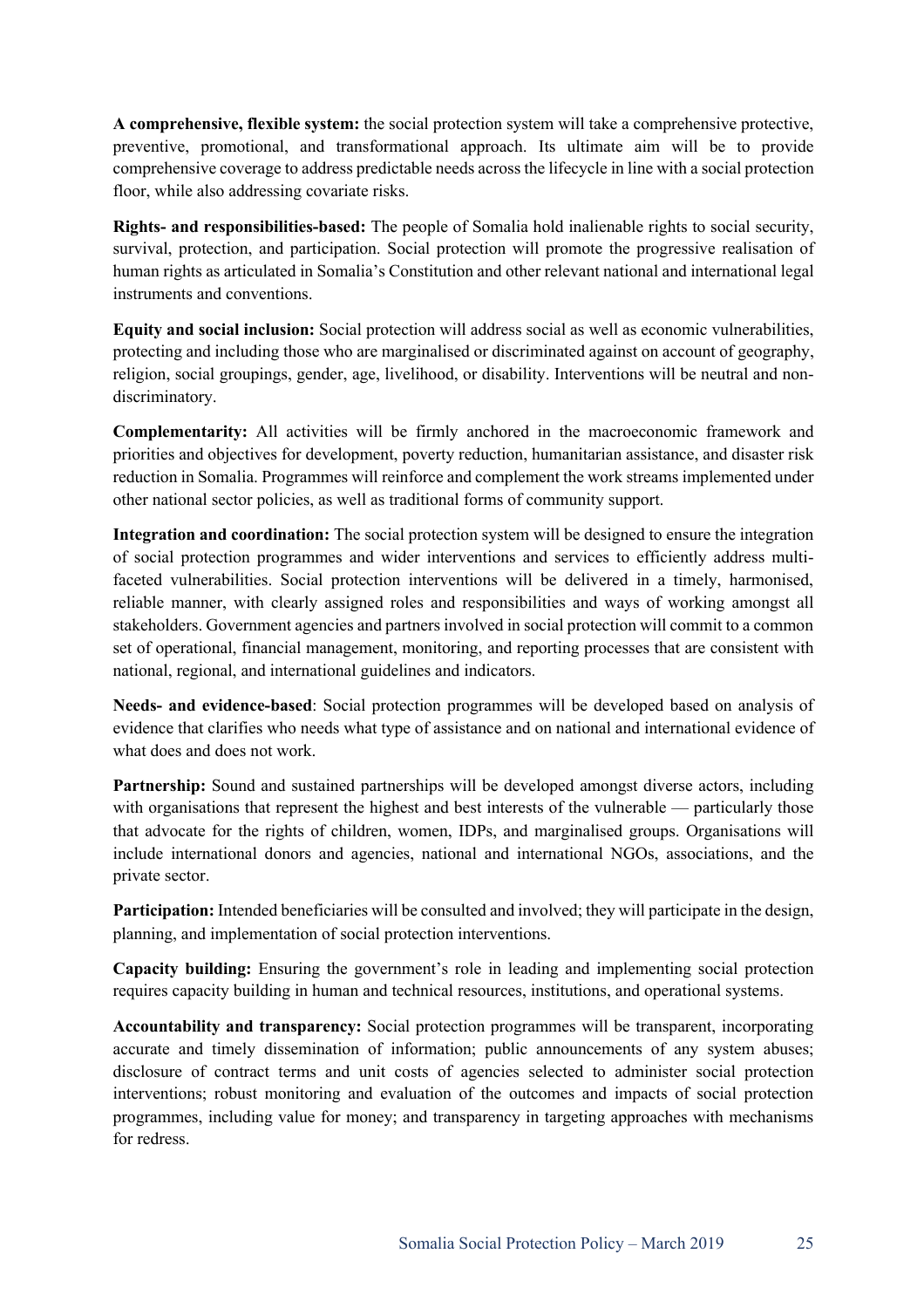**Sustainable, long-term funding:** Government and development partners will be committed to reliable funding, using appropriate mechanisms that provide predictable and institutionalised funding to social protection and are sustainable over the long term.

# 4.3 Vision, Goals, and Objectives

#### **Long-Term Vision (2040)**

The Social Protection Policy is oriented toward an ambitious long-term vision, from a perspective of 17 years:

*By 2040, Somalia will have progressively established a functional social protection system which delivers predictable assistance through the lifecycle, according to a consensus across Somali society identifying the most vulnerable. The social protection system will reduce deprivation and inequality, help people meet their short-term needs and invest in their food security, health, education, and livelihoods, increasing the resilience of the population in the face of shocks and helping to maintain the gains they make. It will contribute to equitable and inclusive economic growth and poverty reduction. It will reduce the current reliance on unpredictable humanitarian financing to address cyclical crises. A government-led and planned approach will be supported by a range of international and national stakeholders, designed according to best practices and available technology and financed consistently and sustainably.*

The social protection system will be **protective**, providing essential support to and shielding those who live in poverty from the worst consequences of *that* condition. It will be **preventive**, putting in place mechanisms to prevent people from falling into poverty as a result of shocks. It will be **promotive** in that it will support poor people's investment in their own and their families' future; for those who are fit for productive work, it will provide a means to escape poverty and reduce reliance on external support. The social protection system will also be **transformative** by including traditionally marginalised groups and reinforcing social cohesion.

The social protection system will provide long-term, predictable support to the most vulnerable demographic groups, enabling them to effectively manage shocks and risks experienced throughout the lifecycle. It will pay special attention to the needs of particular vulnerable categories of the population, including children, women, youth, the elderly, persons with disabilities, IDPs and returnees, marginalised groups, and people of working age who are without employment or who face chronic and seasonal difficulties in accessing productive livelihoods. It will support flexible and rapid scale-up to enable effective, community-wide responses to shocks and provision of seasonal or short -term emergency assistance where needed.

#### **Policy Goal**

*To progressively build a comprehensive and coherent social protection system that combats poverty and vulnerability in Somalia while contributing to economic growth, peace and security, human development, and equity through programmes which improve food security and nutrition, support access to basic social services, enhance livelihoods and assets, reduce negative coping, and protect atrisk populations from recurrent shocks.*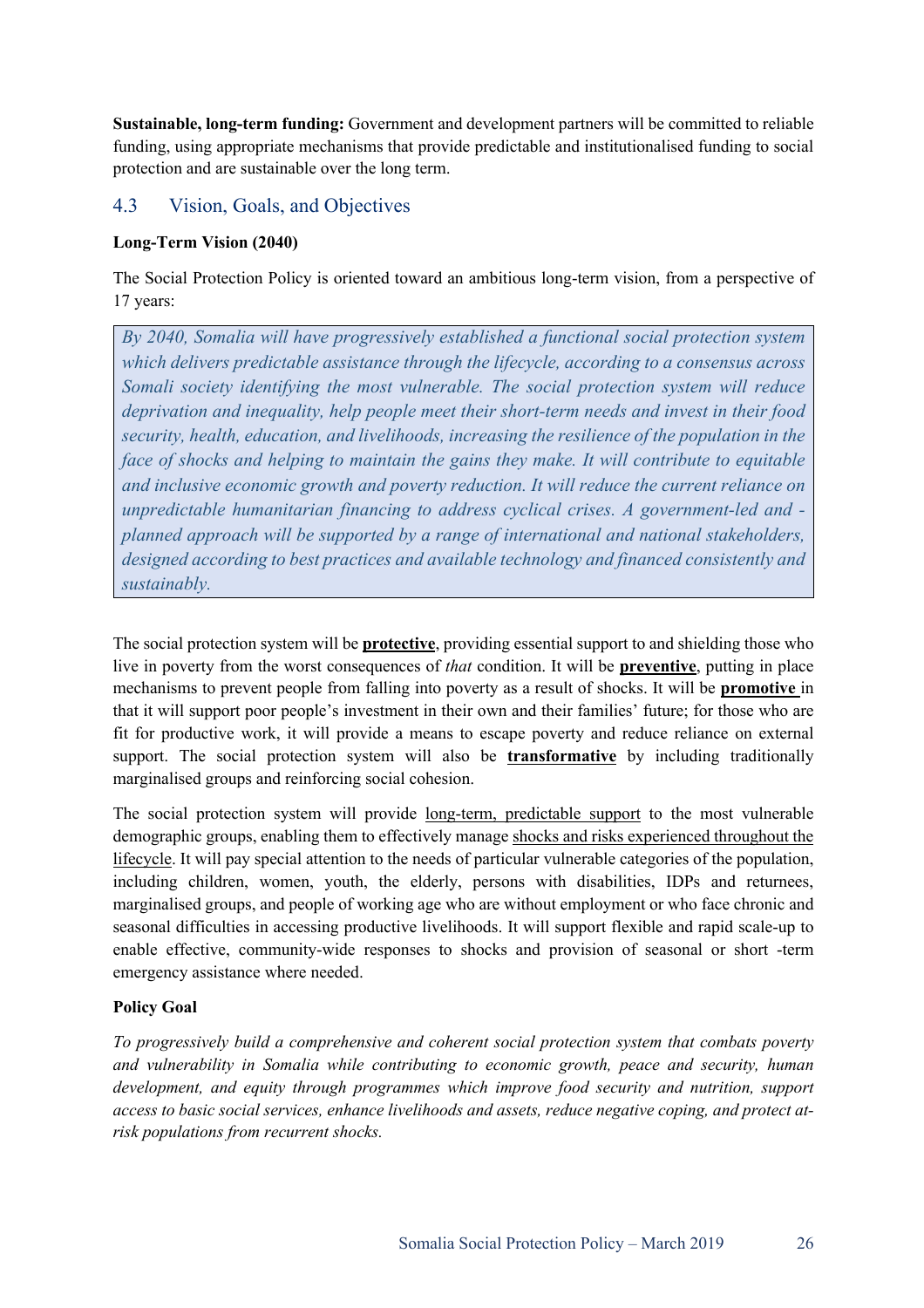#### **Policy Objectives**

The social protection system that will be developed from 2019 to 2040 will comprise a range of instruments including social assistance, social insurance, active labour market policies, and social care services. In the long term, integrated programming will provide a range of support across the spectrum of well-being or wealth groups. In line with the fragility of Somalia, where systems of governance and technical and financial capacities will take time to develop, in the short to medium term the policy will prioritise development of social transfers. The operational processes, systems, institutions, and capacities upon which these programmes are based will also be systematically developed.

- 1. Establish and strengthen systems and capacities of the government of Somalia and other stakeholders to design, implement, and monitor coordinated and effective social protection programmes, including social assistance, social care, labour market policies, and social insurance.
- 2. Progressively expand access to social assistance, especially social transfers, which support the poorest and most vulnerable to improve their standard of living in line with a minimum social protection floor, contribute to human capital development, improve food and nutrition security, access productive livelihoods and basic needs, and build resilience to shocks.
- 3. Build the foundations for social insurance within the formal sector for example, for pensions, with a view to developing mechanisms for increasing participation of the informal and private sector.
- 4. Combine income support with broader labour related policy measures that assist those populations with labour capacity to access employment and productive livelihoods.
- 5. Extend access to and coverage of quality social care services for poor and vulnerable households and individuals.

#### 4.4 Policy Priorities

The social protection system comprises a range of instruments including social assistance, social insurance, active labour market policies and social care services. In the long term, integrated programming will provide a range of support across the spectrum of well-being or wealth groups. In line with the fragility of Somalia, it will take time to develop governance systems and technical and financial capacities. Therefore, in the short to medium term, the policy will prioritise developing social transfers. The operational processes, systems, institutions, and capacities upon which these programmes are based will also be developed systematically.

This policy will be rolled out in a phased approach, beginning with a pilot phase to achieve successes that build political and citizen support, derive lessons learned for adjustments, build capacity, and make funds available. This document outlines the policy priorities for **Phase I (until 2024).** These are considered immediate priorities, based on an assessment of what can be considered feasible in the short to medium term and serving as necessary precursors to more ambitious longer-term actions. This policy also summarises anticipated priorities for **Phase II (five to 20 years) —** the longer-term requirements for building a more inclusive social protection system.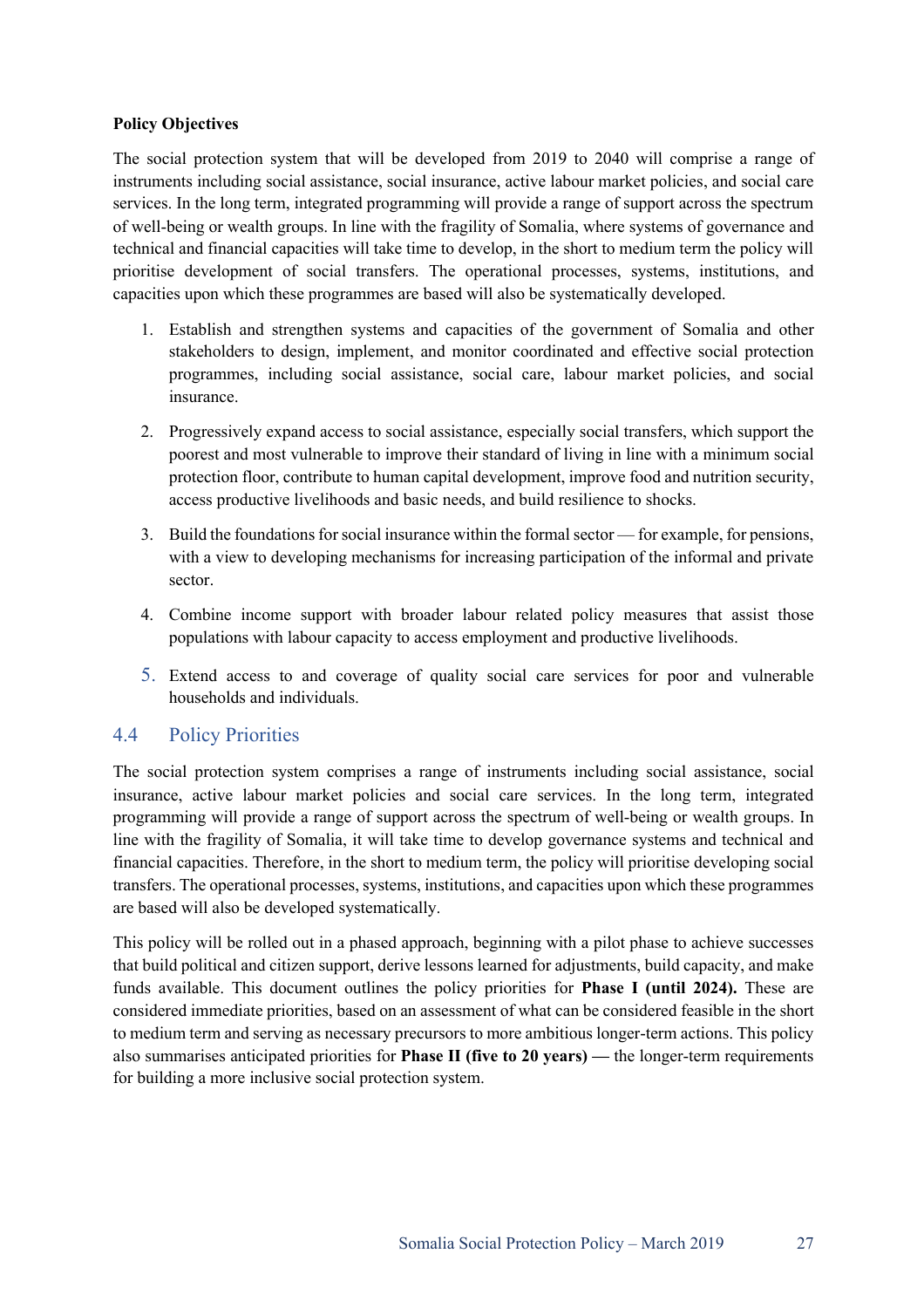# *Policy Objective 1: Establish and strengthen systems and capacities of the government of Somalia and other stakeholders to design, implement, and monitor coordinated and effective social protection programmes*

The efficiency and effectiveness of social protection programmes depends on common, coherent, and robust operational systems, administrative processes, and institutions. This is a key precursor to moving from an ad hoc and fragmented project-based approach toward more predictable and harmonised national programmes. An important priority is the development and strengthening of a range of government structures, capacities, and processes in line with the policy focus on social transfers in the short to medium term. Over the long term, actions will support the establishment of a cohesive initial social protection floor programme with the capacity to scale up during times of shock.

#### **Priorities for Policy Objective 1 (until 2024)**

- 1. Strengthen the capacity of institutions, systems, and human resources to manage social assistance and social care.
- 2. Develop and test innovative operational systems for beneficiary registration, payment delivery, information management, and accountability to ensure efficient and effective access for some of the most vulnerable to a transitional safety net and to build a foundation for social protection delivery.
- 3. Develop a robust monitoring and evaluation system that ensures effective management of social protection (social transfer) programmes for the most vulnerable households, people, and groups and that informs policy decisions for Phase II.
- 4. Establish a functioning interagency coordination mechanism for implementing the Social Protection Policy led by MoLSA and involving FMS and local authorities, UN agencies, development partners, national and international NGOs, and civil society.
- 5. Conduct studies and collect evidence on the vulnerability of the population and the impact of social transfer programmes to inform programming priorities under this policy in Phase II.
- 6. Commence the development of a social registry and necessary integration with other databases for social protection programmes.

#### **Longer-Term Actions (to 2040)**

- Subject to decisions of the FGS regarding the development of a single registry in Somalia, support development of the registry, and any necessary integration with existing database, to develop a fully integrated registry of the beneficiaries of social protection programmes and a repository of data on non-beneficiaries that can inform future programming.
- Take stock of learnings, and consolidate and modify institutional arrangements, coordination mechanisms, financing arrangements, data management, and monitoring and evaluation systems into a unified, robust, nationally owned system for coordinated and cost-effective delivery of multiple social transfer programmes.
- Subject to the results of mapping and piloting activities in Phase I (under Policy Objectives 3, 4, and 5) develop delivery systems and administrative processes for the progressive expansion of social protection schemes that are adopted or scaled up in Phase II (for example, social insurance schemes, social care services, measures to promote employment, and others).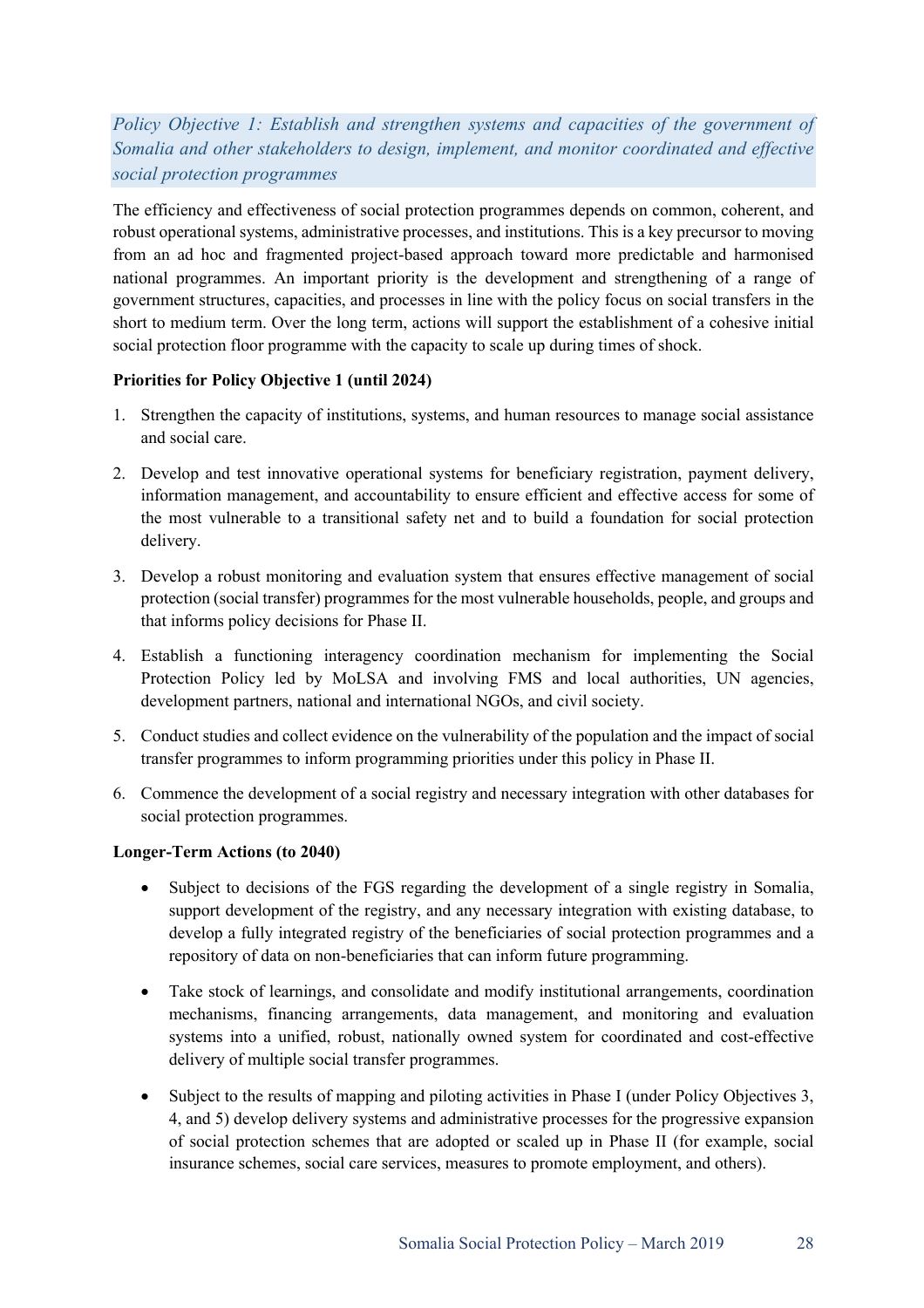- Subject to the results of mapping and piloting activities in Phase I (under Policy Objectives 4 and 5), build the requisite capacity of state and non-state actors to effectively set up and implement relevant active labour market programmes (ALMP) and social care services.
- Enact legislation which provides a legal mandate to departments within the FGS and FMS to provide social protection to citizens.
- Map and expand fiscal space for sustainable long-term funding of a range of social protection interventions.
- Once developed, establish institutional coordination mechanisms between social protection operational systems and a national early warning system for rapid and predictable mobilisation of shock response through social protection mechanisms.

**Registration and enrolment systems:** Access to social protection programmes for poor and vulnerable groups in Somalia should be as straightforward as possible. Registration and enrolment procedures for a transitional safety net programme will be developed, involving non-governmental partners in design and implementation, in the interim while government capacities are emerging. This will capitalise on the capabilities and learning of humanitarian actors in developing registration systems for cash assistance to date, whilst ensuring that any systems put in place will be owned by government and meet its requirements. These processes will minimise the responsibilities expected of applicants or prospective beneficiaries and keep processes simple. Ideally, all requisite information will be collected during a single registration meeting and will be easy to verify. Most households in Somalia lack formal identification, and there is no foundational identification system in place. Going forward, the FGS will prioritise the establishment of a national identification system, learning from and building on humanitarian partners' experience with registration. In the event that this process is still under development whilst the transitional safety net is being developed, alternative, contextually appropriate mechanisms to verify eligibility will be used, including through the involvement of local elders. In this case, a standard centralised identification application will be created for use during enrolment in the transitional safety net programme. Development of the centralised identification system will consider the merits and constraints of working with biometric data<sup>74</sup> and will adhere to international best practices for data protection. Lessons derived from this system can inform the development of an emergent national identification system in future years.<sup>75</sup>

**Data registry and management information system:** Data management is critical to a social protection programme's operation. Data provided by applicants during registration is used and, ideally, updated periodically. Besides informing selection for social transfer programmes, these personal data are used (often in combination with additional information) for payment and benefit distribution, case management, and monitoring; they are also essential for planning and budgeting. Increasingly, data management processes are digitised. Data are held in secure computer databases, or registries, with protocols for data access, sharing, and transmission, along with accountable records of all data entry and changes. The programme's registry forms the central component which underpins all software applications in the programme's management information system. The system's modules can include processing and updating applicant and beneficiary data, complaint resolution, payroll reconciliation, monitoring, and sensitisation.

Sophisticated systems based on a single registry manage and cross-reference data from separate programmes for greater coordination, coverage, and programme management. These processes assume that that data accuracy can be assured and maintained through regular updates. Such systems can help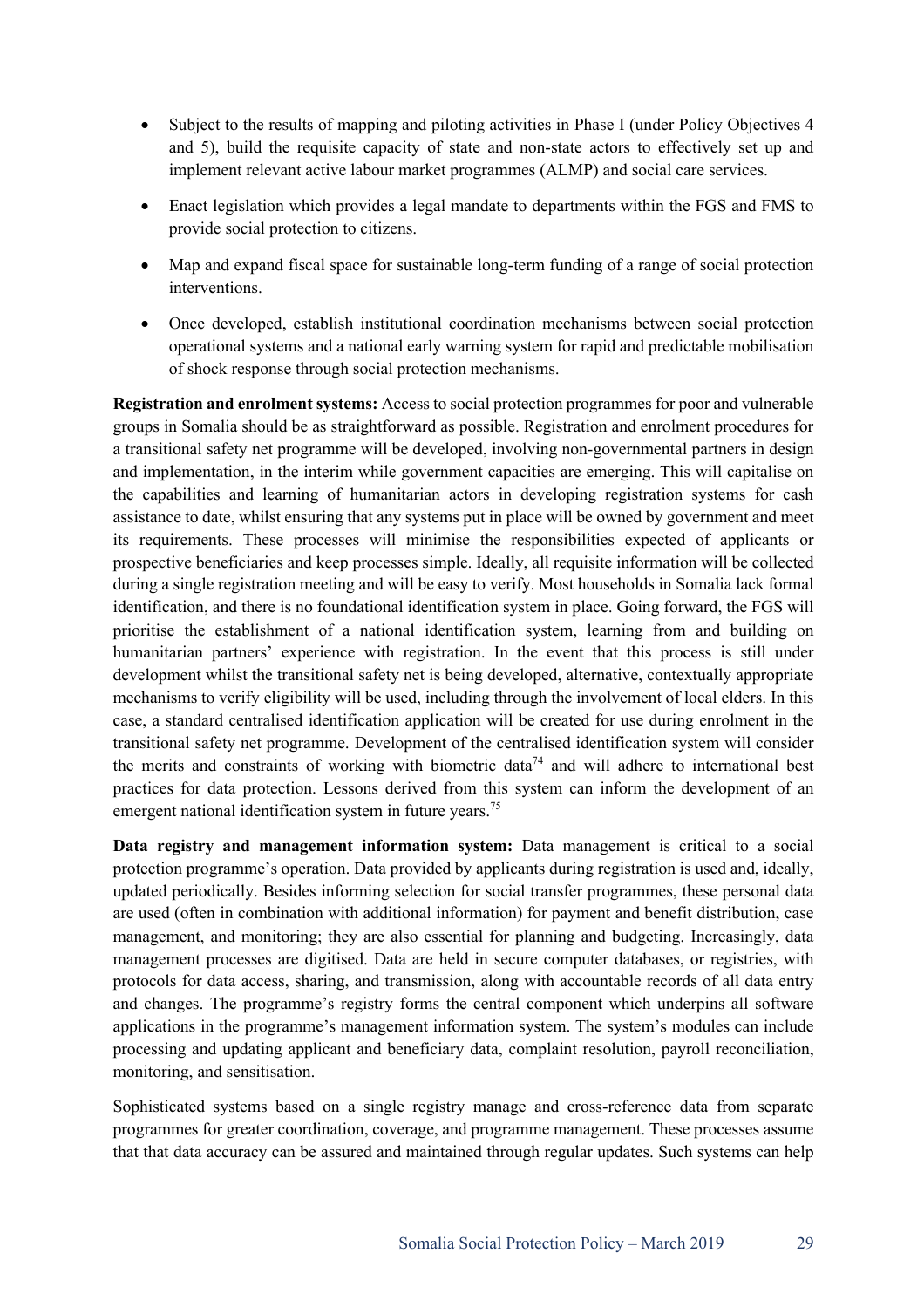improve integration of social protection services (and other government services) depending on what other databases the registry links to (such as e-government portals).

Somalia currently has no commonly used data management system or single registry on cash transfer programmes; rather, implementing partners develop and operate beneficiary databases independently. This limits data sharing and often involves costly, repetitive exercises.

As a critical priority, a central electronic registry for management of data will be developed with the involvement of all relevant parties in the FGS. The central registry will underpin the transitional safety net and enable establishment of linkages amongst beneficiary databases on broader programmes operated by government and non-governmental actors. Such linkages will facilitate cross-referencing and harmonisation of assistance amongst all stakeholders. In the short term, an independent third party may manage development in close partnership with the FGS. The product will be handed over to national management as institutions and capacities develop and as institutional mandates and responsibilities are agreed to. Requisite technical expertise within the private sector will be engaged as needed. Where relevant, the system will be informed by independent registries that are currently used in Somalia. It will include, at a minimum, basic demographic data, common identification data for use across programmes (according to the steps taken to establish registration systems), along with details of the benefits and services received. Data will be disaggregated by sex and age.

The data registry and management information system will be used on the transitional safety net programme and associated emergency scale-up and will underpin all administrative processes on these programmes. The programme's implementing agencies will be responsible for data entry and updating in accordance with minimum standards. The registry will be centrally managed; access will be restricted to partners according to their roles to ensure security and to protect both data and people in line with international standards.

In the medium to longer term, and subject to the direction of the FGS in developing a single registry in Somalia, the data repository will be integrated with data management systems from other governmentand partner-led social protection and emergency initiatives as these develop. Integration will build a common map that describes who is receiving what, and where, thereby improving the coverage and impact of social protection resources and supporting the integration of social protection programmes with other sectoral services and activities. The accumulated data will be the foundation of other administrative processes for payment, complaints response, and monitoring. They will allow for more rapid response to shocks — for example, enabling increased payments to registered households for a specified period.

**Payment systems:** Social protection payment systems tend to be centrally procured and are managed by organisations that specialise in payment services. Thus, payroll functions are independent of governmental or other agencies involved in wider programme implementation. In the immediate term, the emerging social protection system in Somalia will build on evidence from payment processes used on assistance programmes to date. Providers of these services have partnered with private sector actors providing technological solutions (transfer services). Relevant service providers will be selected through an invitation to tender process; the FGS will subcontract payroll functions to service providers that demonstrate an advantage to leverage efficiency gains, ensure safety and security, and improve accountability. Selection will be on the basis of coverage, accessibility, accountability, security, timeliness, potential for flexibility and scalability, cost-effectiveness, ability to combat risks of money laundering and diversion, contribution to building a single registry, and future financial inclusion. The subcontractor will align with government efforts to improve the regulatory environment for and scale of digital financial services, as well as the initiative to establish a government payment system through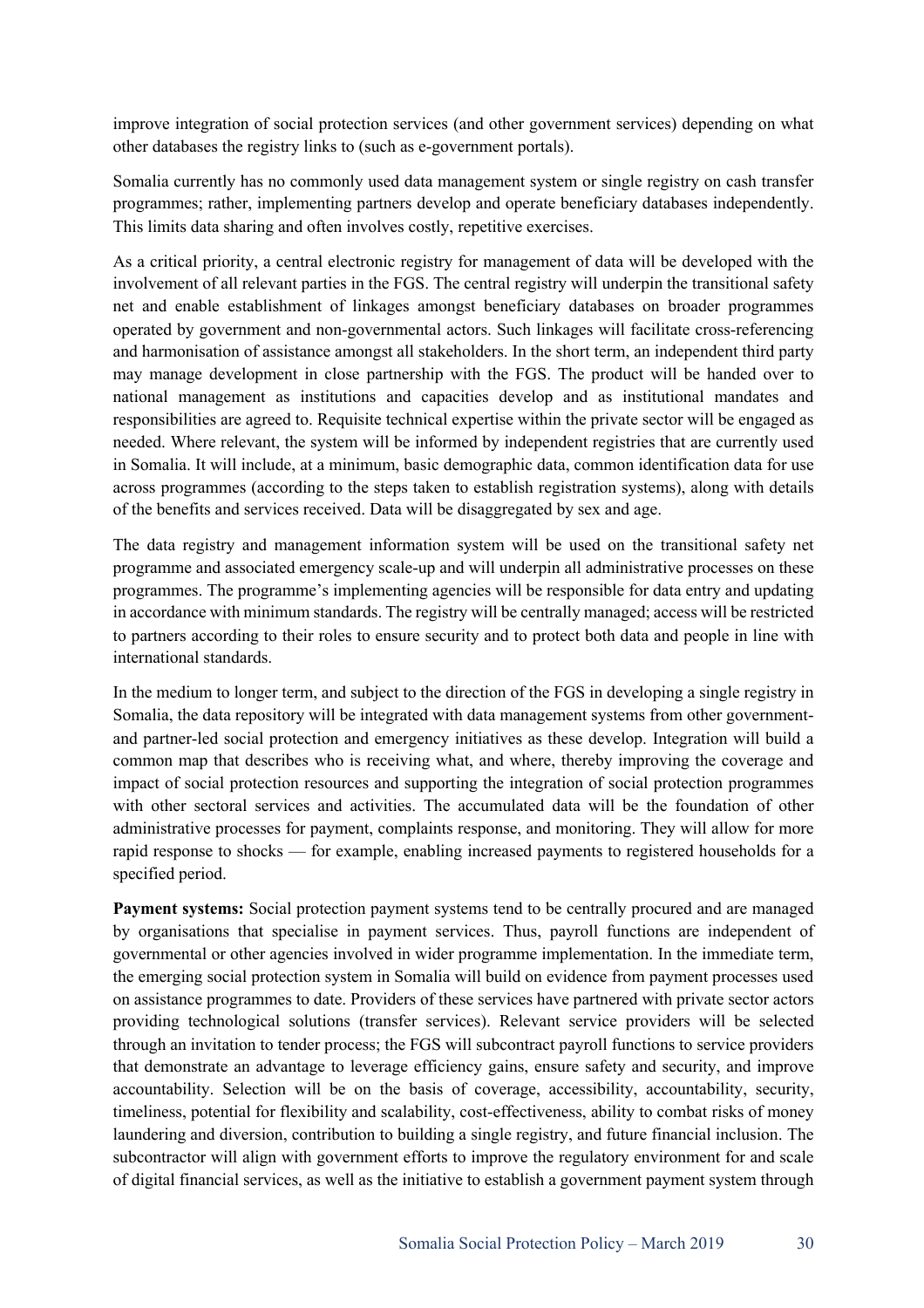a public-private partnership, which is in the pilot phase. While government capacity grows, it is expected that payment functions will be overseen by implementing partners with the close government involvement, transitioning to government oversight in the medium term. Progress and lessons learned from the government payment system, along with lessons learned from delivering payments under the transitional safety net programme, will inform the development of a national payment for social protection in the medium to longer term.

**Monitoring:** A core focus of any evaluation is to determine how well it helps people weather crises and stresses that might otherwise result in destitution. To inform long-term institutionalisation of operational systems and programming priorities under this policy in Phase II, it will be necessary to collect evidence on the efficiency, effectiveness, and impact of the transitional safety net programme and any associated scaling up. Systems and procedures for real-time process, outcome, and impact monitoring, as well as market monitoring, will be designed and tested in Phase I. All implementing partners will be involved in programme monitoring to some degree, along with an independent thirdparty monitor. A pilot will test the concept of third-party monitoring to improve accuracy and accountability of programming in areas of restricted access. Digital technology will be leveraged to collect data in remote and inaccessible areas. Monitoring data will feed into and support active case management and record updates.

**Accountability mechanisms:** Accountability mechanisms are central to efficiency and maintaining public support for programmes. The transitional safety net programme will introduce processes for improving transparency and reducing inclusion and exclusion errors. This will include designing and implementing a communications strategy to ensure communities fully understand eligibility criteria and know who is providing the programme, its objectives, registration and payments processes, and the value of transfer they can expect. They will also know how to raise queries and grievances. The communications strategy will consider account barriers and constraints due to such factors as literacy, language, gender, disability, and location. It can also be a means of sensitising and tailoring messaging to households enrolled in the programme. The FGS and implementation partners will develop a system for receiving and managing queries and grievances related to the programme; implementation agencies will put this system in practice, with oversight from programme monitoring agencies. Experience will inform the institutionalisation of common mechanisms for all social protection programmes in the medium to longer term. As with other aspects of the operational systems, mobile technology will be integral to these mechanisms.

**Standard operating procedures:** The FGS will lead and control the preparation of operational manuals detailing the processes and institutional arrangements for each administrative function, along with the roles and responsibilities of all stakeholders, to ensure full interoperability. These manuals will be updated for subsequent social protection programmes, reflecting differences amongst programmes as well as the evolution of institutions and capacities.

**Capacity building and institutions:** There will be considerable investment in building capacity and leadership in social protection at all levels across government and implementing partners. Those partners will manage many day-to-day activities in the short to medium term as governance capacities at various levels develop. Phase I will prioritise training and capacity building in technical and administrative aspects of social transfer provision for all relevant stakeholders, as well as resourcing of ministries and support to a National Secretariat in coordination and oversight.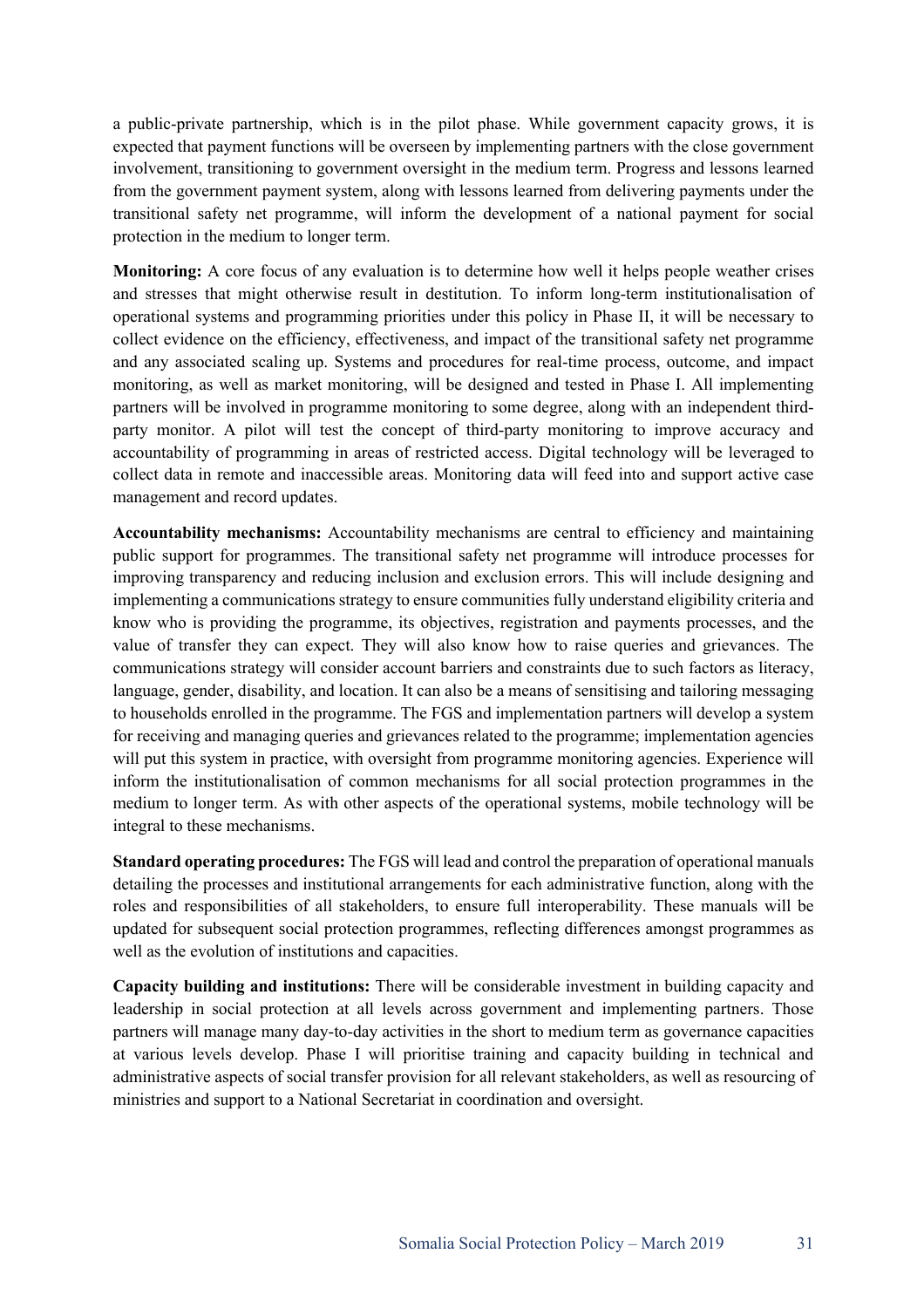*Policy Objective 2: Progressively expand access to social assistance, especially cash-based social transfers that support poor vulnerable people — including children, the disabled, and the elderly — to improve their standard of living in line with a minimum social protection floor, invest in their futures and those of their families, and build resilience to shocks.* 

Poverty and vulnerability in Somalia are widespread and multi-dimensional, requiring a comprehensive social protection system that meets the varied needs of vulnerable groups across the country. However, it is not feasible to establish such a system in the short to medium term. To begin to address needs in a more predictable way, the **policy priority is incremental development and expansion of social assistance in the form of cash-based social transfers.** By 2040, Somalia will have gradually established a targeted package of essential social transfers for the chronically vulnerable that will grow progressively as resources allow. This targeted assistance will reduce the burden of food insecurity and malnutrition, ultimately reduce poverty, and help mitigate the impact of future disasters.

### **Priorities for Policy Objective 2 (until 2024):** *The Somalia Transitional Safety Net as a Building Block*

- 1 Design and pilot a regular, predictable income transfer programme to provide a transitional safety net categorically targeted to individuals and groups which are chronically vulnerable and at high risk for food insecurity or malnourishment, to support basic needs.
- 2 Design and pilot instruments that can be scaled up rapidly to provide timely assistance for populations that vulnerable to seasonal food shortages and droughts.
- 3 Conduct research and modelling to inform the design and targeting of interventions in Phase II.
- 4 Design and test policy options for social assistance supporting those with labour capacity (particularly young people) to compare the cost-effectiveness of LIPW and alternative schemes.

#### **Longer-Term Actions (to 2040): Toward a Social Protection Floor in Somalia**

- Establish a system of nationally owned and managed social transfer programmes that best meet the specific needs of the extremely poor and vulnerable, subject to evidence of effectiveness.
- Institutionalise an appropriate mechanism for meeting temporary spikes in the needs of the population during seasonal lean periods and natural disasters.
- Expand locally procured school feeding as a national social transfer programme, subject to research findings that confirm its effectiveness.
- In line with the actions of government and development partners, strengthen the supply side of basic service provision, and compare and test indirect measures to reduce barriers to access to basic services for poor households, such as user-fee exemptions.

#### **Establishing Long-Term Social Transfers**

In Phase I, the FGS, in close partnership with donors and partners, will develop and pilot two or three cash-based social transfer programmes. This work will begin the transition from small-scale, projectbased assistance toward coherent national longer-term and predictable programmes. This transitional safety net programme takes account of current restrictions in technical and administrative capacity, beginning with a small number of programmes implemented by partners that build on the humanitarian, resilience, and durable solutions experience and programming in Somalia. The transitional safety net programme, under government oversight, will begin to address FGS responsibilities toward some of the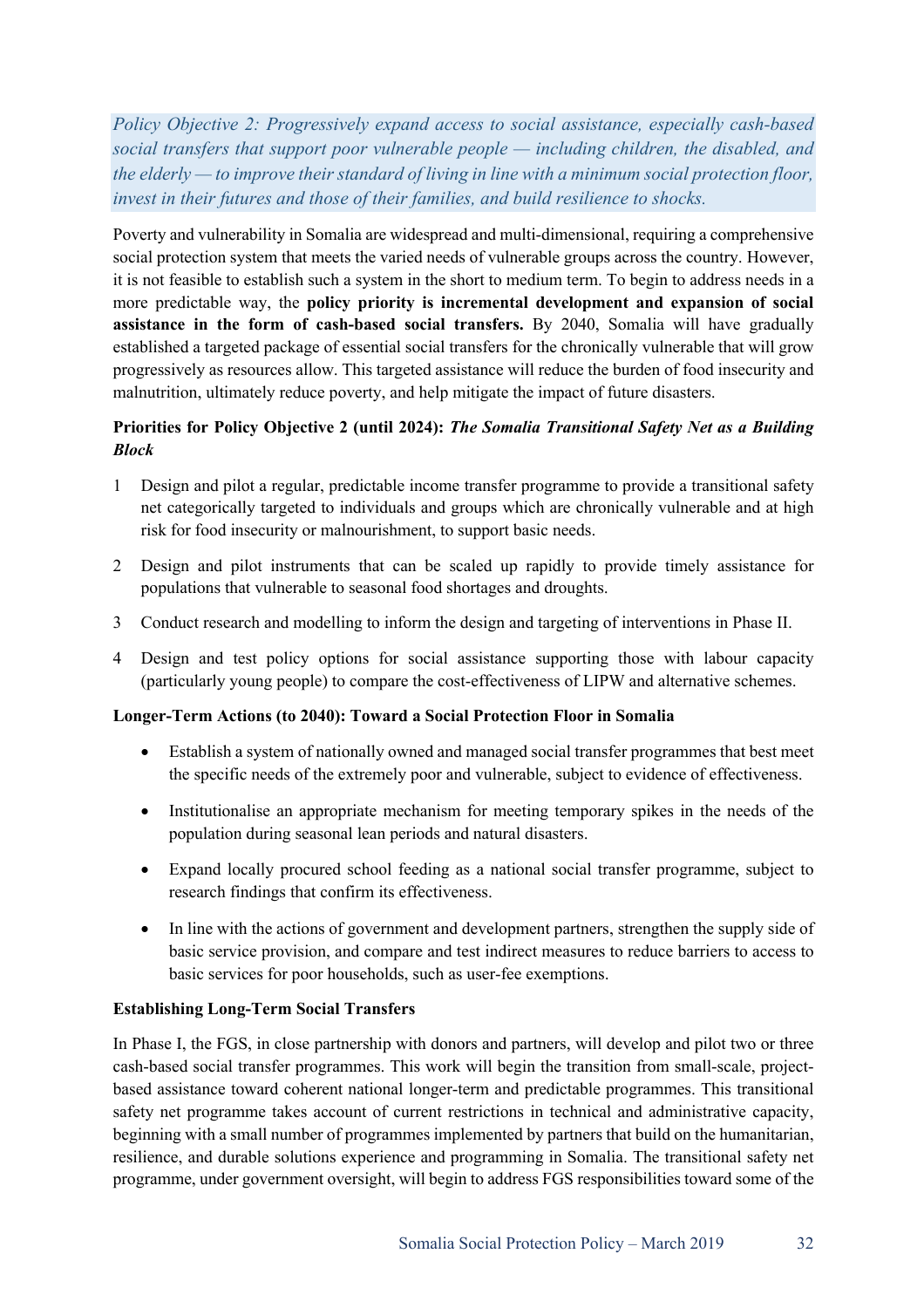country's most vulnerable people. The programme will be a testing ground for operationalising and improving basic systems for registration, payment delivery, data management, communication, grievance handling, and monitoring. It will also provide the operational structures upon which to begin testing a seasonal safety net which can better deal with covariate (climatic) shocks.

This policy is based on recognition of facts, including a) that particular demographic groups can be identified as more vulnerable to poverty; b) poverty targeting in Somalia will be fraught with difficulty and risk undermining social cohesion; and c) lifecycle risks and vulnerabilities are common to all FMS, livelihood groups, IDPs, and rural and urban communities. Therefore, the FGS proposes to follow a lifecycle approach to developing social transfers. This means that a common and overarching social protection programme can be designed for all areas of Somalia. This approach has the benefit of standardising design features and systems at the federal level whilst retaining the potential for ownership and implementation relatively independently by authorities in FMS. Through the transitional safety net programme, the FGS will be able to pilot and test the appropriateness of **categorical targeting of such lifecycle schemes, based on visible demographic indicators including age and disability.** As discussed under Policy Objective 1, given the challenges in reaching some of those targeted, or of verifying even simple criteria such as age in the context of Somalia, implementation is likely to require the engagement of community members to support these processes. Any such involvement must be closely overseen and follow clear procedures to ensure consistency and transparency. The FGS will pilot community engagement in a minimum of seven locations across all FMS (subject to assessments of access, security, and stability). To pilot the seasonal safety net, communities will be targeted geographically, prioritising districts where extreme poverty, vulnerability to food insecurity, and malnutrition are greatest according to IPC classification; where malnutrition rates are high; and where regular and predictable seasonal spikes in food insecurity and malnutrition occur.<sup>76</sup>

The **transitional safety net programme will operate for an initial period of three years,** during which time the FGS and partners will determine the most appropriate design to reach chronically vulnerable households, in the longer term.<sup>77</sup> In Phase II, the FGS and partners will move toward establishing an integrated system of social transfers, with separate programmes designed to respond to specific causes of vulnerability through the lifecycle.

It is anticipated that the transitional safety net programme will initially be replaced with a child grant, with a focus on a gradual increase in provision of predictable cash transfers for families with children under 5 years, potentially complemented by introduction of an old age grant in future years.<sup>78</sup> Establishing such clearly defined, long-term, predictable programmes will begin to provide a safety net for highly vulnerable individuals while contributing to the broader well-being and resilience of their constituent households.

The FGS recognises that social assistance supporting the vulnerable population of productive age especially youth and women — is also important. Although public works schemes can actively include these groups, evidence to date suggests that such schemes are more successful in meeting seasonal transitory needs than addressing the longer-term structural vulnerabilities which these groups face. The FGS also recognises that institutional social transfers to the chronically vulnerable, including children and the elderly, can also indirectly support adults of working age: These individuals are part of a household unit, and sources of income contribute to collective well-being. In Phase I, the FGS and partners will invest in learning, collating, and reviewing evidence from projects implemented by partners of what does and does not work. The findings will inform the design in Phase II of appropriate social protection for young people, the unemployed, and those with vulnerable livelihoods.

#### **Temporary Support During Covariate Shocks**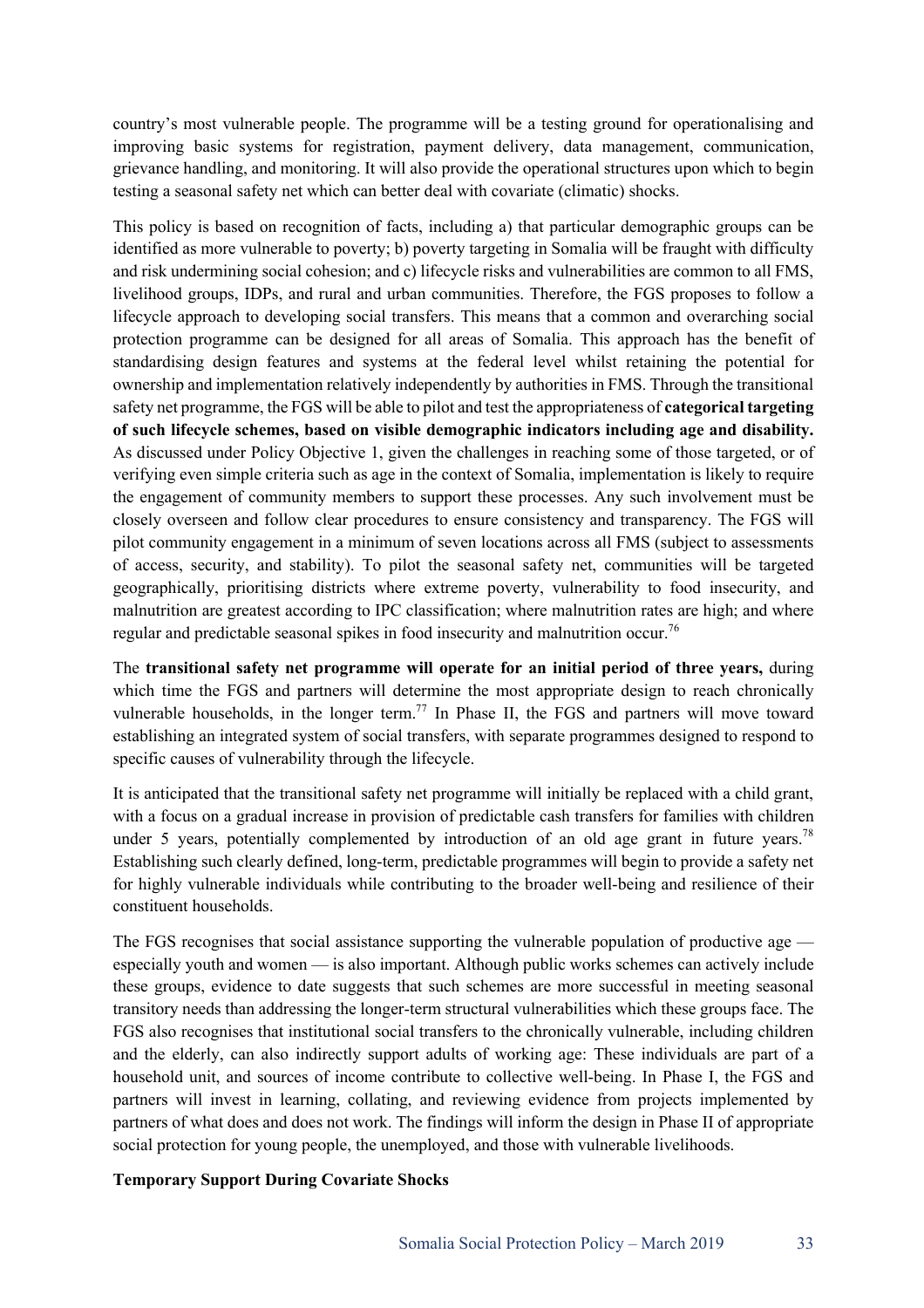Solid evidence and analysis from Somalia and elsewhere reveals that support for long-term resilience building and early preventive action at the onset of a disaster is more cost-effective than traditional humanitarian response.<sup>79</sup> In Phase I, designs for a temporary seasonal safety net will be tested with the goal of preventing greater poverty, food insecurity, and malnutrition caused by shocks. Testing will take the most prevalent shock, drought, as the starting point, given its predictability relative to other natural disasters and the challenges of implementation inside conflict zones. A temporary safety net, set up as part of a preparedness plan and linked to early warning, is needed in Somalia to provide a) increased support to those enrolled in long-term assistance programmes during lean periods and b) consumption support to additional seasonally vulnerable households, as a preventive measure. In severe crises, it may be necessary to provide humanitarian assistance to entire communities. Such a safety net should be implemented to respond to immediate needs without concern about whether this is the best use of the funding, scaling up at early signs of crisis to protect consumption, assets, and human development gains; providing assistance; and scaling down again after the crisis period has passed.

**Evidence will inform the design of institutionalised seasonal 'shock response' mechanisms as a component of the national social protection system**, providing temporary multi-sectoral support to meet the basic needs of food-insecure households. Such support may be integral to longer-term programmes, standalone interventions, or a combination. 'Shock response' mechanisms will include establishing rules, indicators, benefit levels and duration, implementation procedures, and finances. These will be linked to an early warning system to ensure timely deployment of safety nets and prevent depletion of assets and a decline in health indicators. The FGS will determine whether such mechanisms will be retargeted geographically each season or established more permanently in districts which trend data find are predictably vulnerable to food insecurity and malnutrition.<sup>80</sup>

The FGS accepts that, whatever the design, such a mechanism cannot include all those in need of cash assistance in the event of a crisis — particularly one of significant scale and severity. The need for additional humanitarian response will remain, although the scale of the response will be reduced. The FGS and partners will develop coordination mechanisms to ensure that any humanitarian response complements the national response through shock-responsive social protection as far as possible. These social transfers will also be coordinated with other activities related to nutrition; water, sanitation, and hygiene (WASH); health; and social care to provide an integrated, multi-sectoral response for greater nutrition outcomes and to reduce morbidity and mortality among the most vulnerable.

In the longer term, consideration will be given to ways to adapt these mechanisms to better support needs arising from conflict. It is estimated that the annual cost of meeting the needs of 20 percent of the Somali population on a regular, predictable basis through such long-term and seasonal programmes is comparable to current humanitarian spending.<sup>81</sup>

School feeding that procures local produce continues to be relevant to the Somalia context as a complementary measure to household transfers. This type of programme improves children's school attendance and food security; the scheme currently supported by development partners has significant coverage and can be an important intervention for achieving this policy objective. Subject to evidence of its effectiveness, this programme will be transitioned to a national programme with management support from partners while FGS capacities develop. Infrastructure for school canteens will be developed, prioritising those areas with high vulnerability to food insecurity.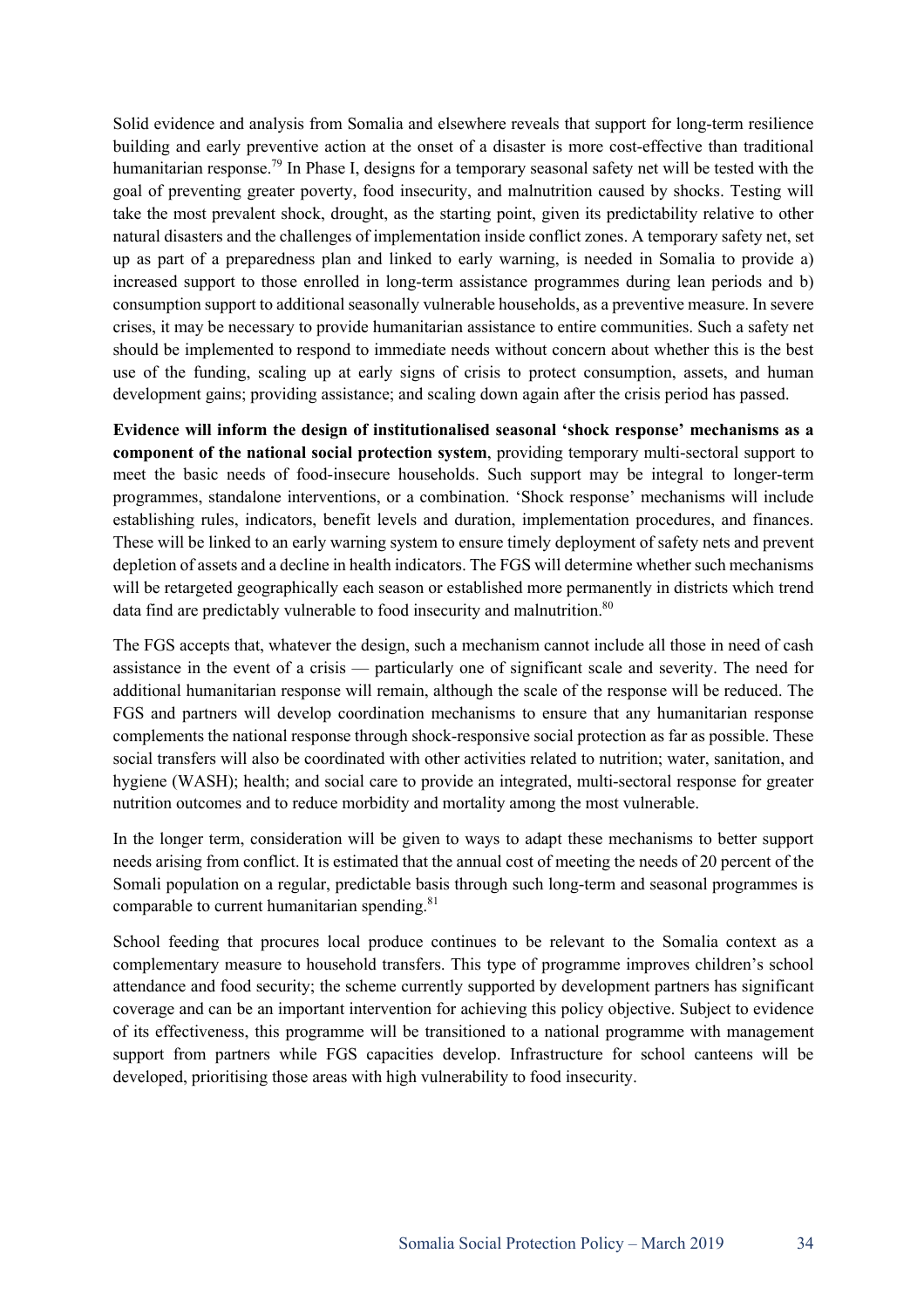*Policy Objective 3: Build the foundations for social insurance for the formal sector, in partnership with private sector actors, with a view to developing mechanisms for increasing the participation of the informal sector.*

#### **Priorities for Policy Objective 3 (until 2024)**

1 The FGS and development partners initiate or continue capacity building and reforms in public financial management, establishing the foundation for discussion around and planning for social insurance provision.

#### **Longer-Term Actions (to 2040)**

- Research the feasibility of establishing compulsory insurance schemes for health and old age, initially focusing on public and formal sector employees.
- Based on the findings, develop a road map and strategy for realising these schemes in the medium to long term.
- Research the feasibility of indexed insurance products to protect livelihoods from climatic risks.

As the social protection system in Somalia develops over time, a broader range of instruments will become appropriate. Social insurance schemes provide additional protection against lifecycle risks based on contributions, striking a balance between social transfer schemes funded by donors and public expenditures. The youth bulge in Somalia's population means that such schemes as health insurance and contributory pensions must be considered in the long term as vital elements in light of the consequent demographic ageing. Given the high level of informality in the economy, such schemes would necessarily reach only a small percentage of the population, at least initially. In Phase II, the FGS will seek support from development partners to assess the feasibility of social insurance schemes and seek to create a strategy for moving forward with their foundational development. This will involve comprehensive mapping of any existing provisions to identify successful initiatives on which to build, as well as critical coverage gaps to address.

Potential achievements of social transfers are limited within the context of severe climatic shocks, in terms of large-scale asset depletion. The best approach to address the loss of assets on such a large scale could be compensation payments. Index-based insurance products are emerging as an insurance mechanism that protects against the effects of drought in neighbouring pastoral countries (however, evidence of their effectiveness is inconclusive). Most schemes around the world are privately provided, although increasing state engagement in some countries means they are taking on more characteristics of social insurance. The FGS and development partners will undertake a scoping study of the costs and benefits of such schemes and will assess the feasibility of developing indexed insurance products for Somalia.

*Policy Objective 4: Combine income support with broader policy measures that assist those households and individuals with labour capacity to access employment and productive livelihoods.* 

#### **Priorities for Policy Objective 4 (until 2024)**

1 Design and test ALMP approaches to support the poor and vulnerable with labour capacity to access employment and income generation opportunities and to improve productivity, with a focus on youth, to build the evidence base for Phase II.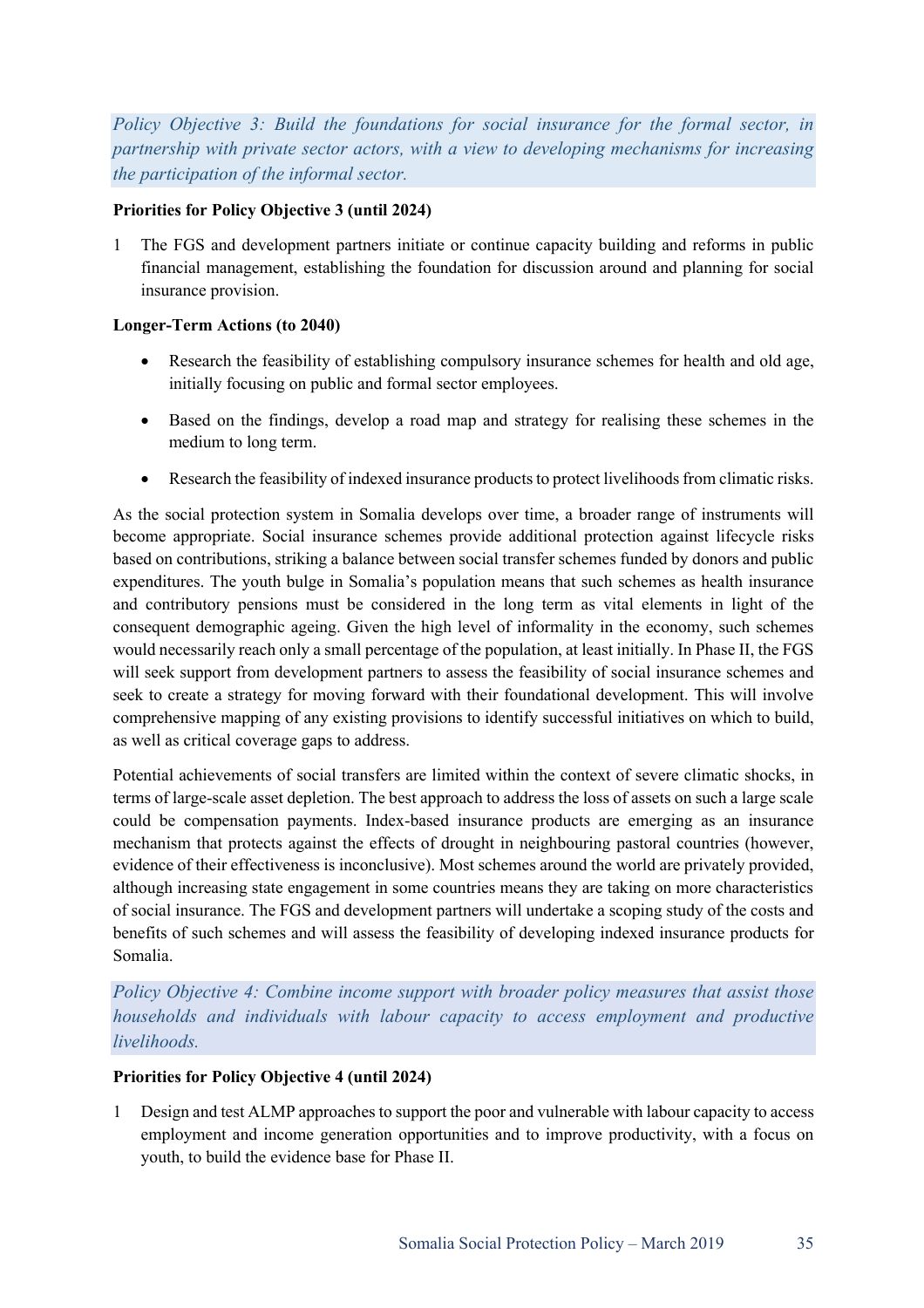2 Develop a graduated skills and capacity building agenda to create and strengthen the employability of low- and semi-skilled people, with a focus on the most vulnerable groups, contributing to largescale employment schemes and programmes.

#### **Longer-Term Actions (to 2040)**

- Move forward with a multi-sectoral strategy for improving the productive engagement of those with labour capacity — and especially the unemployed, young people, and women — in the labour market, coordinating inputs from social protection with those of labour and productive sectors, the private sector, small entrepreneurs, and the financial sector.
- Formalise and facilitate financial inclusion of the informal sector through savings accounts, mobile banking, and micro loans, including for the self-employed and producers in rural areas.
- Develop and implement a wages and remuneration policy and an appropriate minimum wage system.
- Develop and reinforce standards in vocational training and accreditation services.

Major contributors to the poverty of those of working age are lack of employment and limited livelihoods opportunities. Therefore, the Social Protection Policy and the Employment Policy, both developed by the MoLSA, are to be harmonised, as access to decent employment provides a route out of poverty and vulnerability for those with labour capacity — including the unemployed, young people, and women.

**Developing and testing ALMP approaches:** As mentioned under Policy Objective 2, social protection programmes in which participants contribute their labour (particularly labour-intensive public works programmes) are common for this demographic group. The FGS understands the value of such schemes in addressing transient poverty and food insecurity due to seasonal or climatic conditions, as well as the potential positive effects of engaging young people in a structured work environment. In terms of job creation, flagship labour-intensive and employment creation programmes like the Rural Road Development Programmes, the Low-Cost Housing Projects, the Cobblestone Project, and others have high employment potential. Nevertheless, the FGS recognises that evidence of the effectiveness of such schemes in addressing longer-term vulnerability and graduating from poverty (that is, addressing the underlying causes of lack of employment and limited livelihoods) is more limited.

**Promoting graduated and sustainable approaches through capacity and skills development:** The FGS further recognises that some alternative social protection approaches may make similar or greater contributions to Policy Objective 4 and ensure the sustainability of the direct and indirect impacts of large-scale employment programmes. For example, public works programmes can prioritise skills building programmes as a remunerated component of the work; in urban areas, combining income transfers with wider interventions (such as training and skills development and access to financial services) can support income generation or engagement in the labour market; and rural livelihoods may benefit from income transfers, technical assistance, and inputs which enable beneficiaries to invest in their land and livestock and improve livelihood practices. The following actions are recommended:

• **Scale up skills and capacity development initiatives in Somalia** to positively impact local youth. Existing employment intensive programmes such as the Joint Programme on Local Governance can not only create jobs but also train enough contractors and supervisors to meet the demand of the open market, in turn indirectly creating additional jobs while improving quality standards.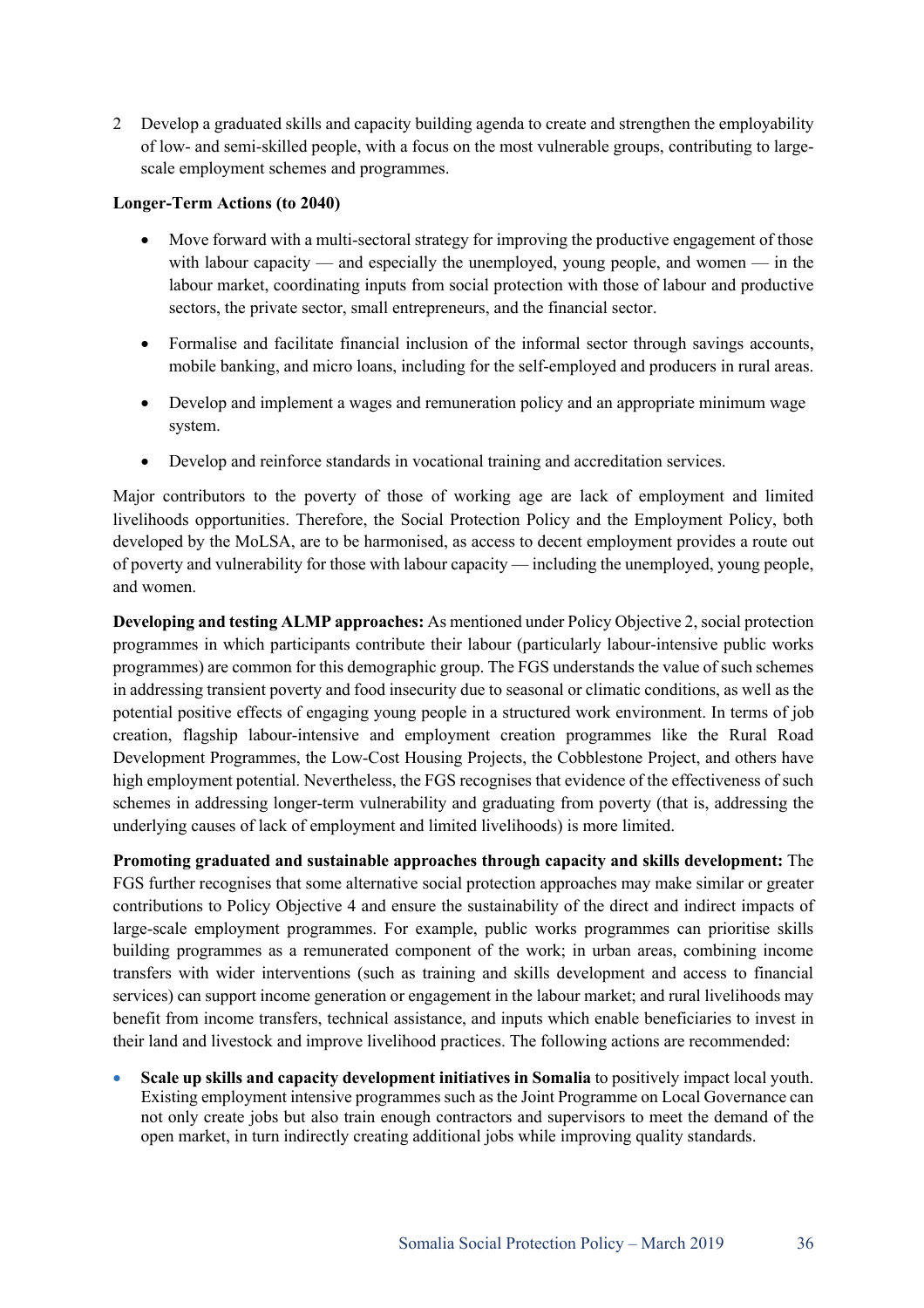- **Draw on a broad spectrum of skills from various implementers in the public and private sectors** to ensure effective implementation of large- and medium-scale employment schemes. The development, strengthening, and institutionalisation of systems required for budgeting, planning, designing, procurement, contract management, implementation, supervision, quality control, maintenance, and operation of employment intensive works will also be needed.
- **Prioritise the development of services outside of social protection** *—* such as financial services, savings, and vocational training — as national development priorities of sectors outside of social protection. Actions under this Social Protection Policy will not duplicate, but must work in conjunction, with other emerging sectoral policies.

G**enerating evidence of what works and learn from pilots:** In Phase I the FGS and development partners will invest in generating evidence of what does and does not work in order to inform policy and programme development in Phase II. Implementing this policy priority may be delegated to international partners, which alongside national partners will continue to implement a range of initiatives within their resilience programming and under the Somalia Development and Reconstruction Facility.<sup>82</sup> This includes medium-term LIPW and conditional and unconditional transfers linked to livelihood promotion activities in urban and rural areas. When entities are providing training and skills development and other livelihood services in areas where the transitional safety net programme is implemented, the FGS and partners will encourage linkages to these services for adult members of households enrolled in the programme. There will also be investment in detailed assessments of the labour market. The outcomes of these studies will influence further decisions about the costs and benefits of investing separately and specifically in a system of social transfers targeting young people, linked to supporting labour market interventions and services developed under this policy, and/or wider government policy.

Developing and implementing a wages and remuneration policy and an appropriate minimum wage system are critical. Given the lack of development of Somalia's formal sector and the prioritisation of social transfer instruments, developing workplace protection policies is a longer-term priority. Defining a minimum wage is a policy development area that has the potential to benefit those in the informal sector, including those participating in public work schemes.

# *Policy Objective 5: Extend access to social care services for poor and vulnerable households and individuals.*

#### **Priorities for Policy Objective 5 (until 2024)**

- 1. FGS and technical and operational partners undertake preparatory activities with a view to building foundational social care policies and service delivery in Phase II.
- 2. FGS and partners focus on an accredited capacity building approach for social workers in the housing, health, nutrition, water, sanitation, hygiene, education, child protection, and other key services sectors. This will ensure the availability of an appropriate number of social workers with the correct knowledge, skills, attitudes, and training who are equitably deployed; fairly remunerated; and well managed, supervised, and monitored.

#### **Longer-Term Actions (to 2040)**

• FGS and partners develop a multi-sectoral framework (providing access to housing, health, psychosocial support, nutrition, water, sanitation, hygiene, education, child protection, and other basic services) and strategy for guiding social care policies and service delivery in Somalia.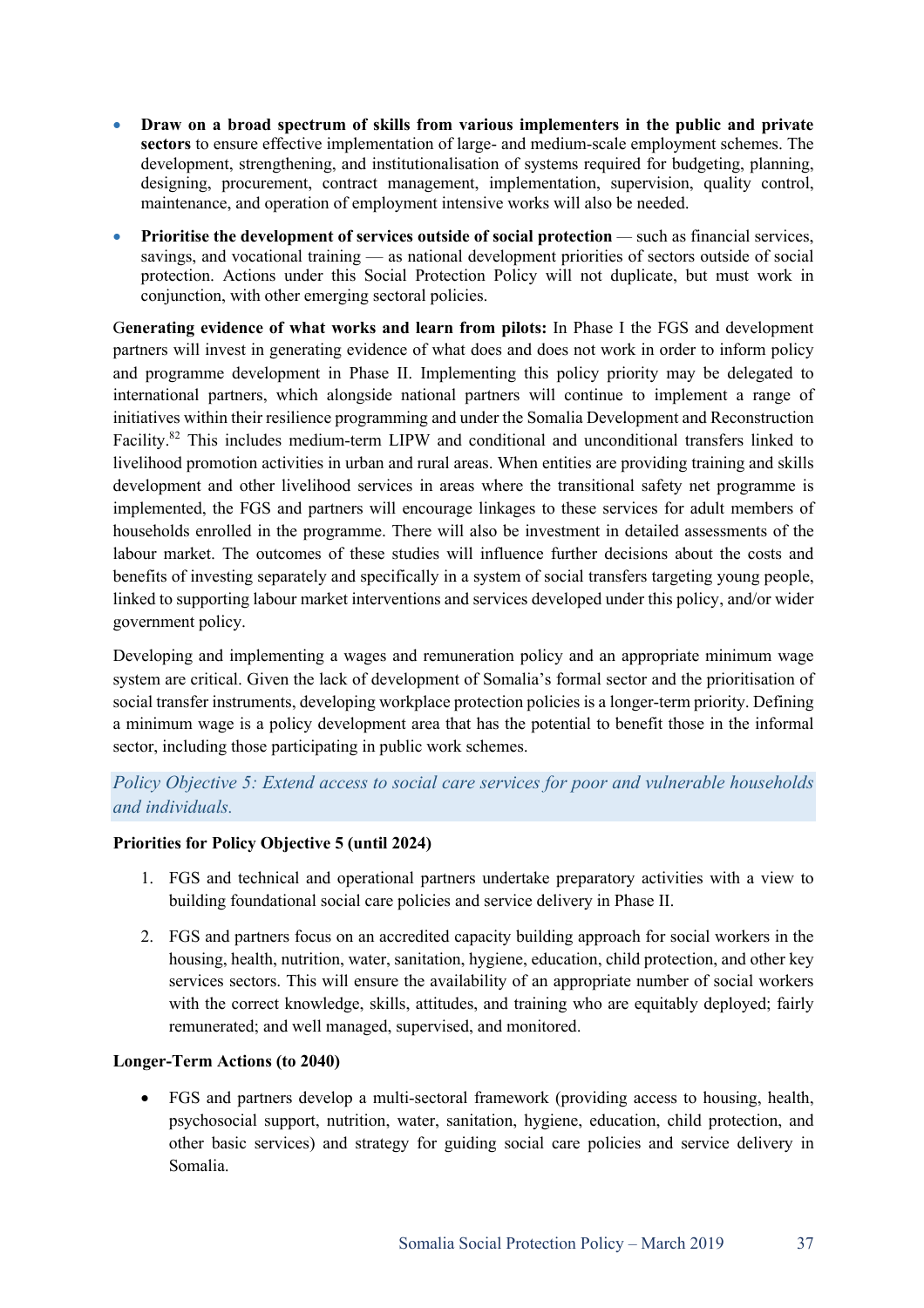- FGS and partners build and train a national social worker force of government and nongovernmental personnel according to international standards.
- The FGS, in collaboration with partners, establishes a system of referrals amongst social protection programmes and broader social services.

In the Somali context, promoting universal and sustainable access to housing, health, psychosocial support, nutrition, water, sanitation, hygiene, education, and other key services will be the cornerstone of a renewed social contract between the FGS and citizens.

Extending access to social care services for poor and vulnerable households and individuals requires an ambitious government-led approach, initiated and supervised by line ministries in coordination with all relevant stakeholders. For example, for safety nets to protect disabled people effectively, many other public programmes in other sectors need to be in place. These may include health, rehabilitation, education, and training and environmental access programmes. This high level of intergovernmental coordination and partnership with Somali and international stakeholders will require some adjustments during Phase I.

The FGS recognises that many poor and vulnerable households require an effective combination of cash and social care interventions to ensure positive welfare outcomes. In this regard, an important pillar of a national social protection system is the provision of social care services — such as psychosocial support, family support services, child protection services, alternative care for children, and care and support for people with disabilities. Housing support is also an option for the extremely vulnerable. Furthermore, limited resources and the lack of basic health and nutrition service provision in much of the country means that this kind of support will remain a priority of the FGS in the short to medium term. In the medium term, the FGS will rely heavily on civil society groups to provide social care services within a nationally agreed framework for coordination and best use of resources.

During Phase I, and to better anticipate the implementation phase, special emphasis should be placed on the following:

- **An evidence-based theory of change:** Key stakeholders, under the supervision of the government (MoLSA and other relevant ministries), will continue to collate and review evidence on the effectiveness of safety nets that combine cash transfers with broader nutritional, educational, and health care programming. Their goal will be to develop an evidence-based theory of change regarding how social transfers can best contribute to nutritional outcomes through integrated programming. The FGS will call on development partners' support in establishing the foundation for a functional social work service in Phase II. This will prioritise locations where social transfers are being rolled out in order to maximise synergies amongst programmes and economies of scale for infrastructure and resources.
- **A thorough mapping of social care activities:** These stakeholders will support the FGS by mapping existing and planned social care activities in preparation for development of a national framework and strategy for social care service development in Phase II. They will also map the access of vulnerable populations to housing, health, psychosocial support, nutrition, water, sanitation, hygiene, education, and other key services.
- **A skilled network of social workers:** Mapping the conditions, technical modalities, and operational guidelines for creating an adequately skilled network of social workers will be prioritised during Phase I in the housing, health, psychosocial support, nutrition, water, sanitation, hygiene, education, child protection, and other key services sectors. In particular,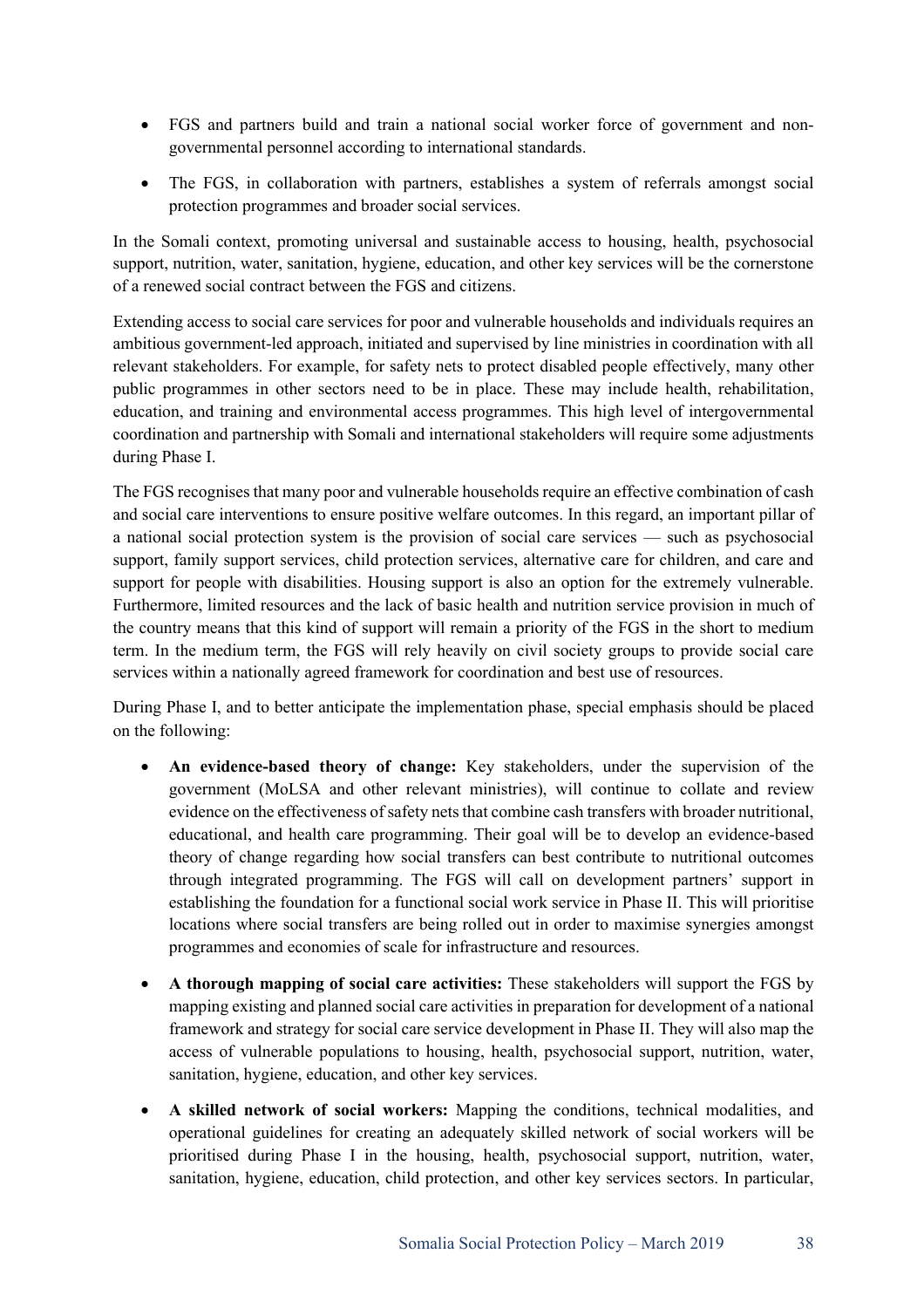expansion and progressive consolidation of the existing public sector and privately managed social care professional training institutions should be prioritised. In this case, special focus will be given to accelerating the development of mid-level professionals who meet the needs of the population by facilitating basic access to services for the most vulnerable. It will be important to:

- o **Standardise curricula in every essential social care service** and develop post-basic tutors' training programmes.
- o **Support the establishment of professional associations** that can coordinate their efforts with the MoLSA and other relevant governmental actors in regulation, certification, credentialing, registration, accreditation, and licensing of social care professionals.
- o **Develop a coordinated human resources information system** by establishing observatories that collect all relevant data sets and identify measurable indicators on technical knowledge, work ethics, service delivery, deployment, and retention.
- **Statutory and social care services:** Social care services are a crucial element in graduation programmes, as cash alone may not deliver all the desired outcomes, and individualised social care services — through a case management approach — can help optimise support to vulnerable households. Two types of services will be identified and designed during Phase I:
	- o **Statutory services,** which are related to referral (by schools, neighbours, family, community, court, police, hospitals, civil society organisations, etc.), case assessment, care plans, and case management, as well as allocation of resources.
	- o **Concrete social work and care services,** which cover a spectrum of services such as shelters, long-term care, psycho-social counselling, family therapy, orphans' homes, foster care, life skills development, home care support, group homes for children with disabilities, independent living centres, rehabilitation for persons with disabilities, vocational skills development, and others.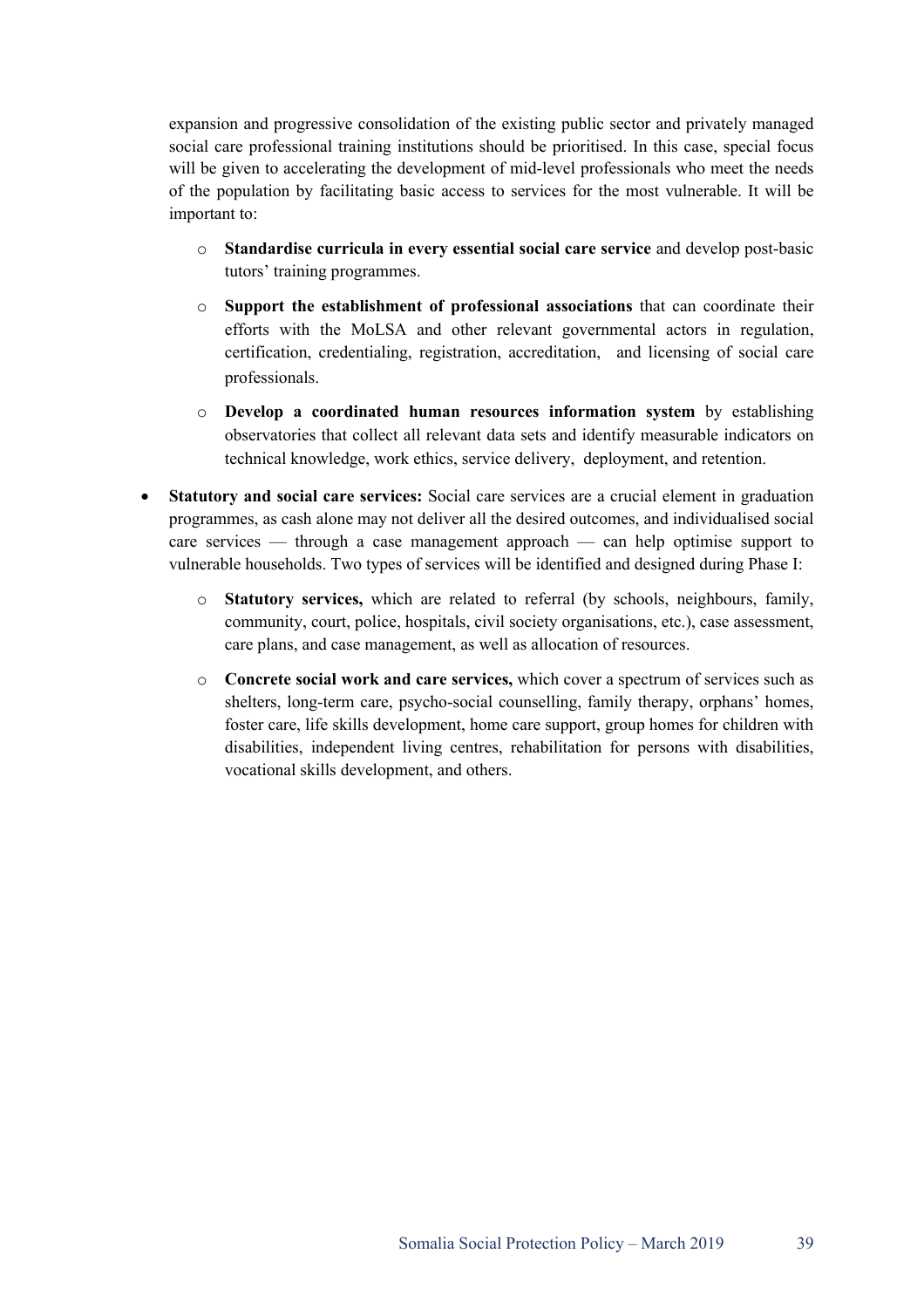# 5. INSTITUTIONS AND COORDINATION

Social protection is a national service provided by the state. State institutions in Somalia are nascent, and capacities need to be built at all levels. This institutional framework supports the creation of a system under the auspices of the FGS, with initial support from development partners. This system will provide the foundation for moving toward a government-led management coordination and implementation mechanism when the policy environment matures and capacities develop. It is essential to avoid duplication and fragmentation, which would inevitably result in ineffective use of scarce public resources, and have a direct negative impact on vulnerable people in the Somali context.

In the short to medium term, during part or all of Phase I, implementation of policy priorities will depend on the engagement of multiple non-government stakeholders including the UN, humanitarian and development partners, NGOs, and the private sector. Furthermore, while social protection in Somalia is conceived as a range of instruments, in the short to medium term priority is given to developing cashbased social transfers.

The institutional framework presented here takes these factors into account. It establishes institutional coordination mechanisms and defines roles and responsibilities for the execution of policy priorities in Phase I. It aims to ensure engagement and ownership of the FGS and member states from the outset, while ensuring strong leadership and technical and operational capability for the design and implementation of initiatives highlighted in the policy. At the technical and operational levels, the framework streamlines engagement of partners and builds on relevant existing institutions and architecture. It establishes centrally managed operational systems to support the implementation of a single, consistent programme approach across the country by implementing agencies. It includes coordination mechanisms for harmonising strategic and operational aspects of the policy and horizontal linkages for coherent implantation alongside other development policies and the wider humanitarian response. These institutional arrangements will evolve in Phase II as national institutions develop and capacities increase.

# 5.1 Government-Led High-Level Leadership and Coordination

MoLSA will be the coordinating agency and will oversee implementation of the Social Protection Policy in Phase I, working in close collaboration with other ministries, development and humanitarian partners, and NGOs. MoLSA will appoint a National Social Protection Coordinator to provide political coordination and oversight of policy implementation. Initially, while capacities develop, the National Social Protection Secretariat function will be under the leadership of the National Social Protection Coordinator in MoLSA, with technical support from development partners. Over time, it is expected that the Coordinator will assume all the functions and responsibilities listed below, with support from a dedicated MoLSA team.

The Secretariat's responsibilities will include:

- 1. Fulfilling the secretariat function for the social protection steering committee.
- 2. Developing, managing, and monitoring annual work plans and budgets for policy implementation and creating biannual progress reports.
- 3. Coordinating policy monitoring and evaluation activities, including reviewing biannual reports from the technical committee.
- 4. Coordinating public information, education, and communication campaigns.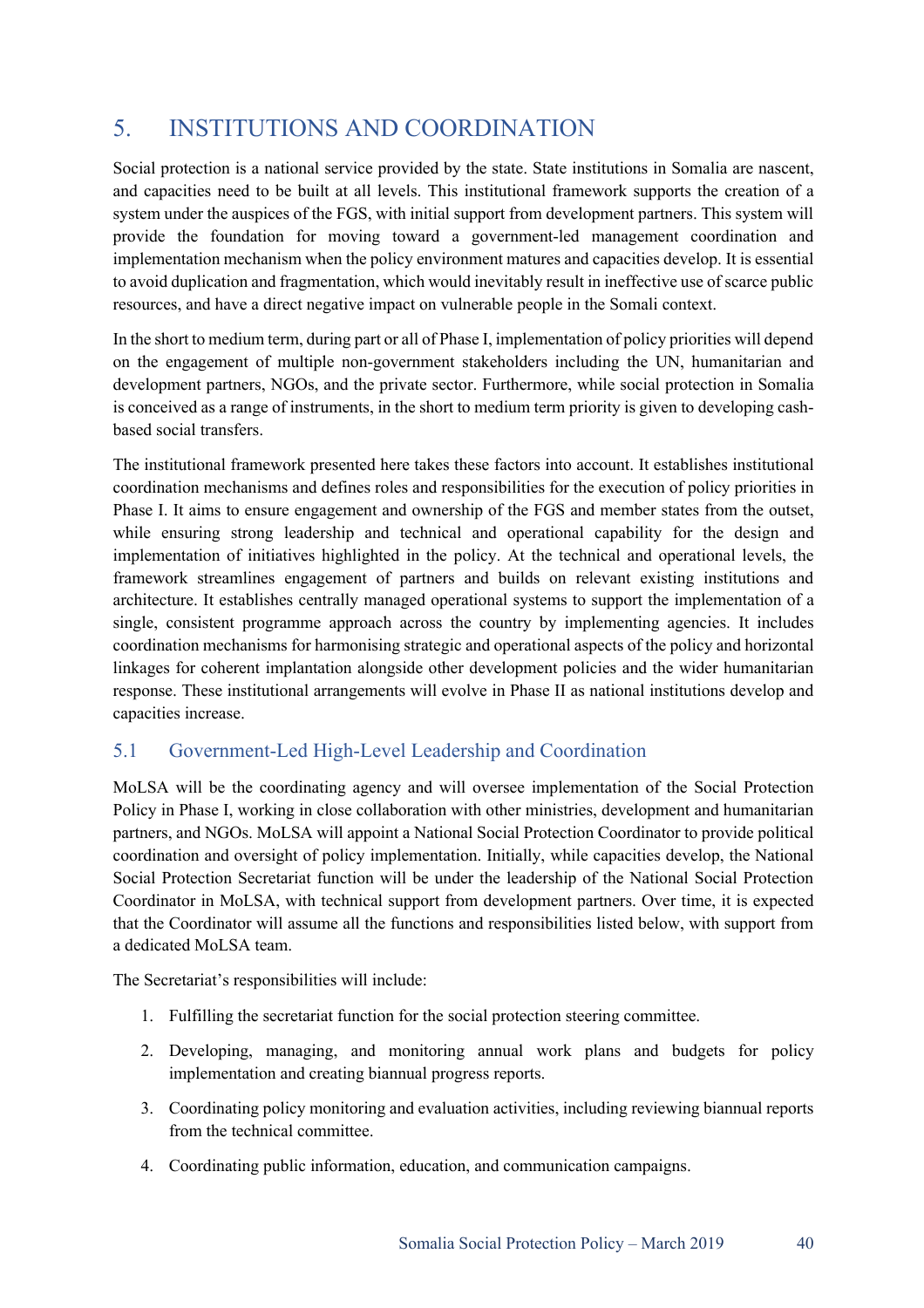- 5. Ensuring presentation of timely programme monitoring reports to the Social Protection Steering Committee.
- 6. Ensuring effective integration of the Social Protection Policy and programmes within the national development planning and humanitarian response framework and resilience pillar working group.

# 5.2 Social Protection Steering Committee

The Social Protection Steering Committee will bring together all actors in the government and will be responsible for matters of strategic level-policy planning, coordination, and resource mobilisation/financing. In Phase I, the Steering Committee will be co-chaired by MoLSA, and its membership will comprise senior officials from key ministries at the federal level,<sup>83</sup> focal points from FMS, the Office of the President, ambassadors, heads of UN agencies, and technical experts may support specific deliberations.

The Steering Committee will meet four times per year. It will guide the development of sound and appropriate social protection policies, strategic frameworks, and action plans, and will ensure oversight of and accountability for the implementation of social protection programmes:

- Provide direction and guidance for the development of annual national social protection action plans.
- Raise awareness of the need for social protection amongst the population and key social, economic, political, cultural, and religious stakeholders.
- Endorse and develop a resource mobilisation and financing strategy.
- Oversee coordination of a transitional safety net programme and temporary seasonal programmes by the Technical Committee.
- Provide oversight for and ensure the accountability of resource allocation to social protection.
- Review and approve annual programme work plans and budgets.
- Review periodic progress reports consolidated by the National Social Protection Secretariat, and make management decisions to ensure continued effective implementation of policy priorities.
- Ensure effective inter-governmental collaboration on Social Protection programmes.

# 5.3 Technical Committee

A Technical Committee will be established to ensure effective coordination of social protection programme activities. The committee's membership will comprise all those involved in the delivery of the transitional safety net programme. The Technical Committee will be co-chaired by MoLSA and the agency or service provider managing the programme. Membership will include the payment service provider, all contractors carrying out core functions, and other implementing agencies. The group will convene for structured monthly or quarterly meetings at the FGS level; those meetings will be complemented by sub-task force meetings in FMS. Members will:

- Coordinate stakeholder activities for social protection in line with the national policy.
- Initiate and oversee studies, assessments, and evaluations to gather evidence.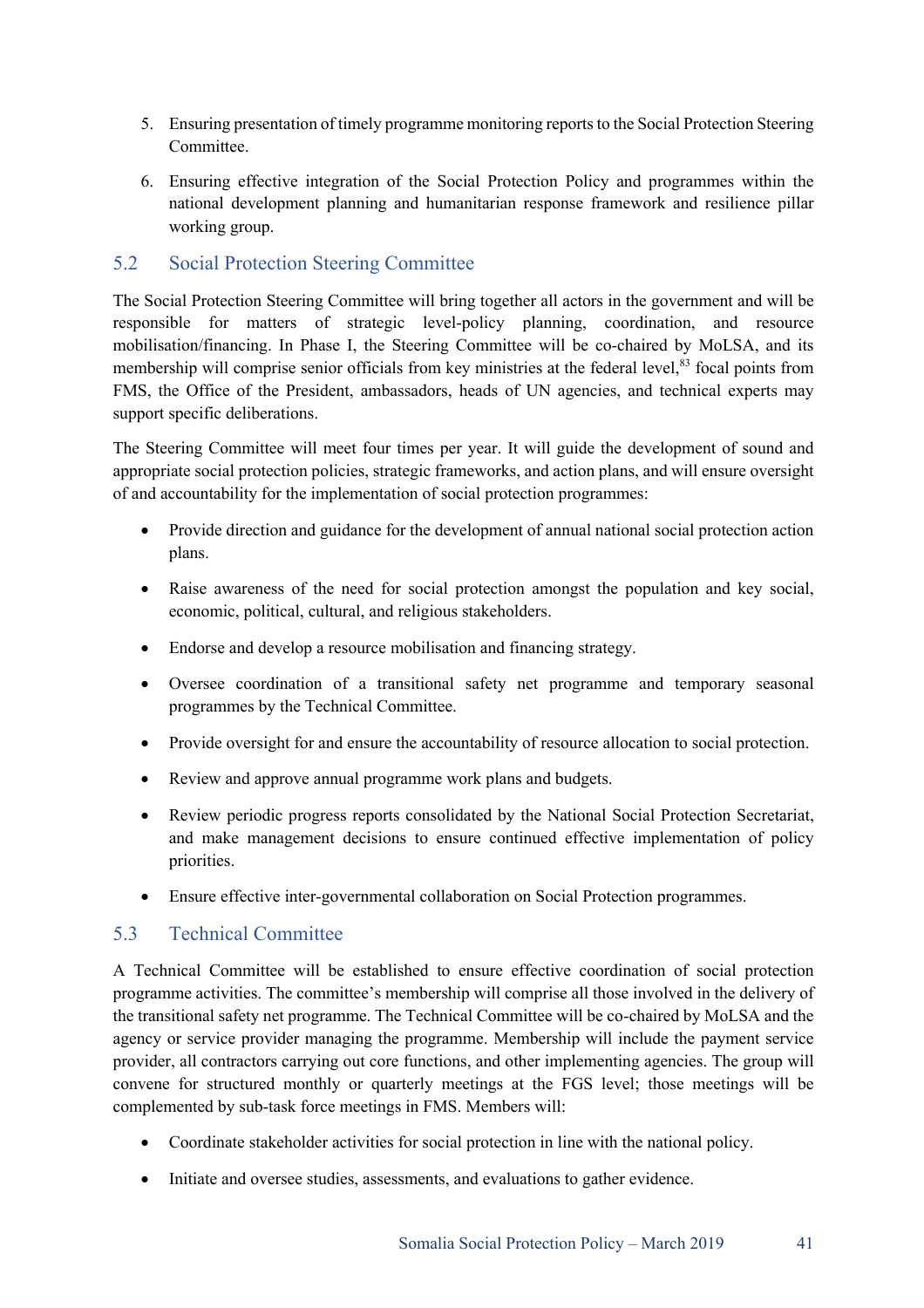- Review programme progress.
- Manage implementation of actions under Policy Objective Phase I, systems building.
- Manage the ongoing technical and operational direction of the programme to ensure achievement of programme objectives, including troubleshooting issues.
- Escalate relevant issues and queries to the Social Protection Steering Committee.
- Report regularly on progress to the Secretariat of the Social Protection Steering Committee.
- Implement any recommendations of the Social Protection Steering Committee.

# 5.4 Social Protection Support Group

Building on the existing sub-working group of the Resilience pillar working group, a Social Protection Support Group will be established and co-led by MoLSA and an international agency. This group will bring together all development partners with interest or expertise in designing and implementing social protection and safety nets in Somalia. The group will convene quarterly and will provide technical assistance and critical thinking as needed to support progress toward policy objectives. It will:

- Ensure the needs of vulnerable groups are adequately considered and addressed in the design and implementation of the social protection system.
- Conduct evidence-based research and review international best practices to inform policy and programme development.
- Develop, implement, and generate lessons learned on projects contributing to policy priorities.
- Develop common approaches, standards, and tools for programming.

### 5.5 Implementing Actors

During Phase I, the FGS may rely extensively on non-governmental partners, if deemed appropriate. Government actors may work under the supervision of those partners and in close collaboration with government counterparts to advance the actions under this policy. This includes the following:

**Core functions:** Core functions such as a single registry of household data and management information systems, complaints response mechanism, and third-party monitoring will be implemented by third parties (whether from the private sector or international organisations), overseen by the government. If deemed appropriate, core functions will be tendered to legitimate third-party partners, who will have roles in relevant governing bodies and will work closely under their supervision and in direct collaboration with them; an institutional capacity development plan will ensure governmental counterparts strengthen their technical understanding of the processes and take progressively greater responsibility to deliver the core functions.

**Programme Management Unit:** A Programme Management Unit within MoLSA will manage all implementing agencies, oversee coordination of the transitional safety net programme and seasonal assistance across all pilot sites, and support the capacity building of government counterparts to assume similar duties in Phase II. This will include developing processes and systems in conjunction with those contracted to deliver the core functions, contracting with implementing partners for administrative tasks, building institutional understanding and capacity in the various processes, and coordinating the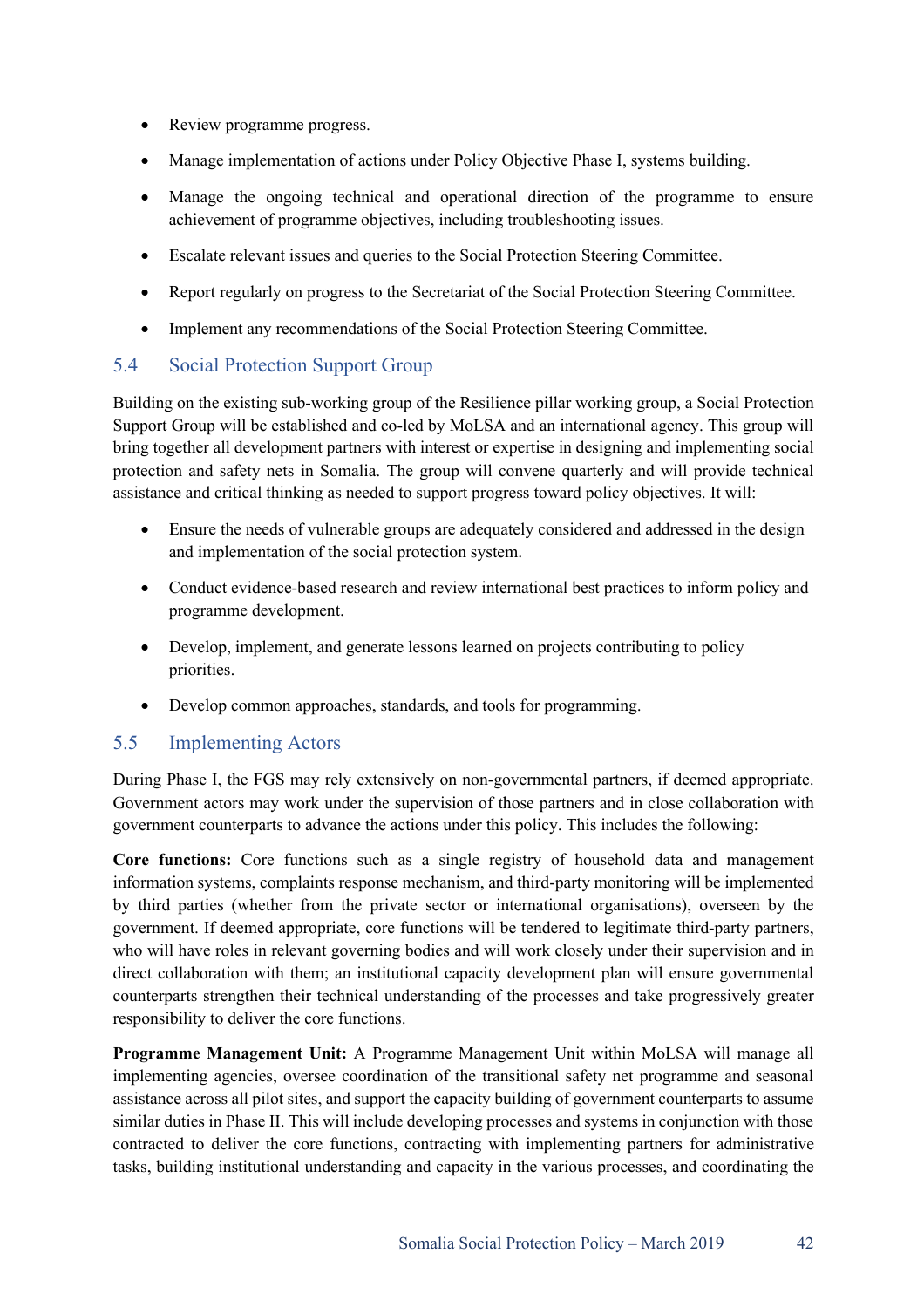administrative inputs of implementing partners. If deemed appropriate, MoLSA may contract with a third-party agency, under the direct supervision of and in close collaboration with governmental counterparts. Again, a key component in the design of the Programme Management Unit and choice of the third-party agency will be the institutional capacity development plan to ensure that governmental counterparts progressively strengthen their technical and managerial capacity.

*District- and village-level implementation:* Implementing partners will build on ways of working with humanitarian and resilience programmes to date. They will comprise a range of international and national non-governmental actors covering all programme locations. Linking to the core functions discussed above, they will support communication, registration, enrolment, and case management.

# 5.6 Cross-Sectoral Coordination

Social protection can contribute to the achievement of many of the development priorities of the FGS. Thus, social protection must be well aligned with other development and humanitarian sectoral policies and plans to maximise efficient use of resources, return on investment, and multi-sectoral outcomes. Developing cross-sectoral linkages and collaboration is essential to overcoming challenges to Somalia's national development. The following are priorities:

#### **Coordination with the Ministry of Humanitarian Affairs and Disaster Management**

- Developing national early warning/food security systems and creating operational and institutional linkages to social protection system for seasonal scale-up, including triggers and lines of authority.
- Considering use of the National Disaster Management Fund to finance predictable seasonal safety nets.
- Investigating the potential for the repair and construction of key infrastructure to reduce the impacts of flood, drought, or conflict, through seasonal public works schemes.
- Supporting the National Commission for Refugees and Internally Displaced to establish durable, multi-sectoral solutions for IDPs and returnees.

Coordination will be achieved by including the Somalia Disaster Management Agency (SODMA) on the Social Protection Steering Committee and seating the National Social Protection focal point on the National Disaster Management Council or equivalent body.

#### **Coordination with Sectoral Priorities of the Resilience and Durable Solutions Agendas**

In Phase I, pilot shock responses must be well-coordinated with the broader resilience responses supported by development partners, avoiding duplication and ensuring the complementarity of activities, as well as maximum added value of emergency funds mobilised from the international community. Drought responses will be increasingly integrated into food security programming with those of nutrition, WASH, and health in areas that experience sustained high levels of acute food insecurity and malnutrition. The activities of the transitional safety net programme should also be wellcoordinated with those of basic service delivery. Coordination will be achieved through:

• Including agency staff with humanitarian expertise who support basic service delivery in the social protection Donor Coordination Team to influence the design of the seasonal safety net and to maximise linkages amongst social transfer provision and basic services strengthening.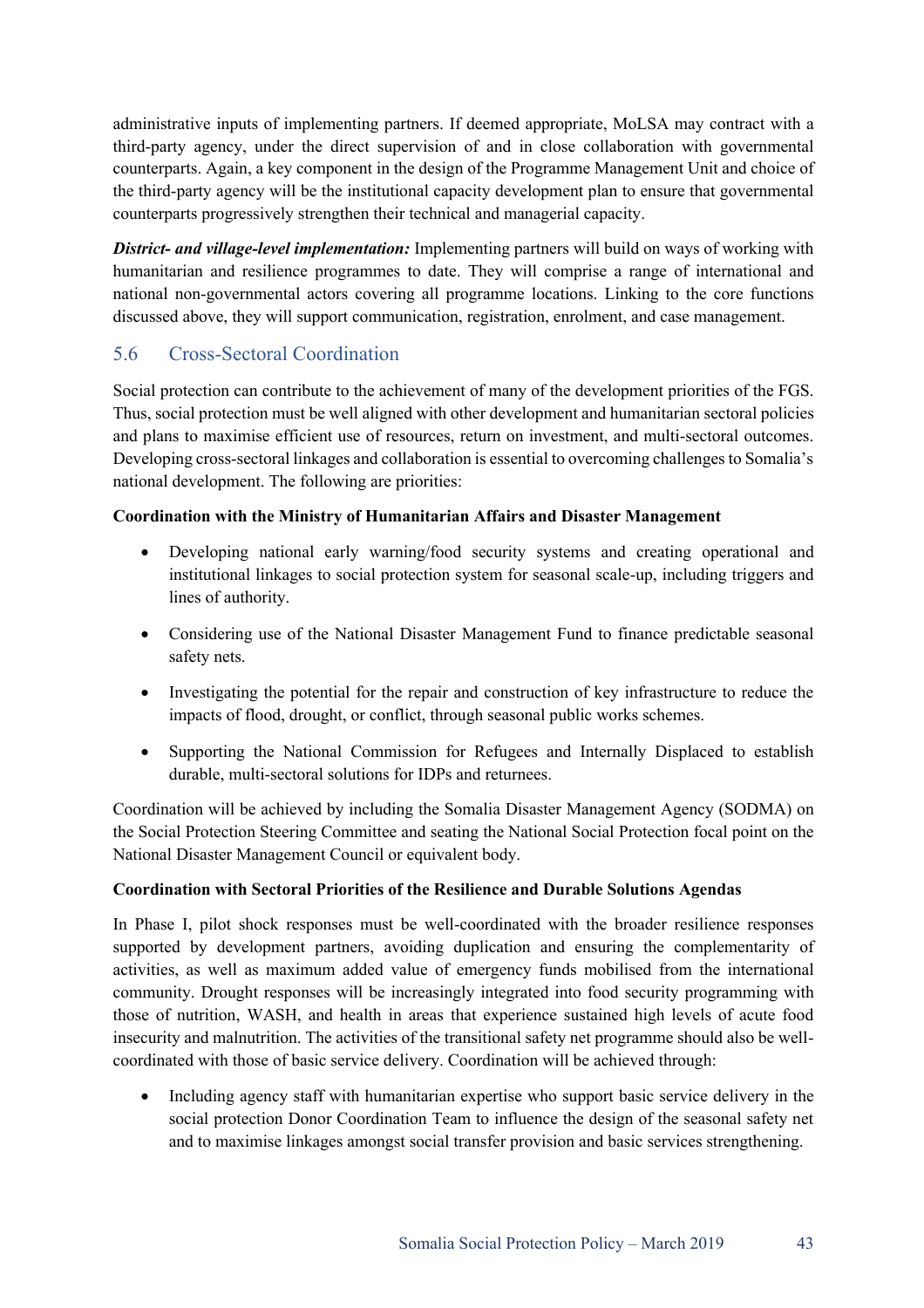• Including the Programme Management Unit (described under Section 5.5) for the transitional safety net so that any 'shock response' function of the transitional safety net programme can be planned in alignment with international agencies' complementary humanitarian and resilience programming, reducing overlaps and gaps.

# 5.7 Potential Evolution of Institutional Arrangements in Phase II

An institutional evaluation at the end of Phase I will assess the coordination model and compare and assess alternatives, in line with the state of evolution of the social protection system and national capacities. Areas for consideration are as follows:

**Intra-sectoral linkages:** As the social protection system expands to include a wider array of instruments, it will be important to maintain coherence amongst schemes to create greater efficiencies and more comprehensive impacts. Potential changes to the institutional framework include assigning a ministry or department to lead each social protection instrument, along with separate technical committees or task forces. As national capacity increases, the Steering Committee could potentially be transformed into a national social protection council with government membership, supported by an independent advisory group of development partners.

An institutional evaluation must occur at the end of Phase I, and each coordination model compared and assessed. Each model has advantages and disadvantages, and the design of the appropriate management structure will have the following characteristics:

- **Inter-sectoral linkages:** More formal linkages will be established at strategic and operational levels, as appropriate. This will occur, for example, through links to social development committees and operational links to the Disaster Management Information and Coordination Centre established at the national and regional levels.
- **Government agencies:** It will be important to include any national organisations responsible for such tasks as establishing a foundational single registry or national identification or civil registration system within the coordination framework.
- **Sub-national structures:** The objective will be to transfer more technical and operational responsibility to government, which will include sub-national structures for implementation. Options for discussion include decentralisation of programmes or functions to member states, roles of local government, and 'single window services' providing local access to various services at a common location.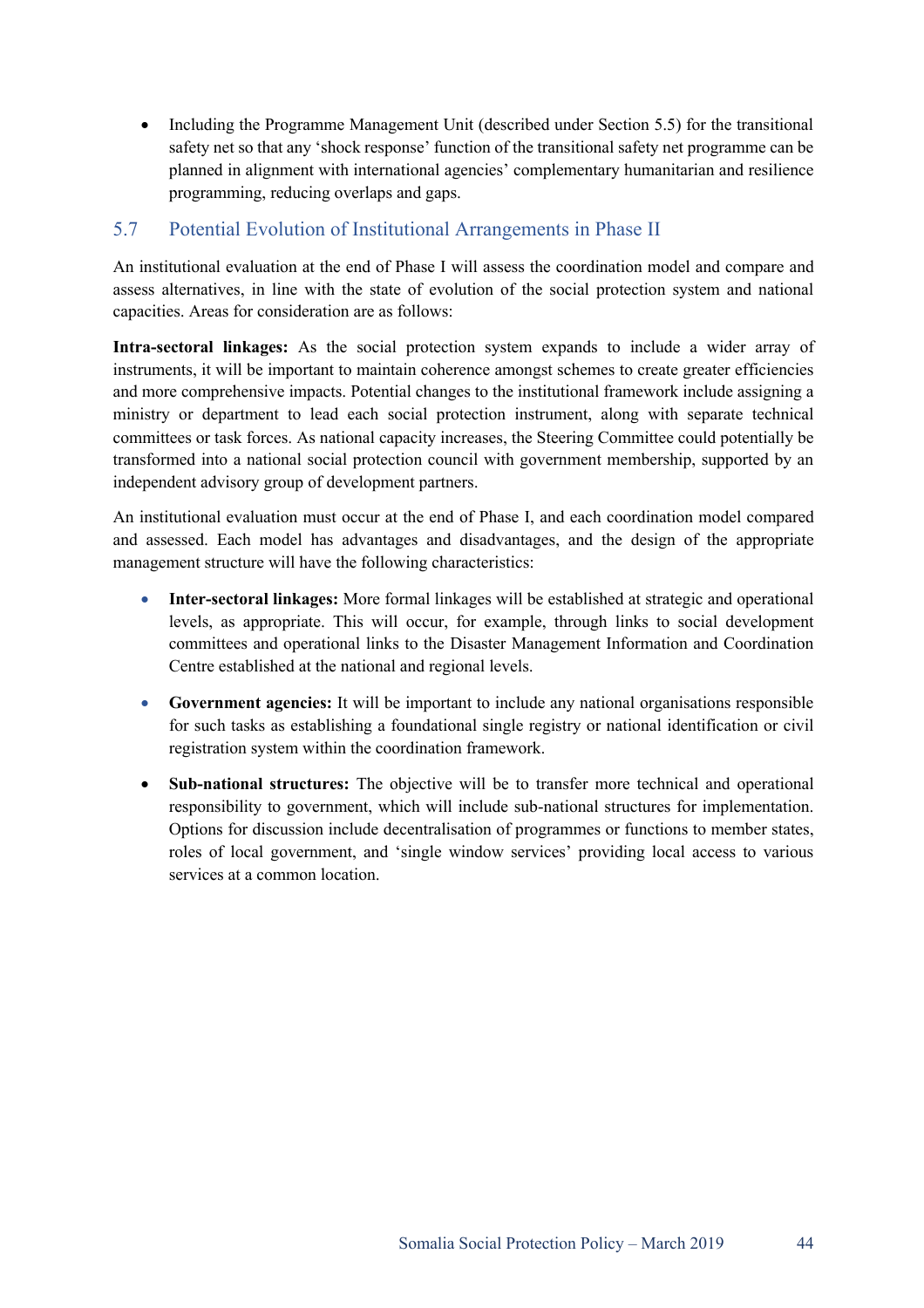# ANNEX 1 GLOSSARY OF TERMS

*The table below provides definitions sourced from the organisations listed at the left.* 

| <b>Coping Strategies</b>     | Strategies or mechanisms which relieve the impact of the risk once it has occurred. The          |
|------------------------------|--------------------------------------------------------------------------------------------------|
| International Labour         | main forms of coping consist of individual dis-saving/borrowing, migration, selling labour       |
| Organisation (ILO)           | (including that of children), reduction of food intake, or the reliance on public or private     |
|                              | transfers.                                                                                       |
| <b>Covariant Risks</b>       | Risks, or combination of risks, that affect a large number of people at the same time (for       |
| (ILO)                        | example, an earthquake, drought, or major flood).                                                |
| <b>Durable Solutions</b>     | A durable solution is achieved when the displaced no longer have any specific assistance         |
| (Inter-Agency                | and protection needs that are linked to their displacement and can enjoy their human rights      |
| <b>Standing</b><br>Committee | without discrimination on account of their displacement. It can be achieved through return,      |
| framework)                   | local integration, and resettlement.                                                             |
| <b>Idiosyncratic Risks</b>   | Risks that affect a very small number of people at a given time.                                 |
| (ILO)                        |                                                                                                  |
| <b>Informal Sector</b>       | Economic sector where inhabitants' socio-economic activities are not regulated and               |
| (ILO)                        | protected by formal societal institutions. The vast majority of the world's population is        |
|                              | part of the informal sector.                                                                     |
| Livelihoods                  | A livelihood comprises the capabilities, assets (including both material and social              |
| (UN)<br><b>International</b> | resources), and activities required for a means of living. A livelihood is sustainable when      |
| <b>Strategy for Disaster</b> | it can cope with and recover from stress and shocks and maintain or enhance its capabilities     |
| <b>Reduction</b> )           | and assets both now and in the future, while not undermining the natural resource base.          |
| Poverty                      | In pure economic terms, income poverty is when a family's income fails to meet a federally       |
| (UNESCO)                     | established threshold that differs across countries. However, it is widely held that one         |
|                              | cannot consider only the economic part of poverty. Poverty is also social, political, and        |
|                              | cultural. Moreover, it is considered to undermine human rights — economic (the right to          |
|                              | work and have an adequate income), social (access to health care and education), political       |
|                              | (freedom of thought, expression, and association), and cultural (the right to maintain one's     |
|                              | cultural identity and be involved in a community's cultural life).                               |
| Resilience                   | Resilience is the ability to prevent disasters and crises as well as to anticipate, absorb,      |
| Food<br>$(U\!N$<br>and       | accommodate, or recover from them in a timely, efficient, and sustainable manner. This           |
| <b>Agriculture</b>           | includes protecting, restoring, and improving food and agricultural systems under threats        |
| Organisation)                | that impact food and nutrition security, agriculture, and food safety/public health.             |
| <b>Safety Net</b>            | Social safety nets are non-contributory transfer programmes that seek to prevent the poor        |
| (ILO)                        | and people vulnerable to shocks and poverty from falling below a certain poverty level.          |
|                              | Safety net programmes can be provided through donor aid, by the government, NGOs,                |
|                              | private firms, charities, and informal household transfers. Safety net transfers include: a)     |
|                              | cash transfers; b) food-based programmes such as supplementary feeding programmes and            |
|                              | food stamps, vouchers, and coupons; c) in-kind transfers such as school supplies and             |
|                              | uniforms; d) conditional cash transfers; e) price subsidies for food, electricity, or public     |
|                              | transport; f) public works programmes; g) fee waivers and exemptions for health care,            |
|                              | schooling, and utilities. Social safety nets are different from social protection floors in that |
|                              | they are a targeted set of non-contributory transfers, usually as a transitory or short-term     |
|                              | response to a crisis. SPFs, on the other hand, constitute universal entitlement to social        |
|                              | security through a defined benefit package and with a rights-based approach.                     |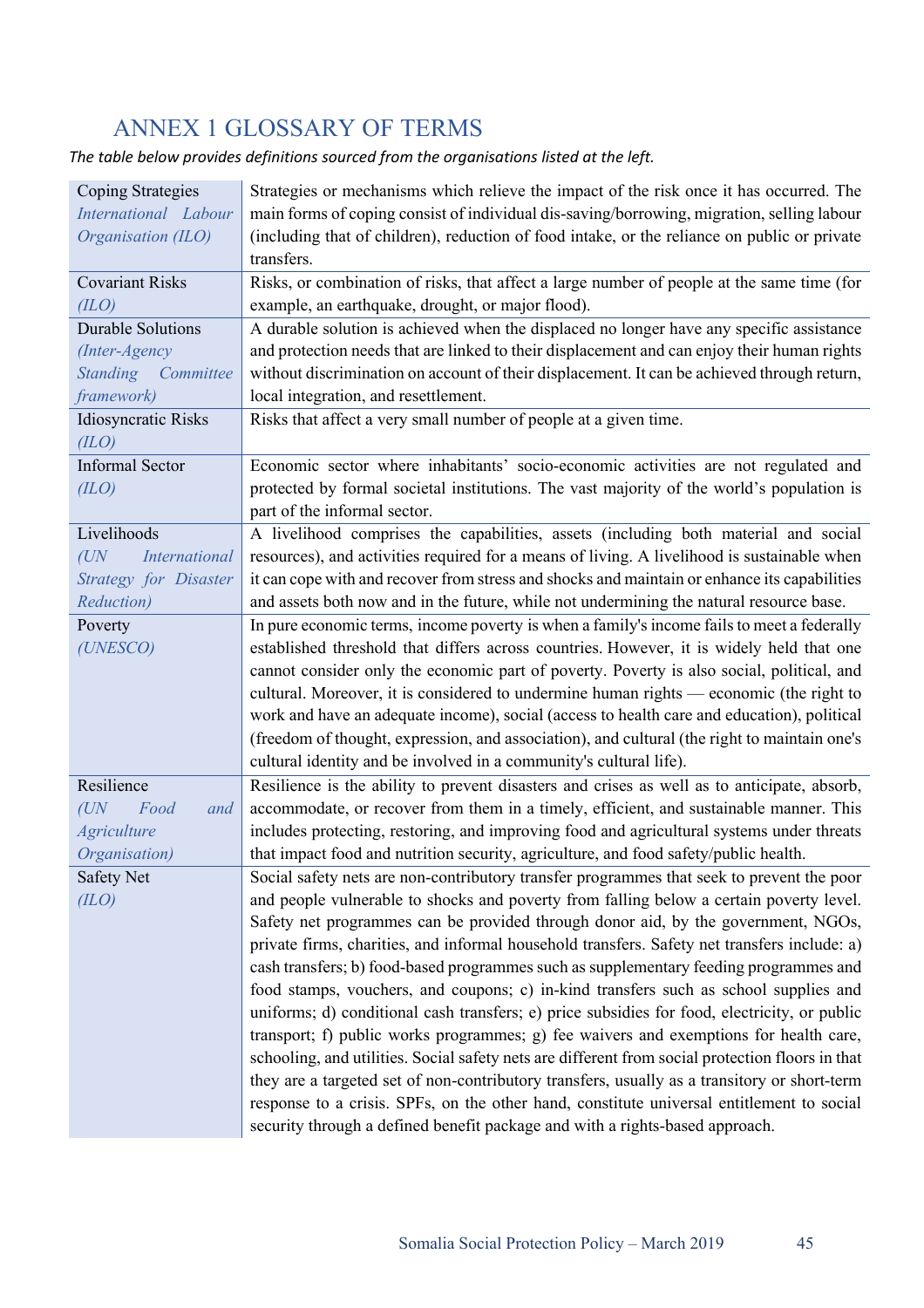| Social Assistance        | The provision of social security benefits financed from the general revenue of the                 |
|--------------------------|----------------------------------------------------------------------------------------------------|
| (ILO)                    | government rather than by individual contributions, with benefits adjusted to the person's         |
|                          | needs. Many social assistance programmes target individuals and households living under            |
|                          | a defined threshold of income or assets. Social assistance programmes can focus on a               |
|                          | specific risk (for example, social assistance benefits for families with children), or on          |
|                          | particularly vulnerable groups (for example, poor elderly people).                                 |
| <b>Social Protection</b> | Government-led policies and programmes which address predictable needs throughout the              |
| (FGS Resilience Sub-     | lifecycle to protect all groups, and particularly the poor and vulnerable, against shocks,         |
| working Group, 2015)     | help them to manage risks, and provide them with opportunities to overcome poverty,                |
|                          | vulnerability, and exclusion.                                                                      |
| Social<br>Protection     | SPFs are nationally defined sets of basic social security guarantees which secure protection       |
| Floor                    | aimed at preventing or alleviating poverty, vulnerability, and social exclusion. SPFs              |
| (ILO)                    | should comprise at a minimum the following nationally defined sets of goods and services           |
|                          | or basic social security guarantees: a) access to essential health care, including maternity       |
|                          | care, at a nationally defined minimum level that meets the criteria of availability,               |
|                          | accessibility, acceptability, and quality; b) basic income security for children at a              |
|                          | nationally defined minimum level, including access to nutrition, education, care, and any          |
|                          | other necessary goods and services; c) basic income security at a nationally defined               |
|                          | minimum level for persons of active age who are unable to earn sufficient income, in               |
|                          | particular in the case of sickness, unemployment, maternity, and disability; and d) basic          |
|                          | income security at a nationally defined minimum level for older persons.                           |
| Social Security          | The protection which society provides for its members, through a series of public                  |
| (ILO)                    | measures, against the economic and social distress that otherwise will be caused by the            |
|                          | stoppage or substantial reduction of earnings resulting from sickness, maternity,                  |
|                          | employment injury, unemployment, invalidity, old age, and death, and also including the            |
|                          | provision of medical care and provision of subsidies for families and children.                    |
| <b>Social Transfers</b>  | Benefits provided by social security are called "social transfers". Social transfers can be        |
| (ILO)                    | contributory (financed by the contributions of workers, their employers, and, in some              |
|                          | cases, the State) or non-contributory (financed by taxes). Contributory schemes include            |
|                          | mandatory social insurance (e.g. compulsory membership for all private sector workers)             |
|                          | and voluntary insurance (e.g. some micro-insurance schemes, social insurance schemes               |
|                          | for informal sector workers, among others). Non-contributory schemes can be targeted to            |
|                          | the poor, categorical (e.g. targeted to the elderly over a certain age, to children of $0-3$ years |
|                          | of age, and so on), or universal. These categories are a simplification of reality in which        |
|                          | partial contributory schemes also exist. A large share of the contribution is paid by the          |
|                          | government in a partial contributory scheme. This is the model for the social security             |
|                          | scheme targeting workers in the informal economy in Thailand. Private insurance schemes            |
|                          | that do not rely on the principles of solidarity are not part of social transfers.                 |
| Vulnerability            | Vulnerability is the degree to which a population, individual, or organisation is unable to        |
| (World<br>Health         | anticipate, cope with, resist, and recover from the impacts of disasters.                          |
| Organisation)            |                                                                                                    |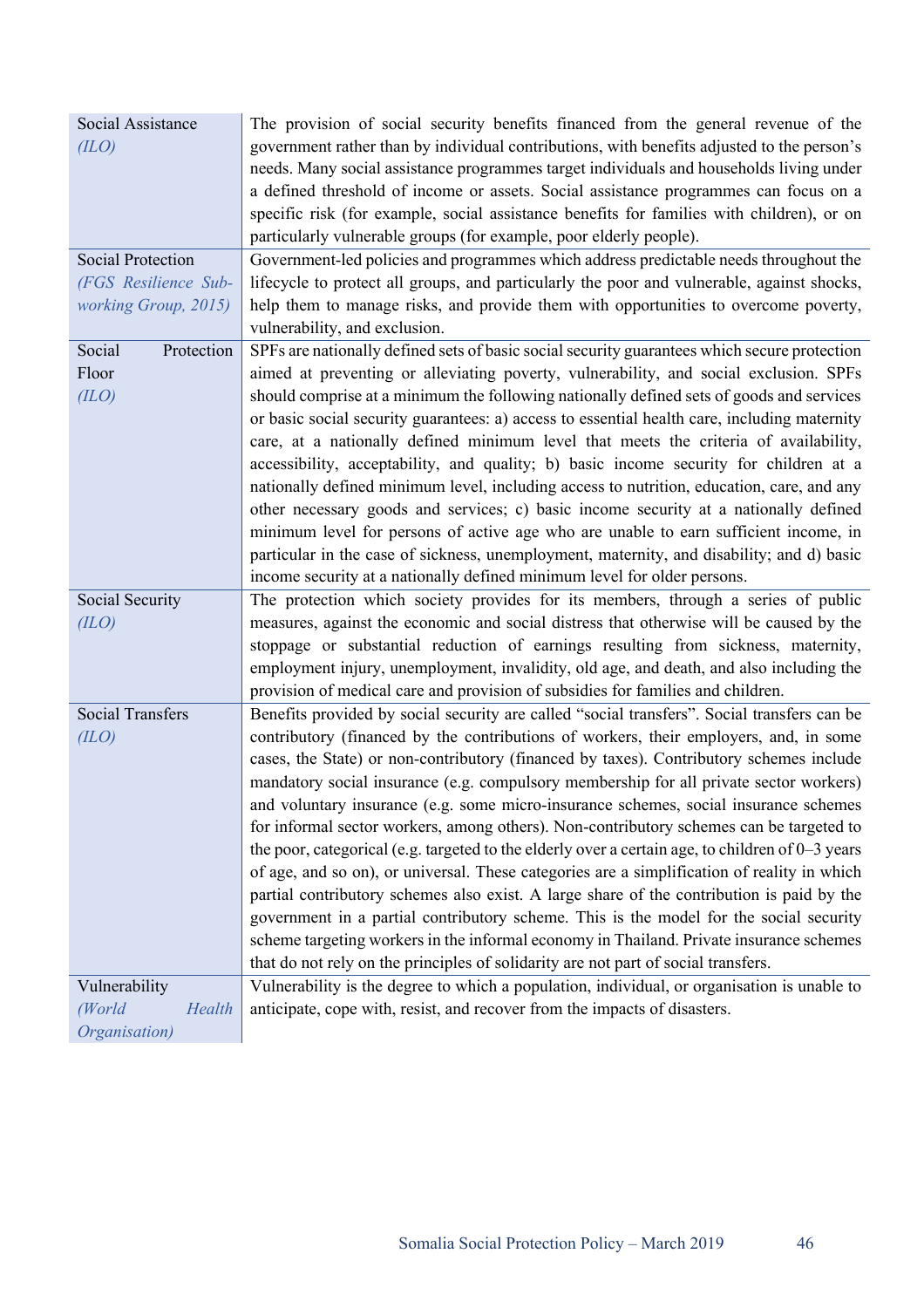# ANNEX 2 POVERTY AND VULNERABILITY IN SOMALIA

The National Development Plan and recent research on poverty and vulnerability in Somalia reveal that the developmental challenges the country faces are complex and multi-faceted. Poverty and vulnerability are interrelated characteristics. *Poverty* refers to levels of income and well-being, while *vulnerability* relates to exposure to risk — both covariate and idiosyncratic — and capacity to manage risk. Annex 2 provides a rapid overview of the key dimensions of political and socio-economic poverty and vulnerability in the Somali context.

# Livelihoods and Employment

Limited access to means of production (land and capital), economic goods and services, and remunerative employment are all causes of poverty in Somalia. Agriculture provides 60 percent of Somalia's gross domestic product, 80 percent of its employment, and 90 percent of its exports.<sup>84</sup> Somalia is dominated by two livelihood systems, pastoralism and agro-pastoralism, whilst a small proportion of the riverine population in the south depends on settled agriculture. In urban centres, trading and casual labour activities dominate. Often a household undertakes a variety of livelihood activities, especially during different seasons. All livelihood groups experience poverty and are exposed to shocks, but the dimensions of poverty and vulnerability to shock vary on account of livelihood characteristics, geographical variation in access to natural resources, economic services, income generation opportunities, and other contextual factors.

Rural livelihood systems are exposed to seasonal climatic risks, which are increasing in frequency and severity. Such risks contribute to seasonal food insecurity with the risk of destitution. Sedentary agriculturalists in southern Somalia were amongst the worst affected by famines in the last two decades, and they make up the majority of the IDP population.<sup>85</sup> Pastoralists face different sources of vulnerability, including climate change, shortage of water and pastures, livestock diseases, and resource conflicts, which contribute to their poverty. Low population density, mobility, and challenges of access due to conflict and lack of infrastructure lead to limited access to services for these populations.

Urban livelihoods are dependent on the market for basic needs and are thus also affected by seasonal factors. The workforce is generally low-skilled, particularly in rural areas, making diversification of or changes to livelihood strategies difficult. On account of this, along with increased urbanisation and poor development of the economy, the informal sector has expanded rapidly. It is characterised by growing levels of unemployment, underemployment, job insecurity, and lack of access to formal social security. The High Frequency Survey notes that more than half the working-age population is outside the labour force, and more than half of those within the labour force are unemployed.<sup>86</sup> Households in IDP settlements are amongst the most affected by poverty and unemployment.<sup>87</sup> Existing assistance programmes (cash transfers, resilience programming, and humanitarian aid) tend to concentrate more on rural than urban populations. There are also threats to physical security in informal urban settlements, where crime rates are very high.

### Fragility and Governance

A key driver and maintainer of poverty in Somalia has been the lack of strong governance. The absence of an active central government during the decades of conflict led to collapses in revenue streams, rule of law, and the ability to deliver basic services. Whilst there has been a demonstrable commitment to and progress in establishing governance systems since 2012, the political process and institutional environment remain nascent. The World Bank identifies weak governance as a critical driver of Somalia's continued fragility — including a lack of political consensus related to a federal system based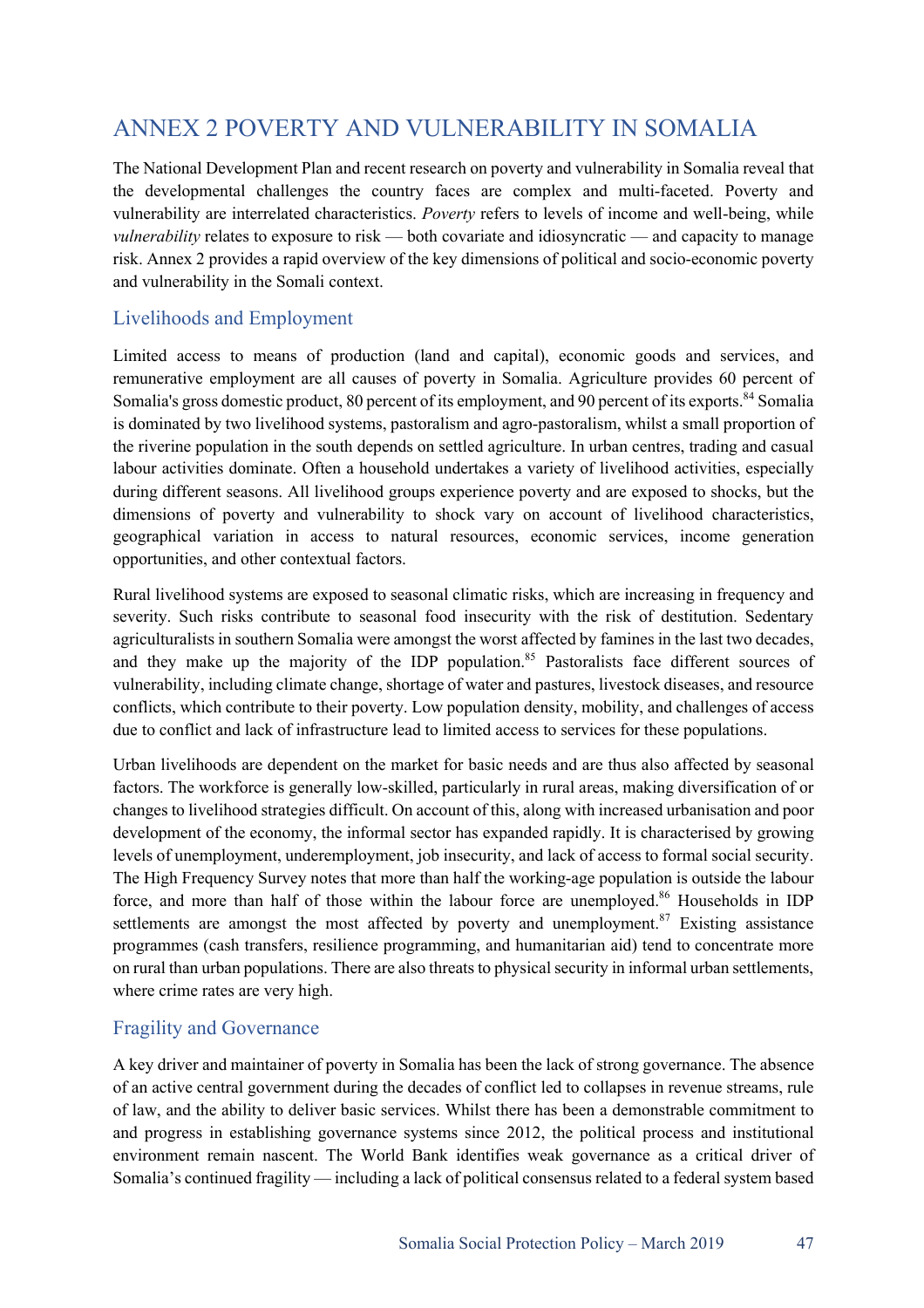on inclusive representation and wealth-sharing between the regions — and emergence or continued absence of functioning institutions that can deliver basic services to citizens, ensure security, and manage the economy effectively and transparently.<sup>88</sup> The NDP acknowledges that excessive taxation of economic activities, corruption and fraud, and mismanagement of public resources remain widespread.<sup>89</sup> The fragile security and governance situation can act as a barrier to economic development and growth. Indeed, the geographical distribution of poverty reflects the varied political and security situations amongst Somali regions and their impact on regional economic growth and employment.<sup>90</sup>

### Access to Services and Social Development

Years of conflict and lack of governance mean that basic service sectors including health, education, housing, and basic infrastructure are characterised by inadequate investment in infrastructure, institutions, and human resources, and limited access for a large portion of the population.<sup>91</sup> For example, almost half of women receive no antenatal care, and 82 percent of the population lacks access to safe water and basic sanitation. $92$ 

This lack of access to and investment in services, combined with other poverty factors, mean Somalia displays some of the worst indicators of social development globally.<sup>93</sup> Life expectancy at birth is just 54.7 years. Infant mortality remains a huge concern, and there has been little if any improvement in child mortality indicators in the last 15 years. About 1.7 million children are out of school; primary and secondary enrolment rates are much lower than in neighbouring countries. Child care and feeding practices, including breastfeeding and complementary feeding, are suboptimal. Immunisation coverage is low, and most children have not received basic vaccines. Diarrheal disease and malaria are prevalent in children. The use of contraception is very limited.

Many of these social development indicators correlate with poverty, and huge disparities are seen between wealth quintiles.<sup>94</sup> Service access is also much reduced in rural compared to urban areas. Many of these social development indicators correlate positively with education of the mother, showing the importance of education outcomes for girls and young women to break the cycle of poverty.

### Food Insecurity and Malnutrition

Somalia is a food-deficit country; harvests provide only around 40 percent to 50 percent of per capita cereal needs even in good years, and they are further impacted in years of water scarcity. Commercial food imports play an important part in addressing this deficit. World Food Programme assessments estimate that 25 percent of the population lack adequate access to sufficient food. This includes the chronically food-insecure as well as additional, significant, seasonal caseloads during the two lean seasons.<sup>95</sup>

Chronic and seasonal lack of access to food, combined with lack of education and access to social services, and poor awareness of health programmes makes chronic and acute malnutrition a critical issue throughout the country. Somalia is one of the 10 countries with the world's highest prevalence of malnutrition.<sup>96</sup> During the drought of 2016–2017, OCHA estimated that some 308,000 children under 5 years of age were acutely malnourished and 56,000 children were severely malnourished, whilst the overall burden of acute malnutrition was more than  $800,000$  cases.<sup>97</sup>

### Poverty and Inequality

Poverty in Somalia is characterised by high levels of inequality. The United Nations Development Programme (UNDP) estimated in 2003 that the poorest 30 percent of the population received only 7.8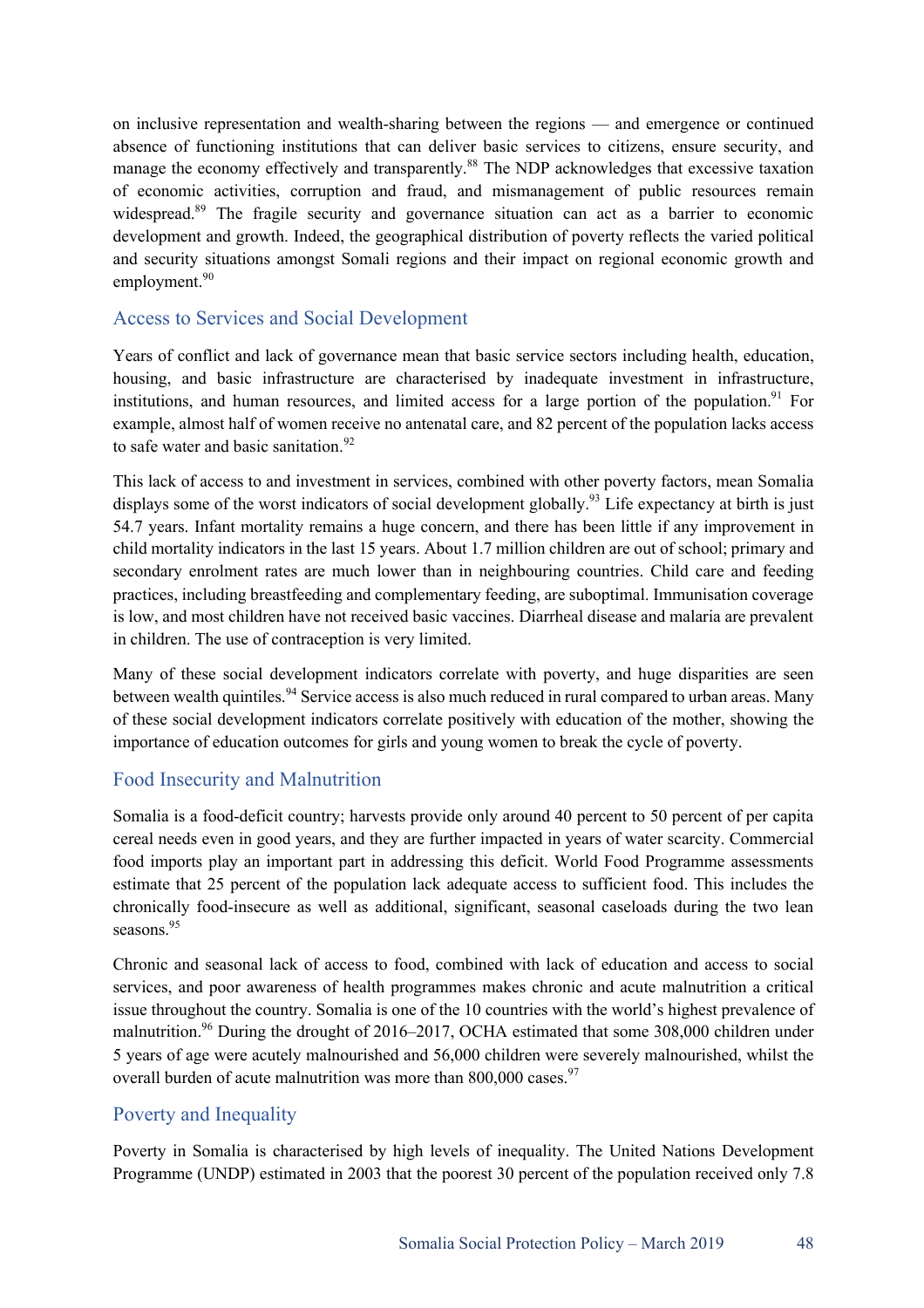percent of total income generated in Somalia, whereas the richest 10 percent received 35.6 percent of total income.<sup>98</sup> The Somalia High Frequency Survey estimates that the richest 20 percent of the population consumes seven times more than the bottom 20 percent.<sup>99</sup> This skewed distribution of wealth, systematic capture of resources by elite groups, and exclusion of large segments of the population from means of livelihood (land and capital, decent work, economic goods and services) contributes to widespread poverty and vulnerability to shocks and is considered a key driver of fragility and insecurity.<sup>100</sup>

## Vulnerability to Disasters

The humanitarian crisis in Somalia is amongst the most complex protracted emergencies in the world.<sup>101</sup> Somalia ranks 15th on the U.K. Department for International Development list of developing countries at high disaster risk,<sup>102</sup> and the population is exposed to multiple hazards, particularly climatic<sup>103</sup> (which are increasing in frequency and severity on account of climate change<sup>104</sup>) as well as economic shocks (livestock bans; global food price increases) and conflict/insecurity.<sup>105</sup> This exposure, combined with chronic poverty and weak governance, means large portions of the population are vulnerable to frequent and overlapping disasters, driving a vicious cycle of increasing poverty and vulnerability that has eroded livelihoods and is exhausting traditional coping mechanisms.

#### **Natural Disasters**

Somalia is prone to multiple types of natural hazards — particularly droughts and floods, to which the country's dominant livelihoods strategies are highly climate-sensitive — but also wildfires, cyclones and storm surges, earthquakes, and tsunamis.<sup>106</sup> Arid and semi-arid lands comprise more than 80 percent of the country's land mass and are particularly vulnerable to droughts on account of uncertain rainfall and the fragile environment. Severe droughts occurring in increasing frequent cycles (in 1964, 1969, 1974, 1987, 1988, 2000, 2001, 2004, 2008, 2011, and 2016–2017) have caused widespread loss of life and livelihoods and mass displacement, as well as extensive waterborne disease. Prevention Web estimates the annual losses at close to US\$30 million.<sup>107</sup> In the past decade, drought has rendered 870,000 people food-insecure and an additional 2.3 million – nearly one-fifth of the population vulnerable to food insecurity.<sup>108</sup> The 2011 drought resulted in 260,000 deaths and affected 4 million.<sup>109</sup> The unprecedented drought in 2016–2017, spanning four consecutive poor rainy seasons affected over 6 million people in almost all parts of the country, displaced over 257,000, rendered half the population in need of humanitarian assistance, and increased the spread of acute watery diarrhoea and cholera.<sup>110</sup> These cyclical emergencies require massive and costly humanitarian responses; the response in 2017, for example, is estimated to have cost close to US\$1 billion.<sup>111</sup>

#### **Conflict**

Decades of violent conflict are a major cause of poverty and reinforce the impacts of natural disasters. The International Organisation for Migration estimates that, since 1991, over a million Somalis have been forcibly displaced internationally and 1.1 million more remain internally displaced for protracted periods.<sup>112</sup> Many of the long-term displaced reside in IDP camps and lack access to basic services and livelihoods; new waves of armed conflict and fighting over scarce resources continue to cause new displacements.<sup>113</sup> Conflict continues to be a day-to-day reality in many parts of the Somalia. Somaliland has remained relatively stable and made gradual progress toward building state institutions. Puntland is more stable than the south but is affected by insecurity, criminality, and piracy.

The direct impacts of such crises are food price volatility, food insecurity and poverty, displacement, and conflict over land and natural resources.<sup>114</sup> The complex interplay of poverty, conflict, and insecurity can compound humanitarian crises due to floods and droughts by limiting access to resources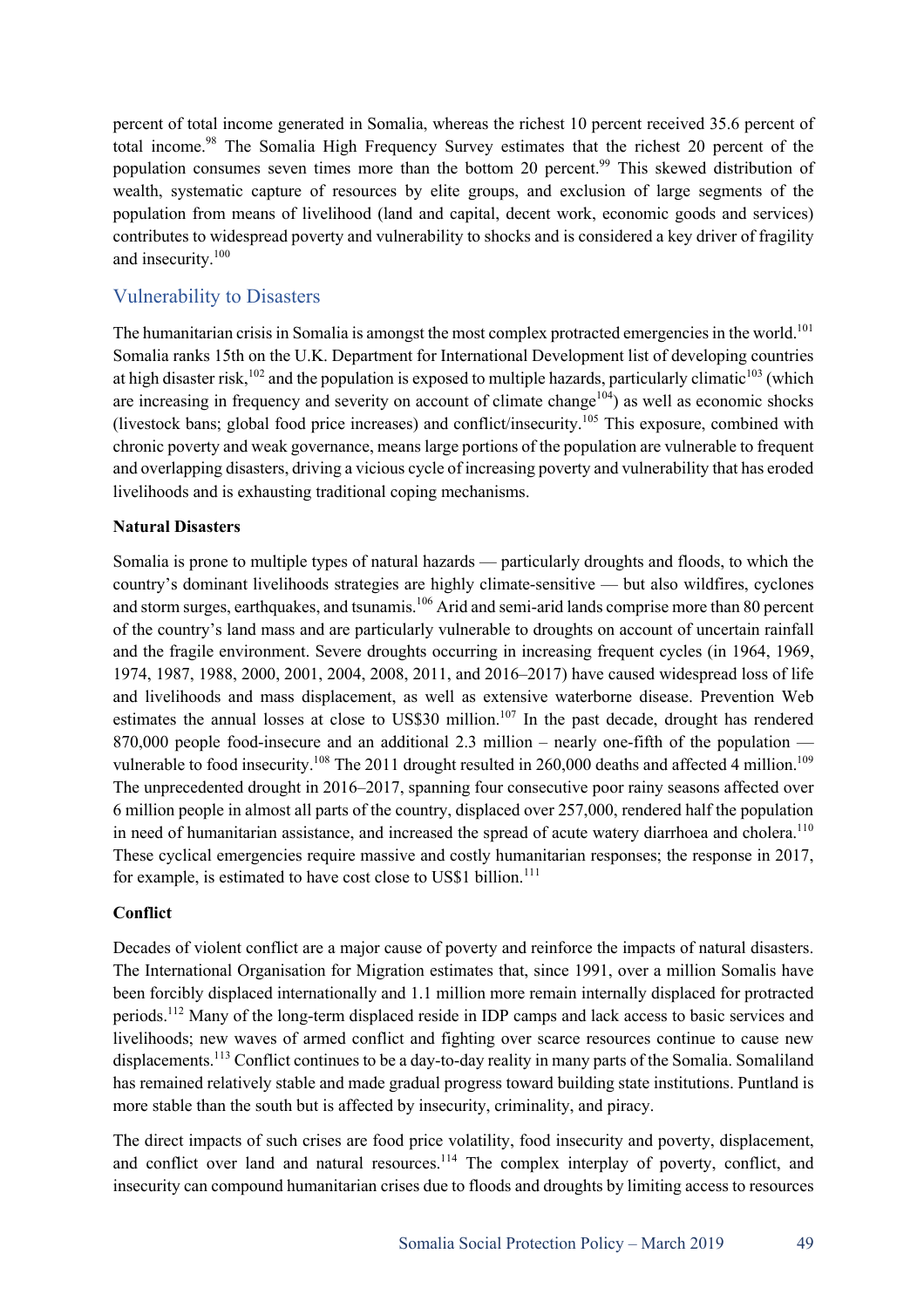and community support mechanisms. This contributed to the famine of  $2011^{115}$  and the displacement of over 1 million people in Somalia since the beginning of 2017.<sup>116</sup> In turn, drought forces people to migrate in search of pastures; this movement can fuel conflicts over resources. Whilst Somalis have shown extraordinary resilience in the face of multiple, cyclical, and enduring hazards on account of nomadic lifestyles and traditional solidarity systems, those systems are reaching their limits. The South-Central region is the worst affected by multiple hazards, and three-quarters of its population are in humanitarian need.<sup>117</sup>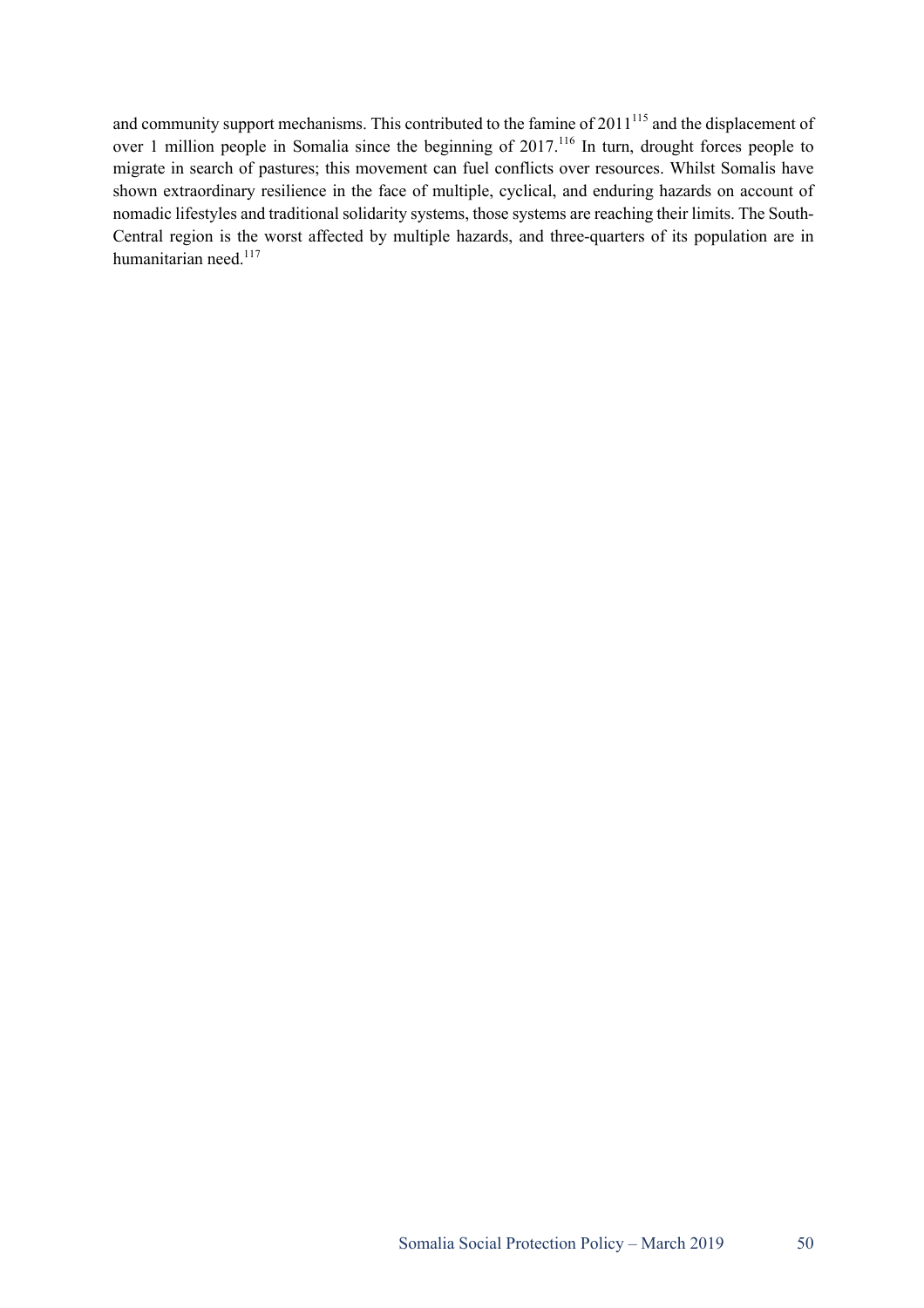# **ENDNOTES**

<sup>1</sup> Gabrielle Smith (2014), 'Designing Social Protection Frameworks for Three Zones of Somalia'; Zainab Majoka (2018), 'Somalia — Social Protection: Stocktaking of Evidence for a Social Protection Policy and Framework'; Ric Goodman and Nisar Majid (2017), 'In pursuit of a safety net programme in the short term paving the way to a social protection approach in the long term: Issues and options'.

<sup>2</sup> United Nations Population Fund (2014), Population Estimation Survey 2014.

<sup>3</sup> United Nations High Commissionner for Refugees (UNHCR) (2018), Operational Portal Refugee Situations: Horn of Africa Somalia Situation, https://data2.unhcr.org/en/situations/horn.

<sup>4</sup> MoPIED, MoHADM, European Union-United Nations-World Bank (2018), Drought Impact Needs Assessment.

<sup>5</sup> Food Security and Nutrition Analysis Unit (FSNAU), Seasonal assessments; Somalia Infant and Young Child Nutrition Assessment (2016); UNICEF/FSNAU/Ministry of Health National Micronutrient Survey (2009); UNICEF Somalia Nutrition Strategy Note 2018–2020.

<sup>6</sup> United Nations Office for the Coordination of Humanitarian Affairs (OCHA) (2018). Joint Multi-Cluster Needs Assessment,

https://reliefweb.int/sites/reliefweb.int/files/resources/reach\_som\_initial\_findings\_report\_joint\_multi\_cluster\_needs\_assessm ent\_2018.pdf.

<sup>7</sup> Goodman and Majid, op. cit.

<sup>8</sup> Federal Government of Somalia, op. cit.

<sup>9</sup> Zainab Majoka (2017): This is likely to be an underestimate, since it did not include those inaccessible areas and nomadic groups.

<sup>10</sup> Somali High Frequency Survey, Wave 1 Database (2016). Washington D.C.: World Bank, cited in Majoka (2017), op. cit. <sup>11</sup> UNHCR, op. cit.

 $12$  Both covariate (at the community or systemic level —natural disasters, conflict, macroeconomic shocks) and idiosyncratic (at the household level — illness or death of breadwinner, loss of livelihoods, accident at work).

<sup>13</sup> OCHA (2017). This was evident from the impact of the 2016–2017 drought, when the number of people in a state of emergency (IPC Phase 4) increased more than tenfold from 83,000 to 866,000 in just 10 months. By that time, half the population required humanitarian assistance, including 3.3 million who required urgent life-saving assistance.

 $14$  Majoka (2017), op, cit.

<sup>15</sup> UNICEF (2017), Somalia Education Baseline Survey 2017.

<sup>16</sup> UNICEF (2017), Somalia Education Strategy Note 2018–2020.

<sup>17</sup> UNICEF, ibid.

<sup>18</sup> UNICEF (2016), Situation Analysis of Children in Somalia,

https://www.unicef.org/somalia/SOM\_resources\_situationalaysis.pdf.

<sup>19</sup> United Nations General Assembly Security Council (2017). Children and Armed Conflict: Report of the Secretary-General.

 $20$  Ibid.

<sup>21</sup> UNICEF (2018). Somalia Humanitarian Situation Report, https://www.unicef.org/somalia/SOM\_sitrep4\_Apr2018.pdf.

<sup>22</sup> Federal Government of Somalia, op. cit.; Smith, op. cit.

<sup>23</sup> Child-sensitive social protection systems mitigate the effects of poverty on families, strengthen families in their child care role, and enhance access to basic social services for the poorest and most marginalised. Since many at-risk children live outside family care, child-sensitive social protection systems must be responsive to this vulnerable group, as well as to children who face abuse or discrimination at home.

<sup>24</sup> Federal Government of Somalia, op. cit.

<sup>25</sup> United Nations (2006). Convention on the Rights of Persons With Disabilities,

http://www.un.org/disabilities/documents/convention/convoptprot-e.pdf.

<sup>26</sup> Smith, op. cit.

<sup>27</sup> UN OCHA, op. cit.

 $28$  Majoka (2017), op. cit.

<sup>29</sup> Federal Government of Somalia, op. cit.

<sup>30</sup> UN OCHA, op. cit.

<sup>31</sup> UNDP Somalia (2017). Somalia Drought Impact & Needs Assessment: Volume I, http://www.so.undp.org/content/dam/somalia/docs/key.

 $32$  UN OCHA, op. cit.

<sup>33</sup> World Health Organisation (WHO), (2018). Health Risks of Female Genital Mutilation,

https://www.who.int/reproductivehealth/topics/fgm/health\_consequences\_fgm/en/.

<sup>34</sup> World Bank Open Data (2018). Somalia: Labor force participation rate, male (% of male population ages 15–64) (modeled ILO estimate) & female (% of female population ages 15–64) (modeled on ILO estimate).

 $35$  Smith, op. cit.

<sup>36</sup> UNDP (2014), Population Estimation Survey for Somalia. United Nations Population Fund, op. cit.

<sup>37</sup> UNESCO defines youth as persons between the ages of 15 and 24 years. The situation, significance, and experience of being young, however, are often a fluid and changing reality. In a post-conflict Somali context, it should be noted that the National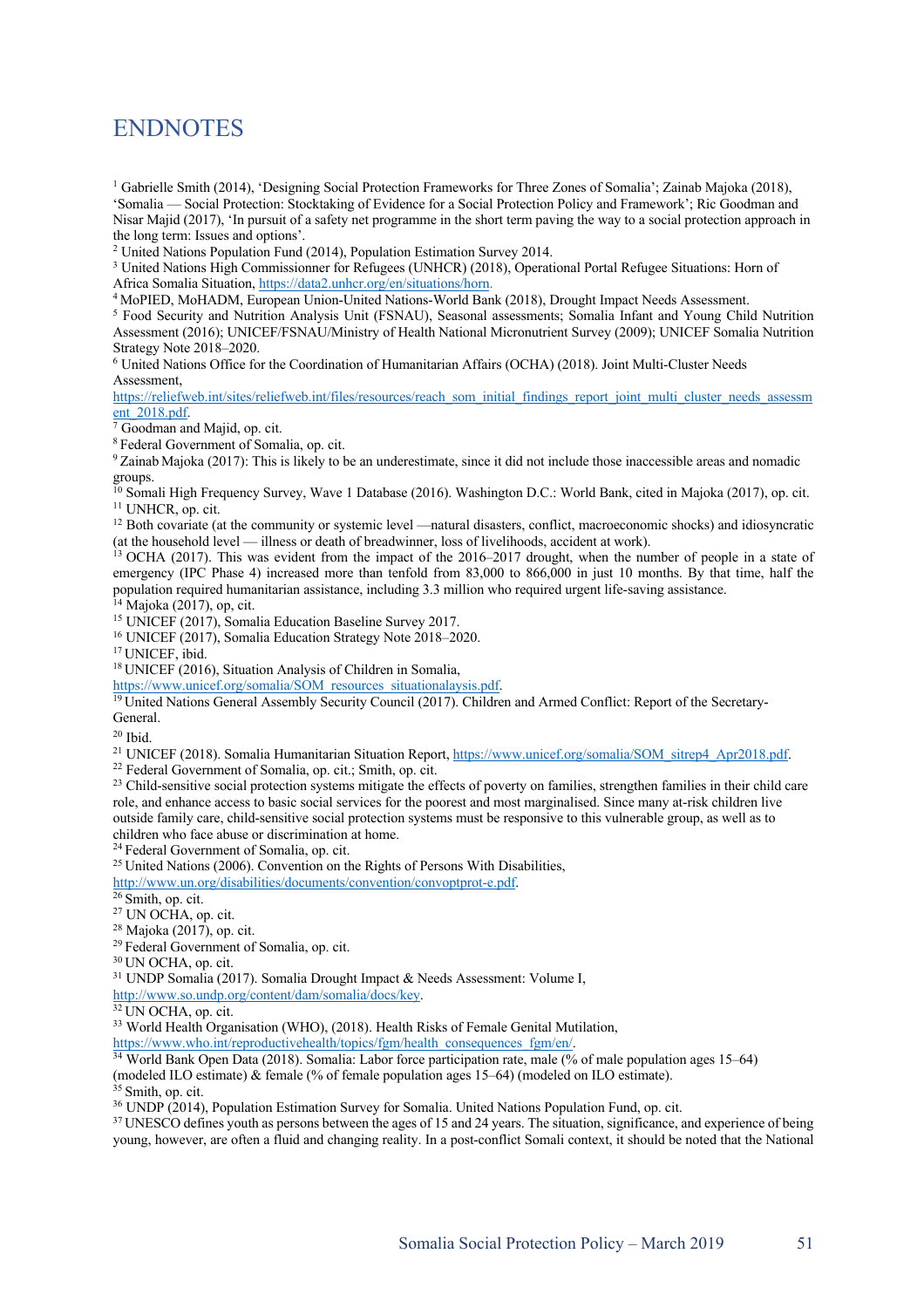Youth Policy defines Somali youth as those between 15 and 40 years — from childhood to adulthood, from school to work, from dependence to independence.

<sup>38</sup> Majoka (2017), op, cit.

<sup>39</sup> Federal Government of Somalia, op. cit.

<sup>40</sup> UNHCR, op. cit.

<sup>41</sup> Goodman and Majid, op. cit.

<sup>42</sup> Federal Government of Somalia, op, cit.

<sup>43</sup> Goodman and Majid, op. cit.

<sup>44</sup> Majoka (2017), op. cit.

<sup>45</sup> UN OCHA, op. cit; Smith, op. cit.

<sup>46</sup> UN OCHA, op. cit.

<sup>47</sup> Stephen Devereux and Rachel Sabates-Wheeler (2004). IDS Working Paper 232: Transformative Social Protection, https://www.unicef.org/socialpolicy/files/Transformative\_Social\_Protection.pdf.

<sup>48</sup> Somalia Social Protection Sub-working Group (2015). Social Protection in Somalia: Guidance Note for Planning and Programming.

<sup>49</sup> Daniel Maxwell and Merry Fitzpatrick (2012). The 2011 Somalia famine: Context, causes, and complications; Goodman and Majid, op. cit; UN OCHA, op. cit.; MoHADM, op. cit.; Courtenay Cabot Venton (2018). Kenya Economics of Resilience to Drought in Ethiopia, Kenya, and Somalia, op. cit. Evidence is also emerging from the resilience consortia in Somalia of the value of some resilience programmes in mitigating the impact of the 2017 humanitarian crisis, as reported in Goodman and Majid, op. cit. The major role of remittances in mitigating poverty and vulnerability at the household level

<sup>50</sup> Federal Government of Somalia, op. cit; MoHADM, op. cit.; UNICEF (2013), op. cit; UN OCHA, op. cit.; ACF/Adeso Africa (2014), op. cit; European Union Communiqué on Resilience (2012); U.K. Department for International Development, Defining Disaster Resilience (2011); U.S. Agency for International Development, Building Resilience and Fostering Growth in the Horn (2012); United Nations Strategy for Enhanced Resilience in Somalia (2012).

<sup>50</sup> Goodman and Majid, op. cit.

<sup>51</sup> Ibid.

<sup>52</sup> UN OCHA, op. cit.

<sup>53</sup> International Labour Organisation (ILO) (2011), Social Protection Floor for a Fair and Inclusive Globalisation.<br><sup>54</sup> ILO, op. cit.

55 Social transfer programmes — mostly cash-based — are a key building block for emerging social protection systems globally, are relatively more straightforward to establish, and impact all multi-dimensional areas of poverty. These instruments can achieve all functions of social protection, including overcoming inequalities (although of course they will be most successful when integrated with other policies addressing other aspects of economic and social vulnerability). <sup>56</sup> Smith, op. cit.; Somalia Social Protection Sub-Working Group, op. cit.; ACF/ADESO, op. cit.; Goodman and Majid, op. cit.

<sup>57</sup> Goodman and Majid, op. cit. The Productive Safety Nets Programme in Ethiopia and the Hunger Safety Nets Programme in Kenya are two such examples.

<sup>58</sup> ILO (2012). Social Protection Floor Initiative, https://www.ilo.org/wcmsp5/groups/public/---ed\_protect/-- soc\_sec/documents/publication/wcms\_207781.pdf.

<sup>59</sup> See, for instance, African Union Technical Discussion Paper, 'Children and Social Protection Systems: Building the African Agenda', prepared jointly by the African Union Commission and UNICEF. UNICEF and World Bank (2013), Common Ground. UNICEF and World Bank, Approaches to Building Social Protection Systems. Brief. Stephen Devereux and Rachel Sabates-Wheeler (2009): 'Transformative Social Protection'. Working Paper, IDS.

<sup>60</sup> Smith, op. cit.

 $61$  This is an approximation, as most of the programmes target households and not individuals. The average household size is assumed to be six. This number is calculated by adding up the households covered by each organisation.

<sup>62</sup> Majoka (2017), op. cit., Goodman and Majid, op. cit.; ACF/ADESO, op. cit. The Productive Safety Nets Programme in Ethiopia and the Hunger Safety Nets Programme in Kenya are two such examples.

 $63$  Further details on international actors that play a role in the delivery of cash transfers and 'safety nets' can be found in the desk review conducted as part of this policymaking process.

<sup>64</sup> Majoka (2017), op. cit. According to World Bank research conducted in 2016, 88 percent of Somalis above the age of 16 own at least one SIM card, and 83 percent of SIM card owners use mobile money.

<sup>65</sup> Sherine El Taraboulsi-McCarthy (2017). A kingdom of humanity? Saudi Arabia's values, systems and interests in humanitarian action. Humanitarian Policy Group. September. London: Overseas Development Institute. <sup>66</sup> Majoka (2017), op, cit.

<sup>67</sup> Federal Government of Somalia, op. cit.

<sup>68</sup> African Union (2008). Social Policy Framework for Africa, https://www.un.org/esa/socdev/egms/docs/2009/Ghana/au2.pdf. This is in line with Convention 102 of the ILO, which sets the provision of 'universal access' to social protection in order that all elderly people, children, and people with disabilities enjoy income security, and with the concept of 'social protection floors' in ILO Recommendation 202 of 2012. Social protection floors are 'nationally defined sets of basic social security guarantees which secure protection aimed at preventing or alleviating poverty, vulnerability and social exclusion'.

<sup>69</sup> Federal Republic of Somalia (2012). Provisional Constitution, http://hrlibrary.umn.edu/research/Somalia-Constitution2012.pdf.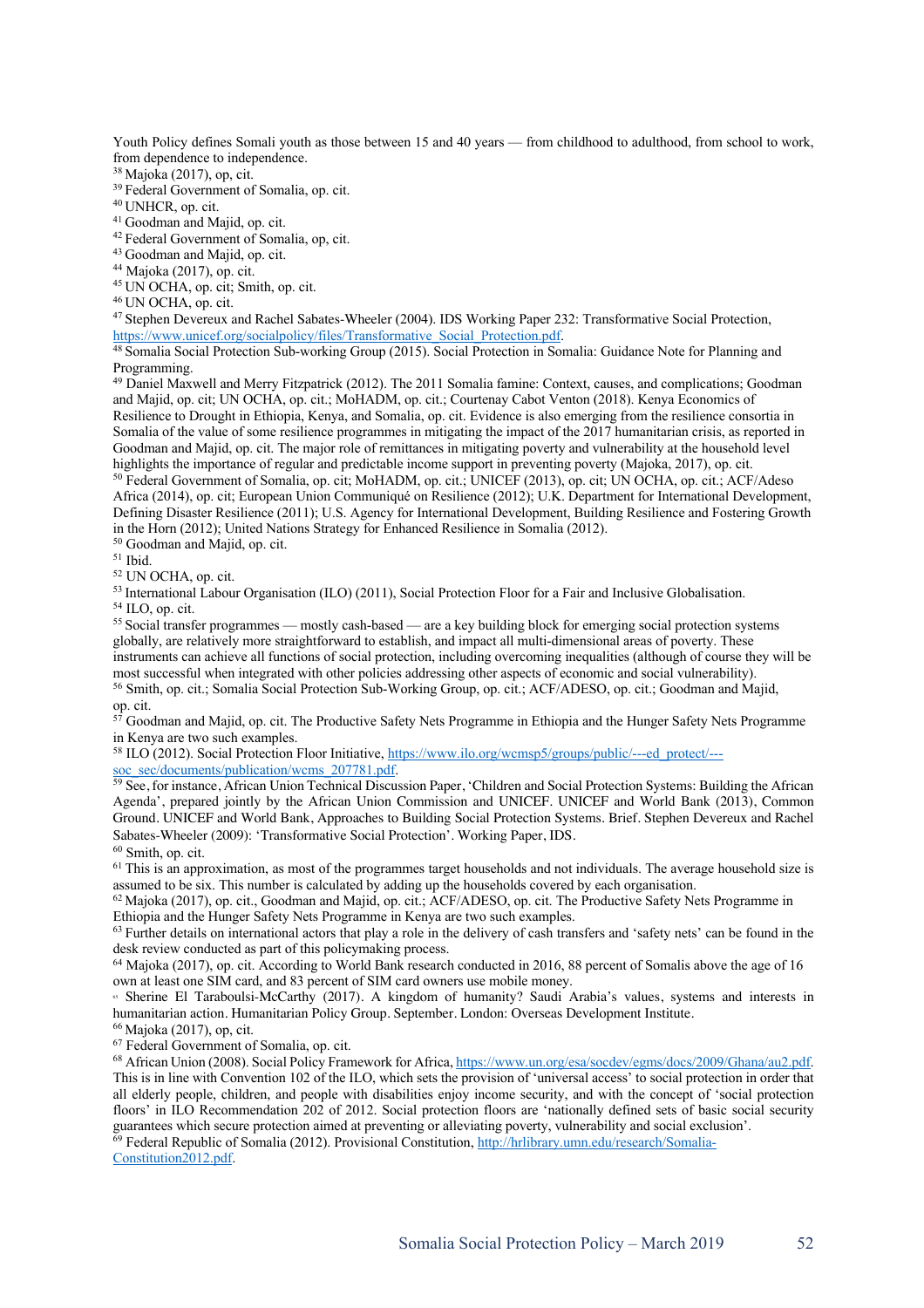<sup>70</sup> African Union (2014). Agenda 2063: The Africa We Want, https://au.int/sites/default/files/documents/33126-docten year implementation book.pdf.

<sup>71</sup> Federal Government of Somalia, op. cit.

 $72$  For further details on the background of the institutional frameworks of social protection, please refer to the June 2018 desk review conducted as part of this policymaking process.

<sup>73</sup> ReDSS/Samuel Hall (2016). Review of Durable Solutions Initiatives in East Africa and the Horn of Africa.

<sup>74</sup> A European Commission Humanitarian Aid Office-funded study in 2018 has confirmed that biometric (fingerprint) data could have potential to serve as a functional identification for identification of households and beneficiaries across programmes in the interim while government policy on identification develops. There are limitations, however, for using this as verification during social transfer benefit distribution, as mobile money transfer services are not currently equipped with this technology. <sup>75</sup> World Bank, International Organisation for Migration, UNDP, and Terra Incognita (2016): Toward a Somali Identification System: ID4D Diagnostic, http://pubdocs.worldbank.org/en/185701524689472792/Somalia-ID4D-Diagnostic-Web040418.pdf.

 $\frac{76 \text{ In } 2015$ , the World Bank estimated the extreme poverty line in Somalia is estimated at \$US 1.90 per capita per day. <sup>77</sup> The FGS recognises that it is not a case of graduating these households from support, but of continuing support most

appropriate to the longer-term needs of these households.<br><sup>78</sup> In other contexts, households with young children, persons with disabilities, and the elderly are among commonly chosen vulnerable groups. While there is some waste in making those who are better off eligible for these benefits, this reduces exclusion error and also helps build political support for future allocation of resources (Goodman and Majid, op. cit.).

 $79$  Cabot-Venton, op. cit.<br> $80$  With the latter, this gives the potential for pre-registering households in highly vulnerable zones.

<sup>81</sup> Goodman and Majid, op. cit.

<sup>82</sup> A key objective of the programmes launched under the Somalia Development and Reconstruction Fund in 2017 is youth employment.

<sup>83</sup> To include MoHADM, MoPIED, MoLSA, Ministry of Interior and Federal Affairs, Ministry of Finance, Ministry of Energy and Water Resources, Ministry of Agriculture, Ministry of Health, Ministry of Education, Ministry of Public Works and Reconstruction, and Ministry of Women and Human Rights.

<sup>84</sup> The World Bank Group (2016). GDP (current US\$); Somalia Agricultural Sector Survey, cited by the Federal Government of Somalia, op. cit.

<sup>85</sup> Nisar Majid and Stephen McDowell (2014). Hidden Dimensions of the Somalia Famine.

<sup>86</sup> Federal Government of Somalia, op. cit.

<sup>87</sup> Ibid.

<sup>88</sup> World Bank (2016). Somalia Overview,

https://drive.google.com/file/d/1422\_voTdTAgHMKq3DkWlCfcMG7ikmVAs/view. 89 Federal Government of Somalia, op. cit. 90 Ibid.

<sup>91</sup> Ibid.

<sup>92</sup> MoHADM, op. cit.

93 World Food Programme Somalia (2018). Country Brief, https://docs.wfp.org/api/documents/WFP-

0000103396/download/?\_ga=2.820849.1906249666.1553168053-769461448.1553168053; MoHADM, op. cit.

<sup>94</sup> Smith, op. cit.

<sup>95</sup> Federal Government of Somalia, op. cit.

<sup>96</sup> National Global Acute Malnutrition (GAM) prevalence rates the drought of 2011 with the highest GAM levels, with a median of 30 percent. This decreased to below the critical threshold of 15 percent in 2014 and 2015. Despite the drought of 2016 and 2017, GAM levels did not increase to 2011 levels. 97 MoHADM, op. cit.

98 Federal Government of Somalia, op. cit.

<sup>99</sup> Somali High Frequency Survey, Wave 1 Database (2016), op. cit.; Federal Government of Somalia, op. cit.

<sup>100</sup> Federal Government of Somalia, op. cit; World Bank (2016). Somalia Overview, op. cit; Goodman and Majid, op. cit. <sup>101</sup> UN OCHA (2017), op. cit.

<sup>102</sup> Ibid.

103 MoHADM, op. cit. According to the World Bank's Natural Hotspots Study, 43 percent of Somalia's land area is exposed to flooding and drought, exposing 54 percent of the population to extreme weather and natural risks.

<sup>104</sup> MoHADM, op. cit. Climate change predictions derived from Somalia Water and Land Information Management (2002– 2012), National Adaptation Plan of Action, and neighbouring countries show that Somalia is likely to experience a steady increase in temperature, rising to 3.2 degrees Celsius by 2080. A gradual increase in total rainfall is expected in Somalia, with increasing seasonal variability and increasing frequency and severity of future droughts and flash floods.

<sup>105</sup> Goodman and Majid, op. cit.

<sup>106</sup> MoHADM, op. cit.; Majoka (2017), op. cit. 107 MoHADM, op. cit.

<sup>108</sup> UNDP (2015), op. cit.

<sup>109</sup> Daniel Maxwell and Nisar Majid (2016). Another Humanitarian Crisis in Somalia? Learning from the 2011 Famine, http://riftvalley.net/download/file/fid/3388.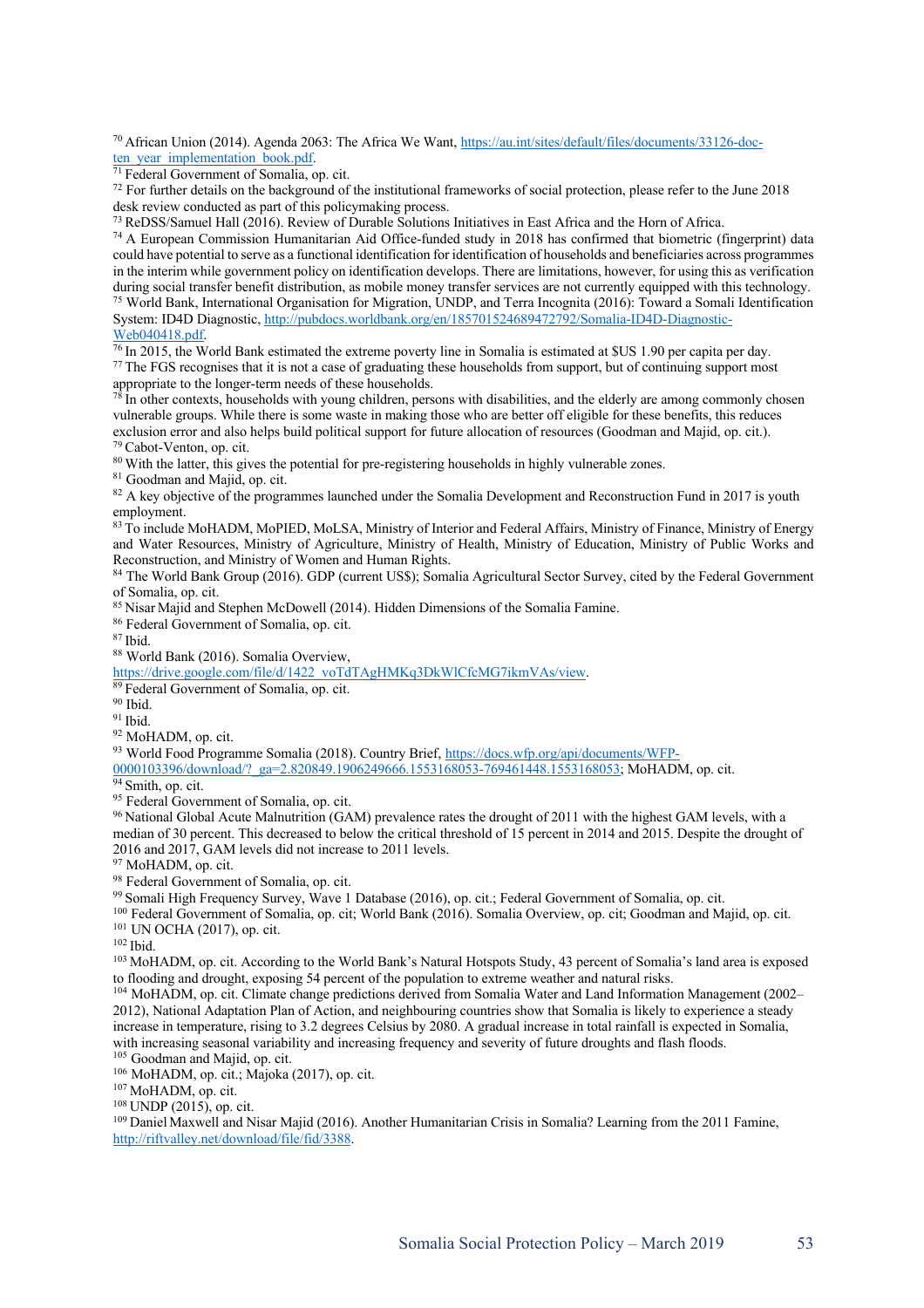<sup>110</sup> UN OCHA (2017); WHO (2017), op. cit.

<sup>111</sup> Goodman and Majid (2017).

<sup>112</sup> MoHADM, op. cit.

<sup>113</sup> Ibid.

<sup>114</sup> Majoka (2017).

<sup>115</sup> U.K. Department for International Development (2011), op. cit.

<sup>116</sup> UN OCHA, op. cit. In 2017, the upsurge in displacement caused by drought and conflict doubled the estimated number of those internally displaced by previous crises in Somalia to above 2 million.

<sup>117</sup> MoHADM, op. cit.